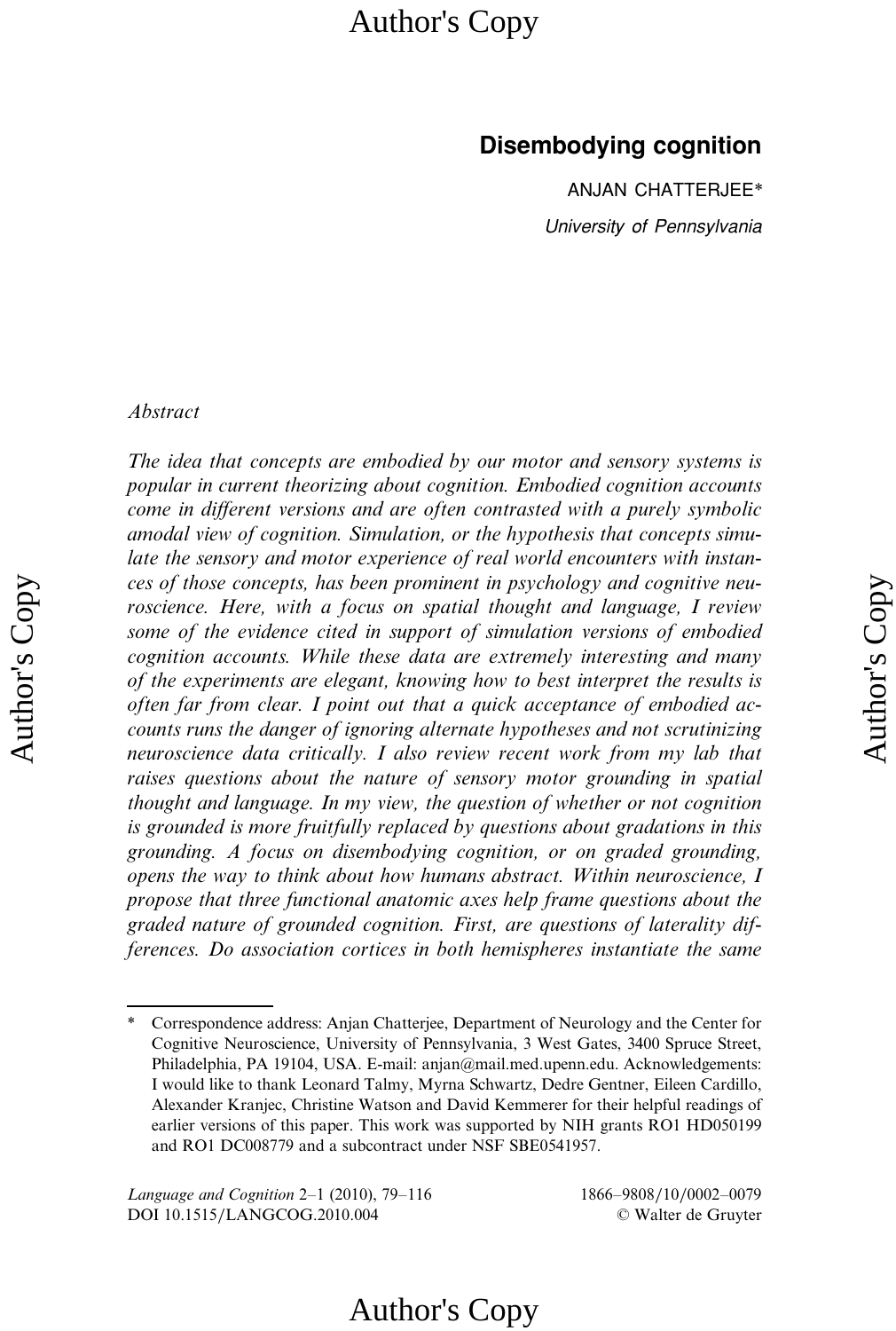### 80 A. Chatterjee

kind of sensory or motor information? Second, are questions about ventral dorsal axes. Do neuronal ensembles along this axis shift from conceptual representations of objects to the relationships between objects? Third, are questions about gradients centripetally from sensory and motor cortices towards and within perisylvian cortices. How does sensory and perceptual information become more language-like and then get transformed into language proper?

Keywords

Author's Copy Author's Copy

embodied cognition, grounded cognition, mirror neurons, space, language

### 1. Introduction

Perhaps the mind-body problem has collapsed on itself. It is now commonplace to argue that the mind is embodied (Barsalou 1999; Fischer and Zwaan 2008; Glenberg and Robertson 2000). Or put in cognitive neuroscience terms, sensory and motor neuronal activity grounds cognitive processes. Recently, this general framework has been bolstered significantly by the mirror neuron hypothesis (Cattaneo and Rizzolatti 2009; Rizzolatti and Craighero 2004), which could be considered one neural instantiation of embodied cognition. According to the mirror neuron hypothesis much of our perceiving and thinking is embodied in activity within neuronal ensembles that implement motor output. There are several versions of embodied cognition (Clark 1999; Wilson 2002). Some refer to the way that cognitive systems evolved to support actions in specific situations. Others emphasize the integration of perception and action, and how the body interacts with the environment. However, most accounts of embodied cognition in psychology and cognitive neuroscience focus on the role of simulation. Simulation is the process by which concepts re-evoke perceptual and motor states present when perceiving and acting in the world. In this paper I focus on embodied cognition as a form of simulation.

The popularity of embodied cognition as an organizing principle is evident in the dramatic rise of publications since the mid 1990s. This rise can be seen if one searches 'embodied cognition' or 'mirror neurons' as key words (Figure 1). A quick survey of the titles of papers using these terms suggests that this organizing principle extends not only to different domains within psychology such as language, memory, emotions, time perception, and decision making, but also generalizes to development, social cognition, evolutionary biology, education, robotics, autism, psychopathology, dance, art history, art therapy, and even mind reading.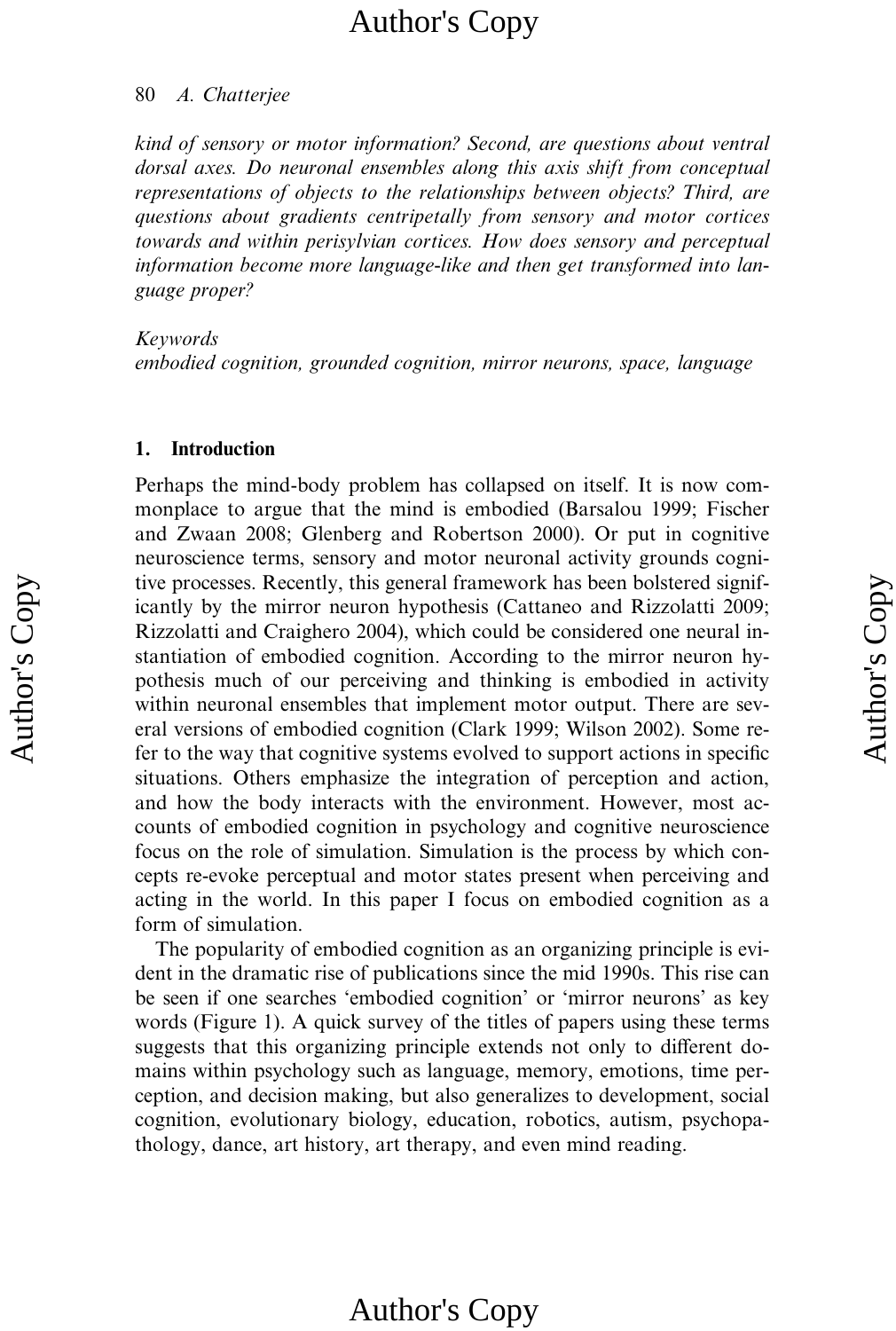#### ■ "semantics" ■ "language"  $\overline{0}$ ■"mirror neurons" ■ "embodied cognition"  $\mathbf 0$

Disembodying cognition 81

Author's Copy

Author's Copy

Figure 1. These graphs show the results of a search on Science Direct for the number of publications with 'semantics', 'language', 'embodied cognition' and 'mirror neurons' between 1995 and 2009. The publication rate for 'semantics' has been relatively stable. In the last decade, publication rates have tripled for 'language' and have grown exponentially for 'embodied cognition' and for 'mirror neurons.'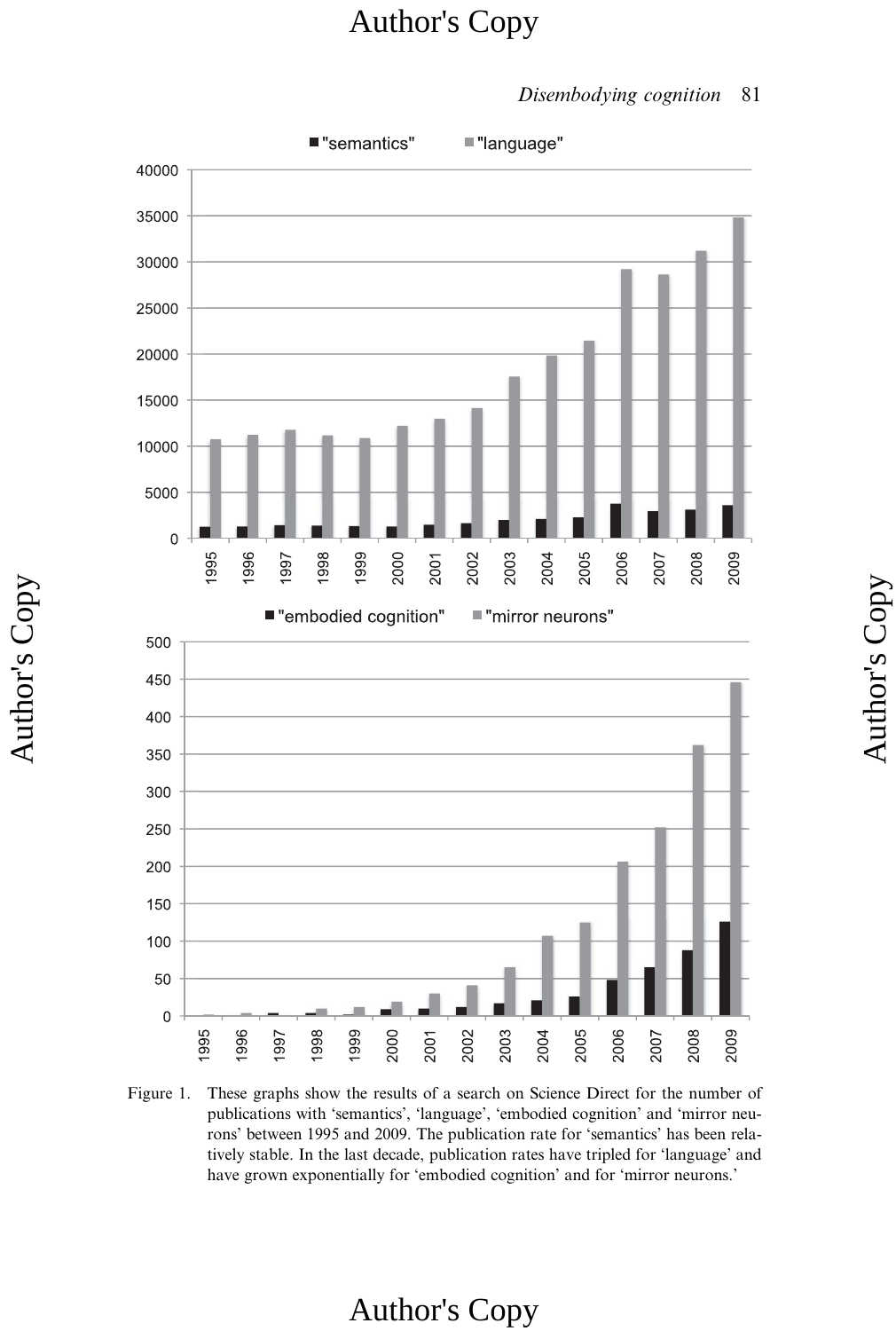#### 82 A. Chatterjee

Perhaps the widespread endorsement of embodied cognition, bolstered by neuroscience, reflects the fact that the mind sciences have discovered their fixed fulcrum on which deep questions about cognition can be leveraged. Before accepting this conclusion, a critical look at theories of embodied cognition is warranted. Despite the current wave of enthusiasts, a few such critiques have begun to surface (Dove 2009; Mahon and Caramazza 2008; Talmy in press). The present paper, which might be considered a critique, should be placed in its proper context. The paper is titled disembodying cognition and not disembodied cognition. Debates about whether cognition is embodied or disembodied, in my view, have outlived their usefulness. Those debates were specific to controversies embedded in certain periods of psychology and cognitive science (Barsalou 1999) and had a limited hold within the neurosciences. As Barsalou (1999, 2007) pointed out, some form of embodied cognition has been the historic norm in thinking about mental processes. Investigating the either/or of embodied cognition in my view would be more productively replaced by investigating the when, how much, and in what way of embodied cognition.

My strategy here is to examine behavioral and neuroscientific findings that are used as evidence in support of embodied cognition. I make no attempts to be comprehensive in this examination, which would be a daunting task as suggested by the number of publications in Figure 1 (for recent reviews, see Barsalou 2007; Fischer and Zwaan 2008; Kaschak et al. 2009). Rather, I will select characteristic examples from the literature. Among simulation versions of embodiment, there are 'strong' and 'weak' versions of embodiment. The thrust of my proposal could be regarded as supportive of a weak embodiment. I will suggest that concepts do not evoke a richly textured recreation of perceptual or motor experiences, but rather highlight very selective and attenuated perceptual and motor attributes. I prefer to frame 'weak' embodiment as a form of 'graded' grounding. Referring to graded grounding invites consideration of continua and trade-offs between what is lost and what is gained. Representations by virtue of being less grounded in sensory and motor details lose some of their referential power. But, by virtue of being less grounded they also gain generative and flexible power.

In this discussion, I focus on conceptual systems devoted to knowledge of spatial thought and language. Spatial thought and language serves as an intermediate domain of inquiry between concrete objects and abstract concepts. Embodied cognition accounts lend themselves more easily to conceptualizing concrete objects and face special challenges in conceptualizing abstract ideas (like democracy) (Dove 2009). Spatial thought and language, for reasons that I will describe later, serves as a system that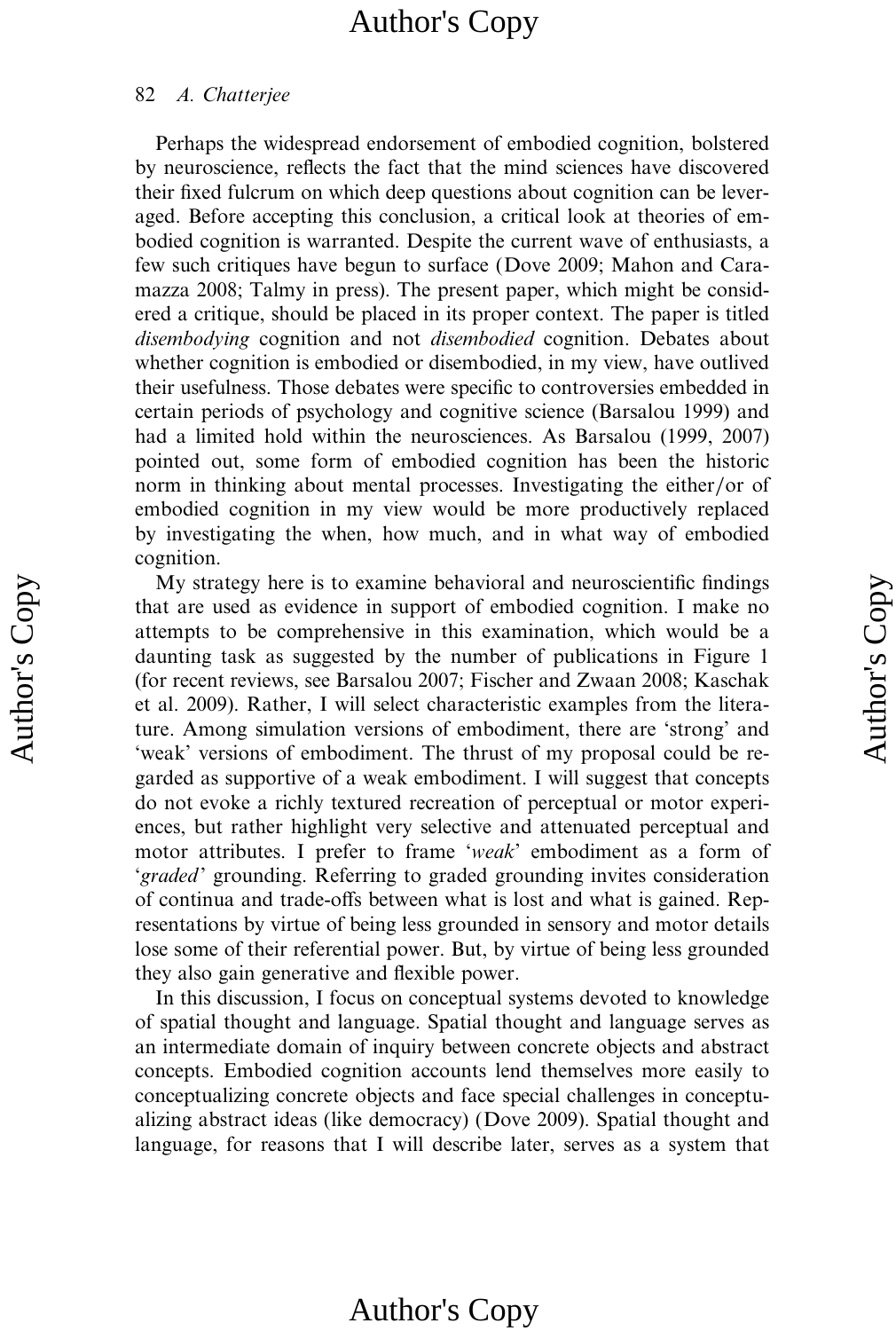#### Disembodying cognition 83

lends itself to asking questions about gradations of sensory-motor grounding in cognition.

In reviewing characteristic findings from the literature, I suggest that knowing what these findings mean is often far from clear. Claims of findings consistent with embodied cognition often lack specificity. Furthermore, an easy acceptance of embodied interpretations often obscures other questions. Following this review of characteristic findings, I will outline work from my lab on the relationship between space and language. This outline again makes no attempt to be comprehensive of the topic in general (Chatterjee 2008; Kemmerer 2006). Other literature will be mentioned where relevant. Discussing these findings raises more questions than it provides answers. The questions raised are about the graded nature of grounding in sensory motor representations and how sensory and motor information might be bleached in the process of thinking more abstractly. I also point out that the influence of analog factors on conceptual processing (often regarded as prima facie evidence for embodiment) does not necessarily arise from typical views of embodiment. Finally, I offer some general functional-anatomic principles to consider in disembodying cognition.

I take as axiomatic that exquisitely developed sensory and motor systems are not sufficient to embody complex human cognitive capacities. Otherwise animals with demonstrably more acute sensory systems and more agile motor systems than humans would be expected to have minds more subtle and sophisticated than those of humans. If the neural substrate for exquisitely well-developed sensory and motor processing is not sufficient as a vehicle for much of human cognition, is it necessary? The questions for embodiment can be framed as: when is it necessary, when is it important, and when is it epiphenomenal? Furthermore, what exactly do we mean by sensory-motor grounding?

### 2. Behavioral evidence for embodied cognition

Behavioral data in support of embodied cognition accounts emphasize interactions between sensory or motor variables and conceptual processing (Glenberg and Robertson 2000; Barsalou 1999; Fischer and Zwaan 2008). Sensory-motor variables modulate conception, and conception modulates sensory-motor processing. The inference from these findings is that the body in the sense of sensory and motor properties plays a prominent role in structuring concepts.

A typical description of the interaction of perceptual and conceptual representations comes from Richardson and colleagues (Richardson et al. 2003). They found that comprehension of verbs has specific effects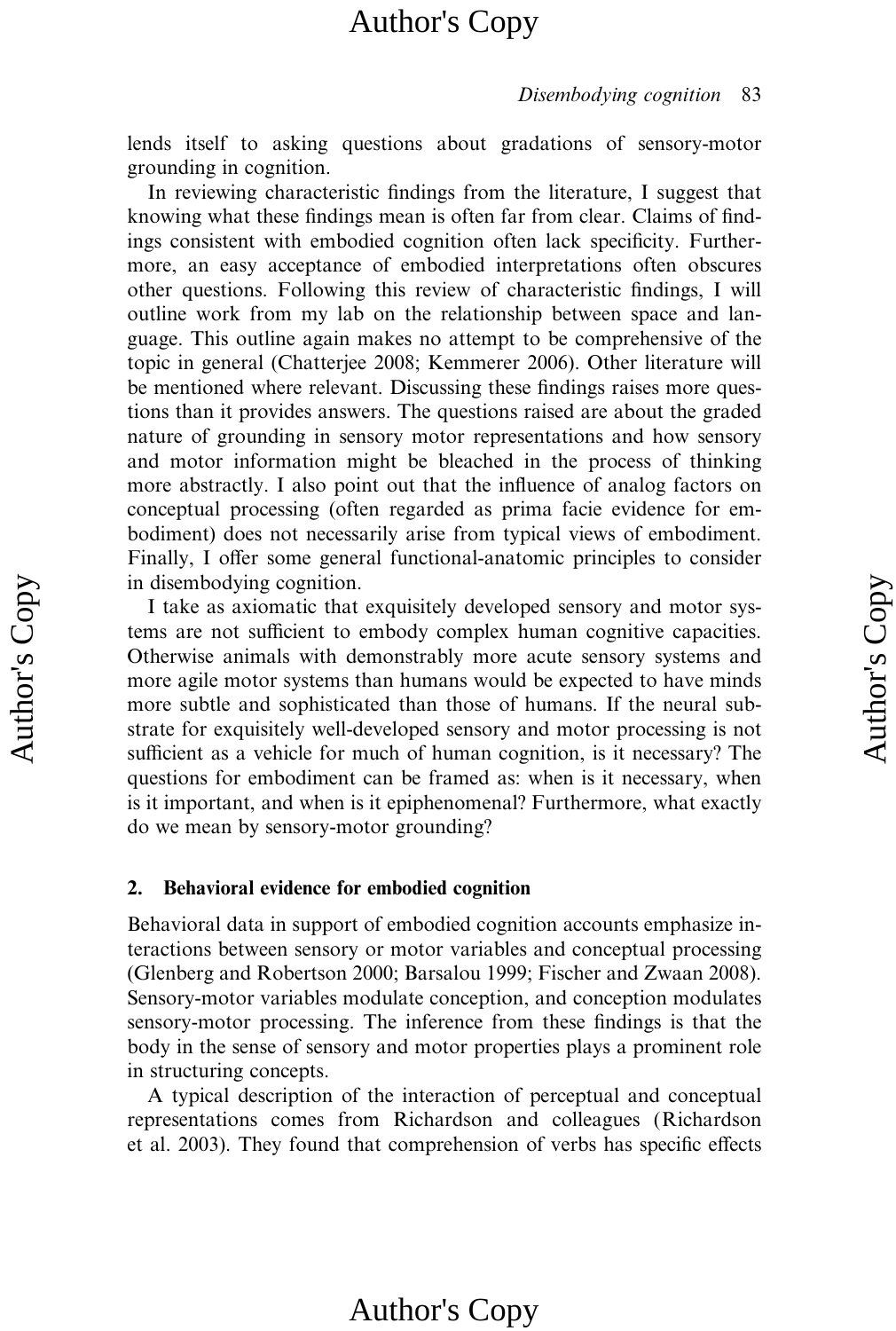#### 84 A. Chatterjee

on perception. Verbs like lift typically describe movement along the vertical axis and verbs like push describe movement along a horizontal axis. Processing vertical movement verbs affect people's abilities to discern shapes at the top and bottom of computer screens and processing verbs with horizontal movements affect people's abilities to discriminate shapes at the left or right of screens. They found similar axis effects in a task in which participants had to remember pictures. Other experiments show that motion words affect participants' abilities to detect visual motion (Meteyard et al. 2007; Zwaan and Taylor 2006) and analogously processing visual motion in specific directions interferes with processing words (Meteyard et al. 2008) and sentences describing events moving in the same direction (Kaschak et al. 2005).

Studies reporting interactions of motor and conceptual representations follow the same logic as the ones reporting perceptual and conceptual interactions. Objects that predispose a viewer to adopt different hand postures, such as precision or power grips (grape versus hammer), affect motor responses on unrelated tasks (Tucker and Ellis 2004). These and similar studies (Bub et al. 2008; Glover et al. 2004; Symes et al. 2007) suggest that simply viewing objects like cups in different orientations or words describing these objects automatically activate motor systems in a way that simulates interactions with them. Further evidence that simulated actions are part of the meaning of words is found in reports of interference effects by Borghi and colleagues (Borghi et al. 2004). In this study, participants read a sentence like There is a car in front of you and then pressed a middle button on an array of 3 buttons arranged vertically. Pressing this button revealed a target word, roof, wheel or road and the participants decided if the target was part of the object, in this case car. Assuming that interacting with the roof requires moving upward and interacting with the wheel requires moving downward one would expect that responding 'yes' would be affected by an interaction between the target being roof or wheel and whether the participant had to move to the upper or the lower button. They would be faster responding to roof if the response key was upper rather than lower, and faster to wheel if the response key was lower rather than upper. This is the pattern of results that they found. Thus, the meaning of the word seems linked to the way we act on objects in the world. Similarly, Glenberg and Kaschak (2002) found that judgments on sentences like Courtney handed you the notebook or You handed Courtney the notebook, were influenced by whether participants moved towards or away from their own body in making their responses. Again, one infers that comprehending these sentences involves simulating the motor behaviors being described. The motor effects in language comprehension can be quite precise in time. Zwaan and Taylor

### Author's Copy

Author's Copy Author's Copy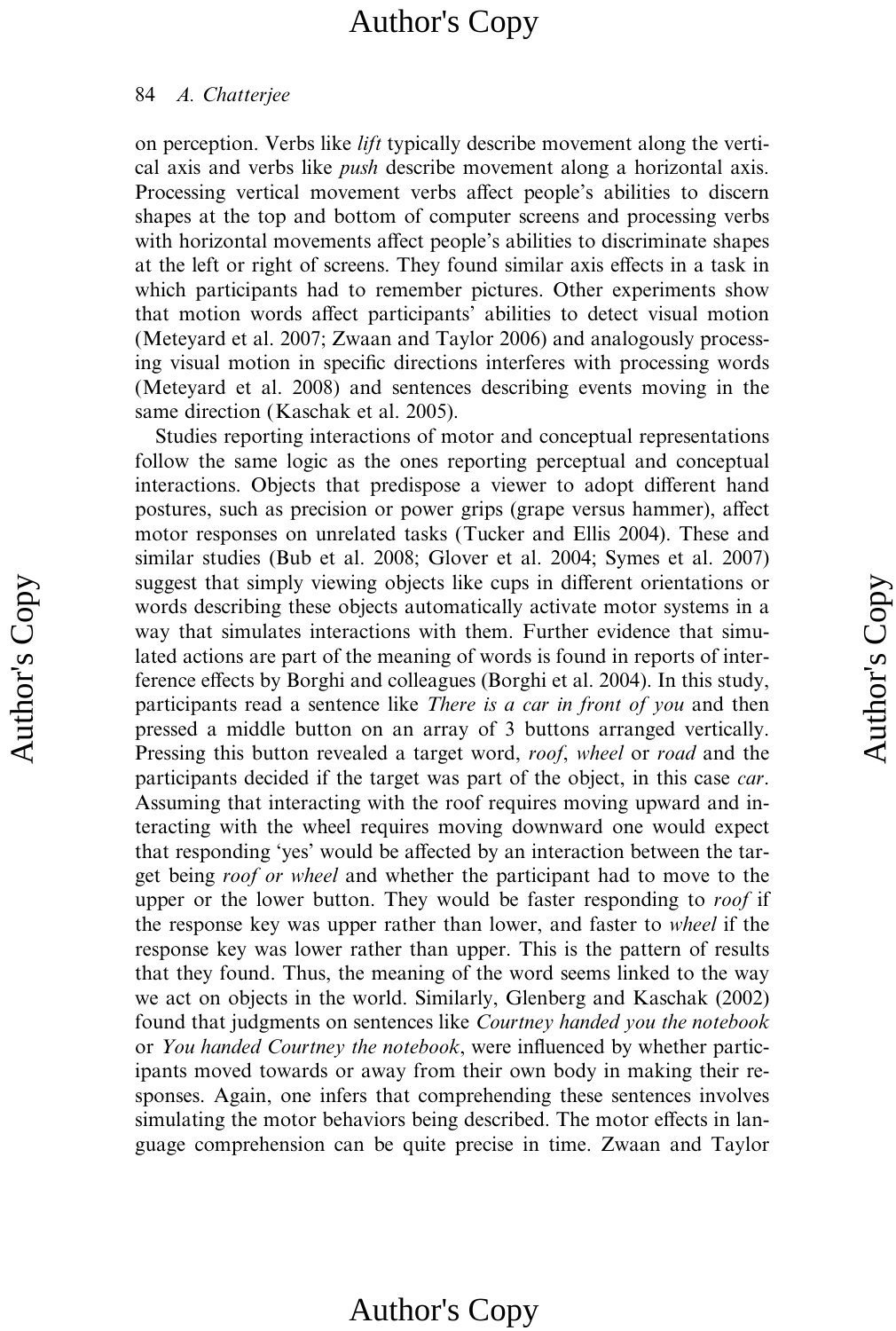#### Disembodying cognition 85

 $(2006)$  have shown that motor effects occur precisely when participants encounter action words or relevant adverbial adjuncts as they read sentences and not after. The general view of these kinds of experimental results is that words evoke analog perceptual and motor memories associated with real world referents for these words. This evocation of sensory and motor information is a form of simulation that constitutes the meaning of the word (Kaschak et al. 2009).

The many replications of perceptual and action comprehension compatibility effects across different kinds of experiments (Kaschak et al. 2009) leave little doubt about the veracity of these empirical findings. However, the best explanation for these effects remains in doubt. What does it mean to have quicker responses on the order of 10 to 100 milliseconds? There is a long history of chronometric investigations in experimental psychology (Posner 1986). However, in the kinds of experiment reviewed here, establishing that response delays follow from interference or facilitation at the level of semantic analysis is not so easy. Clearly, no one predicts that asking participants to sit on their hands or confining their limb movements prevents them from comprehending these sentences. If motor implementation is not necessary for understanding, in what sense is it important? Are there alternate explanations for the behavioral results? Perhaps these interference effects producing RT differences might have nothing to do with the conceptualization of actions. Perhaps the actions are conceptualized separately and, as a downstream epiphenomenon, motor systems are activated. Since these tasks require specific movements, the interference producing RT differences might simply be occurring at the level of the response demands of the experiment. Similarly, as argued in detail by Mahon and Caramazza (2008), the interference could be occurring at a decision making level after critical semantic analysis. Again, to be clear, I am not claiming that the sensory or motor interference effects reported are *necessarily* epiphenomenal. I am simply pointing out that the behavioral findings by themselves do not answer the question of whether sensory and motor contributions to concepts under consideration are necessary, are important, or are epiphenomenal. For a thoughtful discussion of precisely this issue, see Taylor and Zwaan (2009).

### 3. Neuroscience evidence for embodied cognition

Embodied accounts of cognition are considered especially suited to neuroscience investigations (Simmons and Barsalou 2003). The major neurobiologic support for embodied cognition accounts can be found in Damasio's time-locked multiregional activation hypothesis (Damasio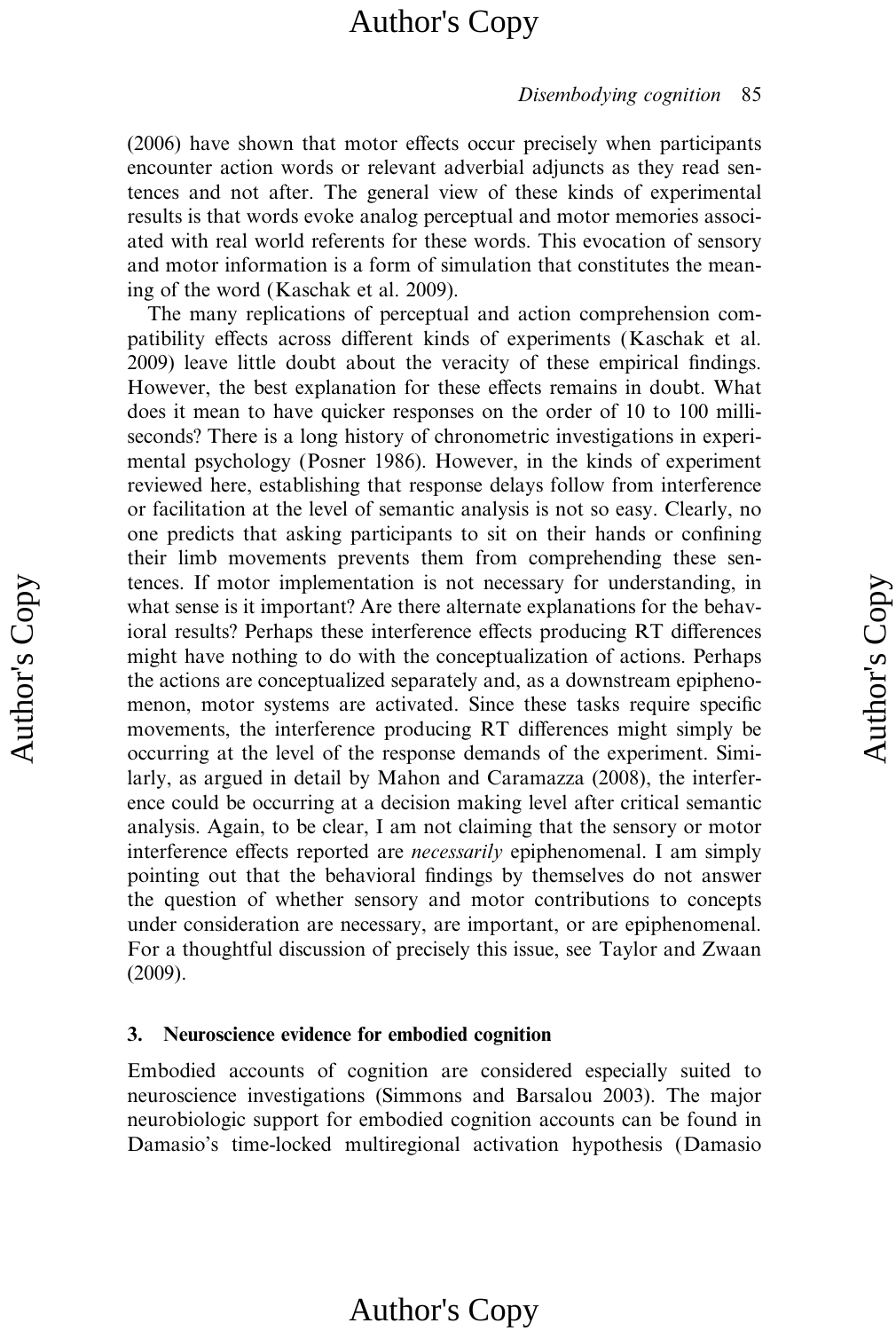### 86 A. Chatterjee

1989) and in the mirror neuron hypothesis (Rizzolatti and Craighero 2004). Damasio's proposal is based on two ideas. The first is that fragments of sensory and motor attributes are recorded in early unimodal sensory and motor cortices. Second, convergence zones, which are often amodal neural structures, coordinate time-locked combinatorial activations of these fragments to be bound into entities or events. These regions (association cortices and convergence zones) have feed forward and feedback reciprocal interconnections. Damasio's main point is that meaning is not stored in one location. Rather, the meanings of entities and events are bound together by time-locked neural activations that are distributed across geographically distinct cortical regions. Early sensory and motor activations are integral to the neural instantiations of this meaning.

The mirror neuron hypothesis was derived from observations that neurons in the F5 sector of the macaque prefrontal cortex that discharge when the monkey performed an action also discharge when the monkey observed similar actions (Rizzolatti and Craighero 2004; Cattaneo and Rizzolatti 2009). Neurons with similar properties were then identified in the inferior parietal lobule. These neurons may even differentially encode goals of actions, such as grasping to eat versus grasping to place an object (Fogassi et al. 2005). The general idea is that understanding actions of others, whether by observation of actions or through words referring to actions, involves discharging mirror neuron ensembles. Our understanding of actions is implemented in our motor systems.

In general, neuroscience evidence in support of embodied cognition comes from imaging, electrical (ERP and MEG), transcranial magnetic stimulation (TMS) and acquired lesion studies. Again, here I outline representative studies, without attempting to be comprehensive. The general point is that the evidence from neuroscience is not as strong as is often claimed. Furthermore, the data tend not be scrutinized sufficiently.

A characteristic fMRI study cited in support of mirror neuron versions of embodied accounts is by Tettamanti and colleagues (Tettamanti et al. 2005). Tettamanti found that participants listening to action sentences as compared to abstract sentences activated the pars opercularis of the left inferior frontal gyrus, premotor cortices, parts of the insula, as well as the inferior parietal lobule, the intraparietal sulcus and the posterior middle temporal gyrus (pMTG). The authors highlight the idea of action related sentences activating 'fronto-parietal motor circuits' in the title of the paper and the discussion emphasizes the frontal and parietal activations as consistent with the mirror neuron hypothesis. They minimize the importance of the pMTG activations. The reason for this bias is to argue that the data are consistent with the mirror neuron hypothesis, an argument made more easily with the fronto-parietal activations than for the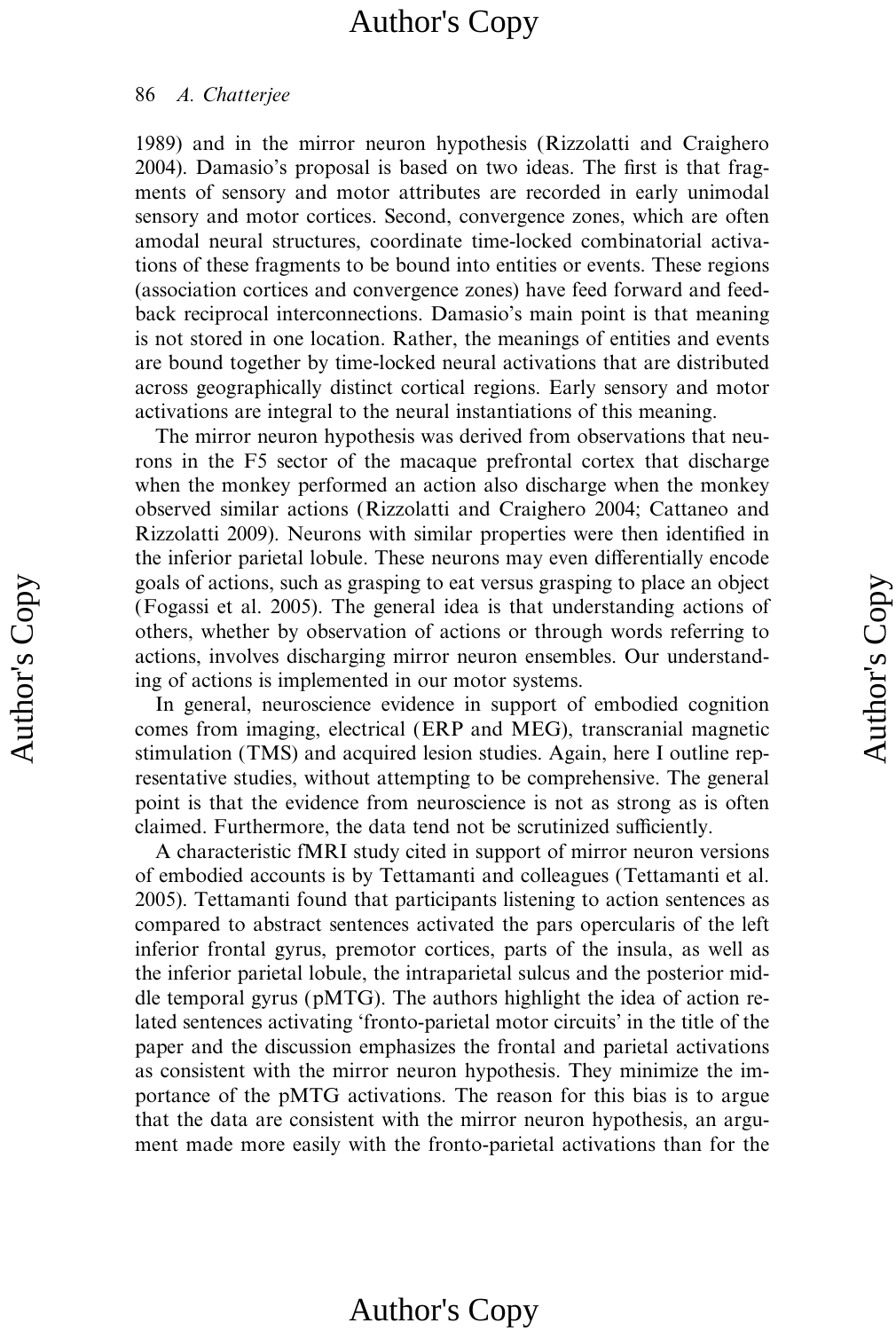#### Disembodying cognition 87

pMTG activations. Of course, the pMTG activations might be indicative of visual motion activations, which would be consistent with a general embodied account not restricted to the mirror neuron hypothesis. This is a possibility to which I shall return in mentioning work from my own lab. The relevant point here is that these patterns of results might make one wonder about the relative contributions of visual motion or motor simulation in action concepts. But, rather than raising such questions, the data are taken as reifying the mirror neuron hypothesis version of embodied accounts.

The patterns of neural activity considered compatible with embodied cognition accounts often lack specificity. For example, is there a consequential difference between premotor or motor activation? Are these activations functionally different from activations found within the intraparietal sulcus? Are those activations in turn different from activations in the inferior parietal lobule? Note that Tettamanti and colleagues (Tettamanti et al. 2005) found activity in premotor, intraparietal sulcus and inferior parietal cortices for action sentences (in addition to the insula and pMTG). Are neurons in these different but interconnected regions functionally isomorphic, all doing the same thing, or are they doing different things that in a coordinated fashion give rise to a compound concept? Such basic questions do not seem to be pursued when data are taken as quick endorsements of embodied cognition.

Kemmerer et al. (2008) also looked at neural activation patterns when participants made semantic similarity judgments on 5 different kinds of verbs. These included verbs of running, speaking, hitting, cutting and changes of state. They found different topographic activations for these verb types along motor and premotor cortex. To their credit, they did not confine their investigations to motor variables. They also considered motion as a variable activating postero-lateral temporal cortex. Importantly, they also included an extended consideration of abstract properties of verbs (though these properties were not the subject of the investigation). For this discussion, the relevant point is that they conclude that their results are consistent with a simulation account of embodied cognition. However, a closer look at the data raises doubts about that conclusion. For example, hitting verbs activate areas dorsal to the areas activated by running verbs along the precentral gyrus. On any prediction based on somatotopic organization, one would predict hitting verb activations would be ventral relative to running verbs along motor or premotor cortex. The authors, despite including one of the most theoretically sophisticated treatments of verb semantics to be found in cognitive neuroscience, are willing to accept that the segregated pattern of activations found for these verb classes along premotor cortices is consistent with

# Author's Copy Author's Copy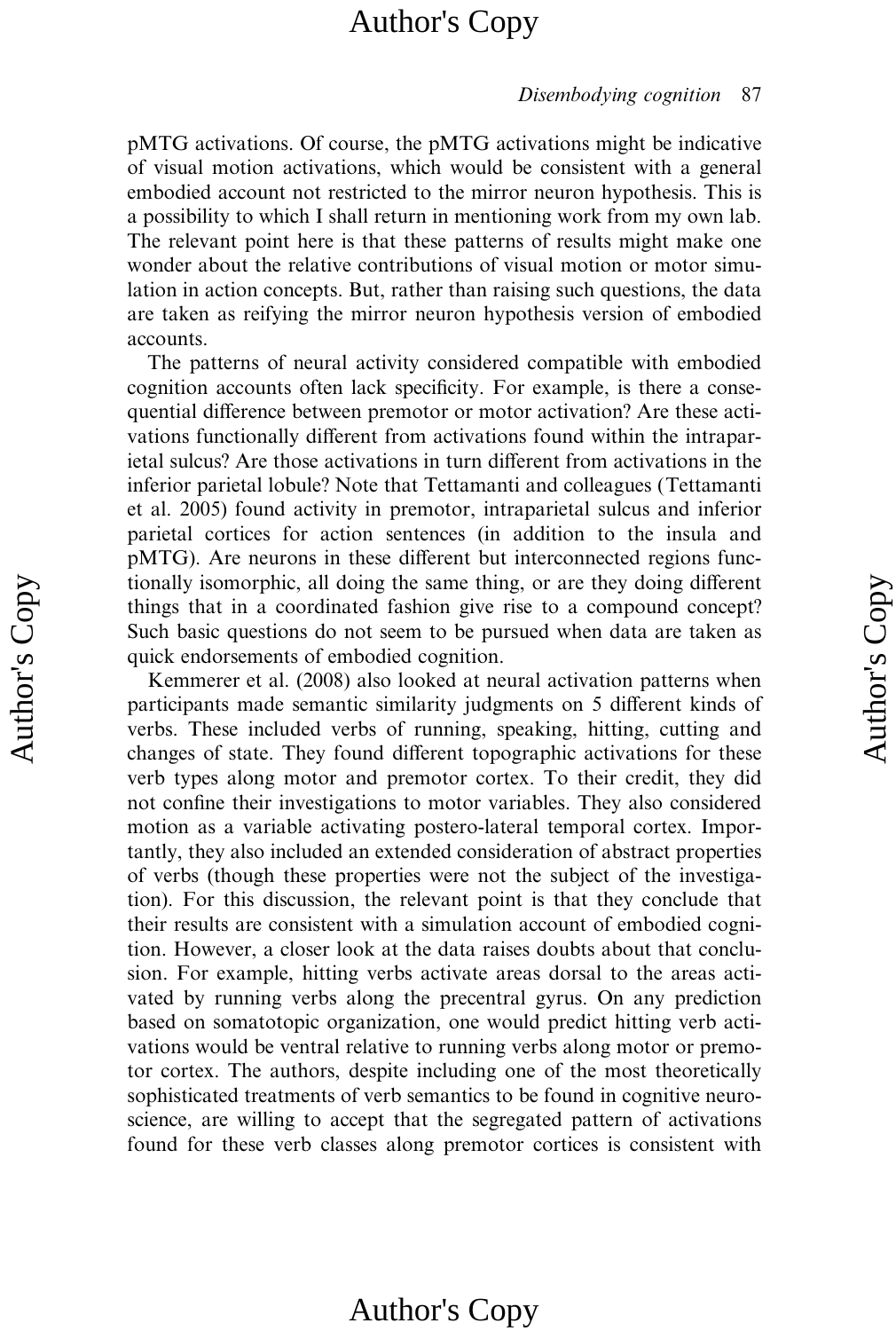### 88 A. Chatterjee

simulation of these actions, even though it is implausible that the actual use of legs and hands would produce this activation pattern.

Lesion studies might be considered to have greater inferential strength than imaging studies (Chatterjee 2005). Here, a deficit in sensory or motor systems would be expected to produce conceptual deficits. Again, certain obvious examples make clear that the strongest version of this hypothesis cannot be true. Individuals with pure motor hemipareses, a lacunar syndrome that causes paralysis by damaging descending motor fibers within the internal capsule or the pons, do not demonstrate conceptual deficits.

What is the neuropsychological evidence for embodied cognition? Neininger and Pulvermüller (2003) gave patients with right frontal or right temporo-occipital lesions lexical decision tasks using action verbs and visually related nouns. They found a significant group by word type interaction. Patients with right frontal lesions showed greater deficits with action verbs and those with right temporo-occipital lesions showed greater deficits with visually related nouns. They suggest that the lexical decision task draws on semantics, with action verbs drawing on motor information and the visually related nouns on visual information. These observations might be included within the family of category-specific deficits in naming or semantic judgments reported for animate and inanimate objects that have been subsumed under sensory-functional accounts of semantics (e.g. Martin et al. 2000; Warrington 1984). These kinds of data are extremely interesting and informative, but questions still arise. Firstly, the logic of looking at right hemisphere lesion patients is far from clear. This choice is predicated on the view that the right hemisphere instantiates certain aspects of semantics, a view by no means universally accepted. The authors acknowledge that a post-lexical source of the deficit could account for the pattern of behavior. But more notably, more than half of the 'frontal' patients also had damage to the posterior inferior parietal lobule and the superior temporal gyrus. Their 'frontal' population was by no means confined to patients with only motor or premotor lesions. Perhaps the role of the superior temporal gyrus in visual processing of biological motion could account for these differences. The critical sensory attribute might be different aspects of vision (e.g. biological motion versus shape and color-) and not whether motor or sensory systems are involved at all. A more precise way to test the anatomic hypothesis would be to use voxel-based lesion symptom mapping (Bates et al. 2003) techniques.

Other neuroscience experiments attempt to examine the role of the motor system in conceptual processing more directly. For example, Buccino and colleagues (Buccino et al. 2005) showed that listening to action re-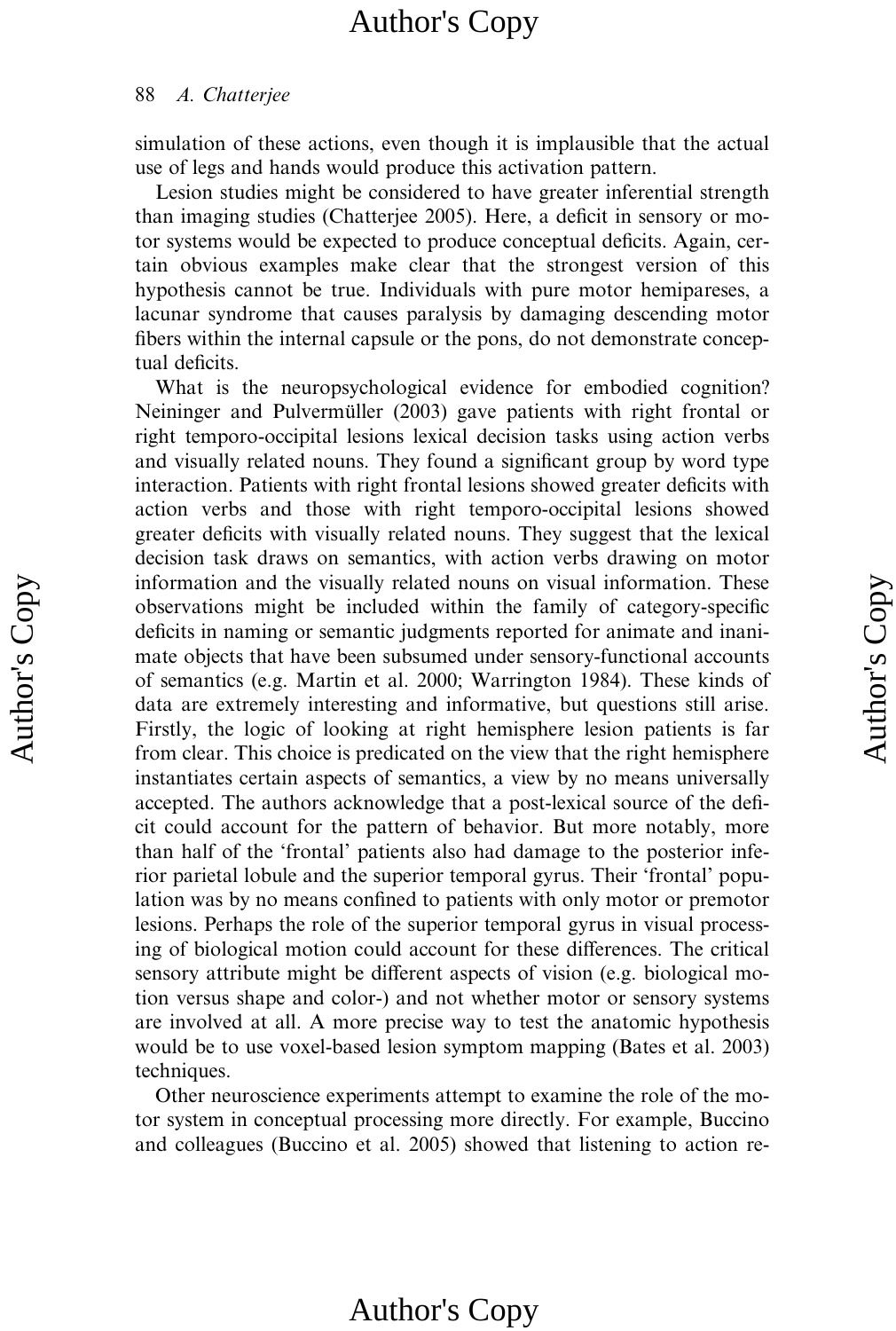#### Disembodying cognition 89

lated sentences modulates the motor system in a somatotopically specific way. Motor evoked potentials (MEPs) from hand areas were modulated by listening to hand action verbs and MEPs for leg areas were modulated by listening to leg action verbs. In both cases, the modulation was a decrease in MEPs. The authors interpret these results as the consequence of interference: simulating the meaning of these words activates the motor system in ways that are specific to the effectors, which then decreases the MEPs in response to TMS stimulation. But again, as argued earlier in describing the behavioral evidence for motor interference effects, how best to interpret these data is not clear. These motor activation interference effects may simply be occurring later at a downstream point after semantic analysis.

Stronger evidence for the role of motor systems in conceptual processing of actions would involve a manipulation of motor systems that produces effects on a conceptual task. With this strategy in mind, Pulvermüller and colleagues (Pulvermüller et al. 2005) applied TMS over left hemisphere motor areas while subjects made lexical decisions about action words that related to the hand (e.g. pick) or to the leg (e.g. kick). In this case TMS was used to facilitate rather than inhibit processing. They found a significant interaction between location of stimulation and reaction times to the kinds of action words on which lexical decisions were being made. These are among the strongest neuroscience data marshaled in support of embodied cognition. However, a closer look raises some doubts about the strength of these data. The 'leg' site stimulated is along the dorsolateral convexity of motor cortex, rather than deep in the medial frontal regions as would be expected from the somatotopic organization of the homunculus. In fact, the region described by the authors as the 'leg area' is typically considered a watershed zone between the middle and anterior cerebral artery distributions and strokes here produce weakness proximally in both the leg and the arm. Even if we set aside questions of whether the appropriate leg site is accessible by TMS, the data offer at best only partial support for the hypothesis being tested. Reaction times to arm words were virtually identical when the arm or the leg sites were stimulated. And stimulation of the arm site did not interfere with responses to arm words more than to leg words. At best, these data are suggestive of an embodied cognition view. I describe these data at this level of detail because they are cited to argue that the role of the motor system in conceptualizing action words *cannot* be epiphenomenal (Barsalou 2007). In my view, the data do not support such a strong position.

A comprehensive review of neuropsychological studies that bear on the role of motor systems and action conceptualization is not possible here.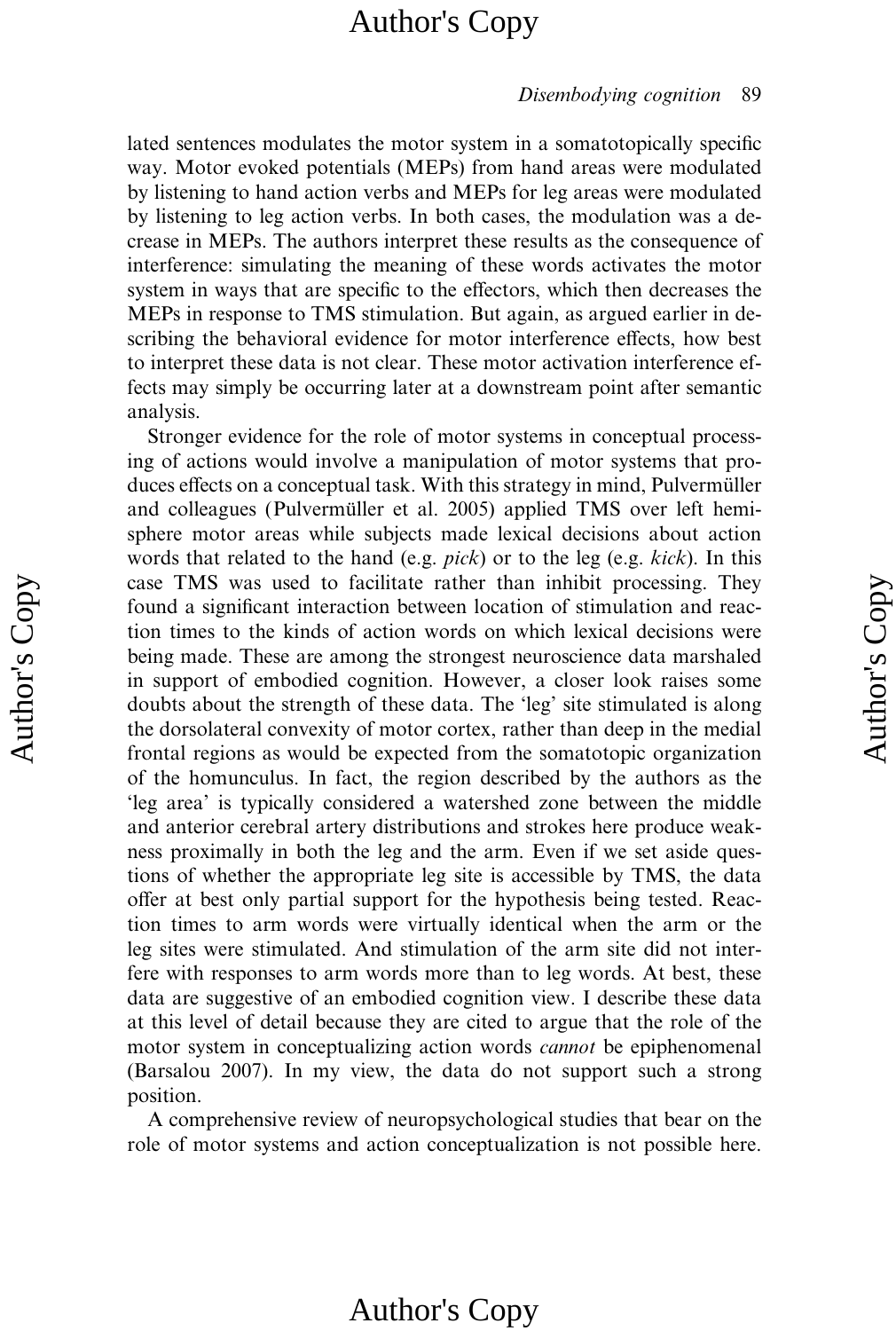### 90 A. Chatterjee

The data fall on both sides of the issue. Grossman and colleagues showed that patients with amyotrophic lateral sclerosis (a progressive disorder of motor neurons) have disproportionate difficulties with action words and that this difficulty correlates with atrophy of motor cortex (Grossman et al. 2008). Patients with weakness and lesions involving the motor systems (Moro et al. 2008; Serino et al. 2009) and patients with motor planning deficits (Pazzaglia et al. 2008) may have difficulty recognizing actions. In contrast to these studies that tightly link motor output, perception and conception, classic models of apraxia clearly distinguish production from recognition of skilled motor actions (Rothi et al. 1991). This classical model, according to which patients with apraxia need not have action recognition deficits has been confirmed in more recent studies with a relatively large number of patients (Johnson-Frey 2004; Mahon and Caramazza 2008; Negri et al. 2007).

Even if we allow the most generous interpretation of the neuroscience data supportive of the role of motor systems in conceptualizing actions, what the pattern of results means remains unclear. An alternate hypothesis might be that the role of motor systems contributes to how individuals differ in their understanding of actions, as opposed to representing a core attribute of the semantics of actions. A core attribute for a concept, if such a thing even exists, would be a necessary feature of the concept. Why might an individual differences hypothesis be plausible? Despite not knowing how to swim, I can watch Michael Phelps at the 2008 Olympics and have some understanding and even appreciation of the event. My understanding might be different than that of my 16 year-old competitive swimmer nephew. He might simulate some of the movements as he watches Phelps compete. Instead, I might watch the event and also ponder the social pressures on such a young man. The hypothesis that the degree of motor activation is a result of individual differences in motor experiences is consistent with fMRI data reported by Calvo-Merino and colleagues (Calvo-Merino et al. 2005). In their study, ballet dancers and capoeira experts watched video clips of ballet or capoeira movement segments. Ballet dancers activated pre-motor and intraparietal sulcus areas when watching ballet segments and not capoeira segments, and capoeira experts had the opposite pattern of activations. The authors suggest observations of the actions of others integrate with our own motor repertoire (also see Buccino et al. 2004 for similar conclusions). Note that the claim that motor simulation determines or is a core attribute of the understanding of actions is quite different than the claim that our *experience* of actions influences how we understand those actions. If one only tests ablebodied participants with actions of which every able-bodied person has frequent experience, like running or kicking or waving or wiping, one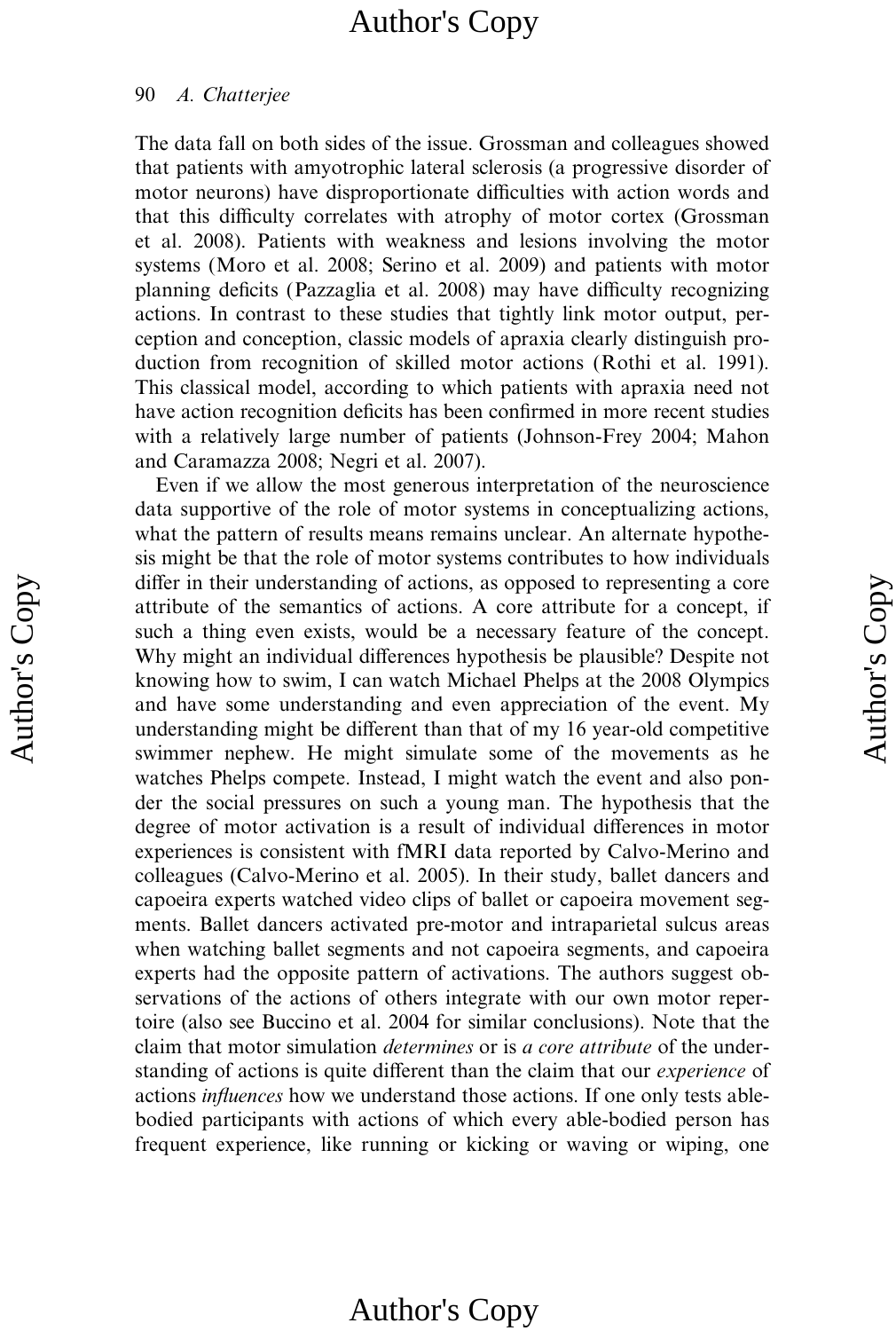#### Disembodying cognition 91

could easily conclude that simulation is a core attribute of understanding actions, even though the alternate hypothesis remains equally viable.

Recent studies support the hypothesis that personal experiences influence the neural response in the context of words describing actions. Beilock and colleagues (Beilock et al. 2008; Lyons et al. in press) found that ice hockey players have greater responses in premotor and caudate areas than non-hockey players when presented with sentences describing hockey actions. Similar differences were not seen with everyday actions. The idea that the degree of motor activations depends on different contextual factors is consistent with Taylor and Zwaan's (2009) suggestion of a multi-variegated system that instantiates action concepts. The richness of the concept is in part determined by one's experience of these actions. Importantly, in their view the system is tolerant of faults, that is, any one component, such as the activations of one's own motor systems, need not be essential for comprehension.

In summary, the current popularity of embodied accounts of cognition has generated a wealth of extremely interesting data. Many of the experiments conducted are elegant. However, the best interpretation of these data is not always clear. The popularity of embodied accounts has also had some undesirable side effects. Within neuroscience, the popularity of the mirror neuron hypothesis has emphasized motor effects at the cost of possible perceptual contributions to conceptual understanding. In general, contrasting embodied with disembodied cognition diverts focus away from the question of the nature of this embodiment. Investigators are often permissive in accepting data as confirming embodied accounts. This permissiveness has the danger of obscuring alternate or more nuanced hypotheses.

### 4. Spatial thought and language

A major challenge for embodied cognition accounts is to address the question of how we abstract. Major proponents of embodied cognition are beginning to accept this challenge (Barsalou 2005; Glenberg et al. 2008) as I will discuss later, but much work remains to be done. Spatial thought and language offer a natural assay within which to examine the disembodying of cognition. Thinking about space gives our mental lives depth and texture by uncovering relational thinking and levels of abstraction inherent in spatial language (Gentner 2003; Gentner and Loewenstein 2002). Verbs establish thematic roles, such as who is doing what to whom in a sentence. Thus the verb 'push' implies that someone is doing the pushing and that something is being pushed. By coordinating the argument structure of a sentence, verbs organize a set of possible relations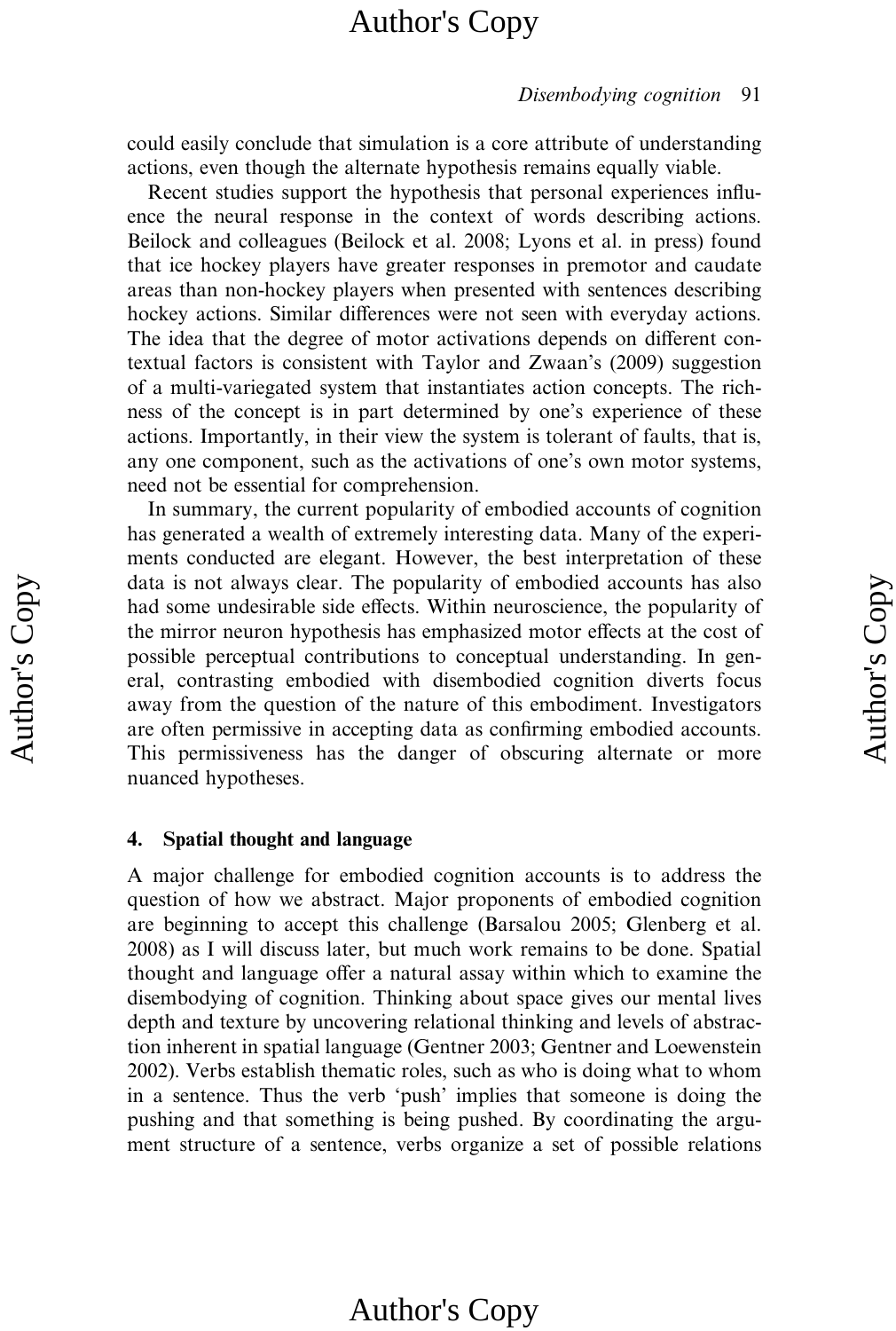### 92 A. Chatterjee

being communicated. Similarly, prepositions describe relationships of two or more objects. For example, the preposition 'in' implies two objects in a specific spatial configuration. This shift of focus away from concrete perceptual attributes of objects to their relations delivers enormous cognitive flexibility and generativity (Gentner 2003).

The link between spatial concepts and specific sensory-motor attributes is less clear than it might be for concrete objects. A lion and a child may be running, but which attributes contribute to 'running?' Such dynamic events are also transient. The perceptual referent cannot be returned to in the same way that one can return to a static object. Even for static locative relations the problem remains, in so far as the specific objects involved may vary widely. A cup may be on the table, or a monkey may be on a branch. These are very different visual percepts, and yet they share something in common. Mandler (2004: 251) notes, ''Achieving this kind of abstract representation, one that ignores the concrete details of the objects involved may be required before spatial relations can be mapped onto language''. The mapping onto language itself involves another shift in level of abstraction. This shift (an analog percept to digital language conversion) is not specific to spatial language per se, but the evanescent nature of spatial events makes the conversion less straightforward than might apply to making reference to stable concrete objects.

### 5. Selectivity of simulation

A prediction of strong versions of embodied accounts is that a concept activates the relevant perceptual and motor structures that are engaged by the actual experience of instances of that concept. Thinking about actions would activate the relevant sensory motor regions, such as those for the shape and size of objects engaged in the action, their motor systems as well as visual motion and spatial layouts within which the events occur. Our work on action representations suggests that such a fully articulated simulation is unlikely to occur routinely. Rather, the conceptualization of actions is grounded in highly selective attributes.

In an fMRI study, we presented participants with triads of stimuli and subjects matched one of two target stimuli to a test stimulus based on their similarity. For example, in the action condition, subjects might match a picture of digging to shoveling rather than sewing (Kable et al. 2002). Object trials showed pictures of static objects. Semantic judgments with pictures of actions more than those of objects activated an area bilaterally within posterior temporal-occipital cortex involving inferior and middle temporal gyrus. These areas included visual motion processing areas MT/MST (primarily within BA 37 and anterior BA 19). Thus,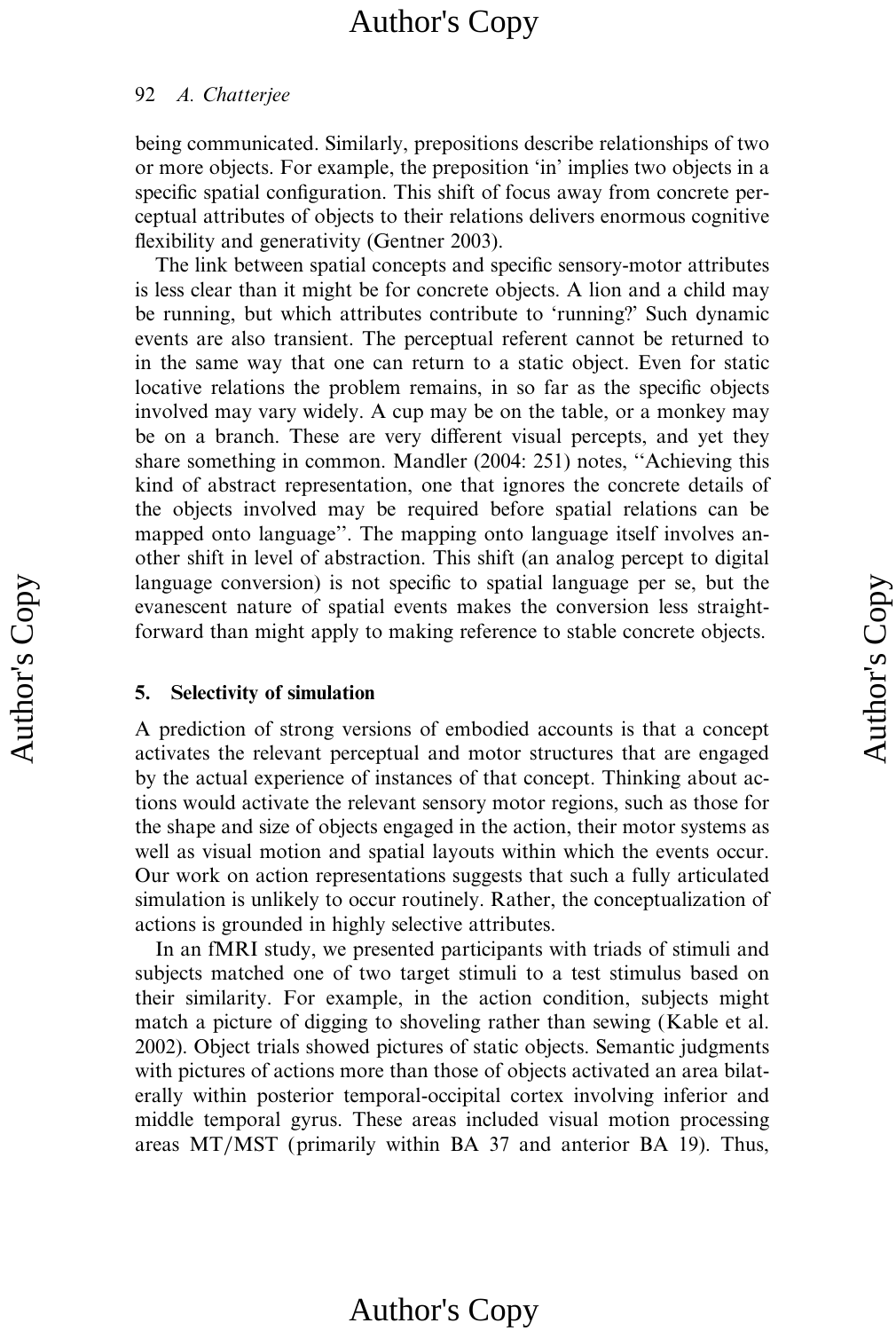#### Disembodying cognition 93

when people made semantic judgments of actions, they activated visual motion and adjacent areas even though the stimuli under consideration themselves were not moving. These findings are consistent with other reports that static images of actions activate area MT/MST (Kourtzi and Kanwisher 2000) and this general region appears to be involved in processing meaningful actions (Decety et al. 1997; Martin et al. 1995; Martin and Weisberg 2003). In this study, when people thought about actions, they activated a limited set of perceptual areas from the full ensemble that might have been activated when actually perceiving the same actions.

We interpreted the activation patterns produced by action pictures as being related to visual motion. Support for this view comes from a follow-up fMRI study (Wu et al. 2008) in which we examined whether activity in MT/MST could be related specifically to the manner component of motion events. If the nervous system organizes perception and conception along similar anatomic principles, then the way that language deals with motion might offer a clue to the perceptual parsing of motion as relevant to communication. Languages typically distinguish between manner and path of motion by expressing these attributes with different constituents (Talmy 1985). For example, in English, manner of motion is conveyed primarily by verbs. So, gallop, canter and trot describe different manners of motion. By contrast, path information in English is conveyed primarily by prepositional phrases. So, the horse gallops across the meadow or into the barn or around the track. We reasoned that path information, because of its locative nature, would activate brain regions more dorsally than would manner of motion. By contrast, since manner of motion is primarily related to the biomechanical properties of the object itself, it would be processed more ventrally. We (Wu et al. 2008) tested these hypotheses in an fMRI study in which a 'star' figure moved in different manners and along different paths, a technique that has been used in developmental studies (Pruden et al. 2004). Attending to manner or path of motion information produced distinct neural signatures. Greater activation for path than manner was seen bilaterally in the posterior intraparietal sulcus (IPS, BA 39/7) and posterior middle frontal gyrus (pMFG, BA 8/6). Greater activation for manner than path was seen bilaterally within the posterior middle temporal gyrus (pMTG) at the junction of BA 19/37.

In so far as these data are consistent with an embodied cognition account, the selectivity of the grounding in sensations is worth noting. These data suggest that visual motion rather than visual color or luminance or location is the relevant attribute with respect to processing actions. Furthermore, within motion, it is the manner and not the path of motion that seems most relevant to processing actions. While our data gives primacy to manners of motion in action conceptualization,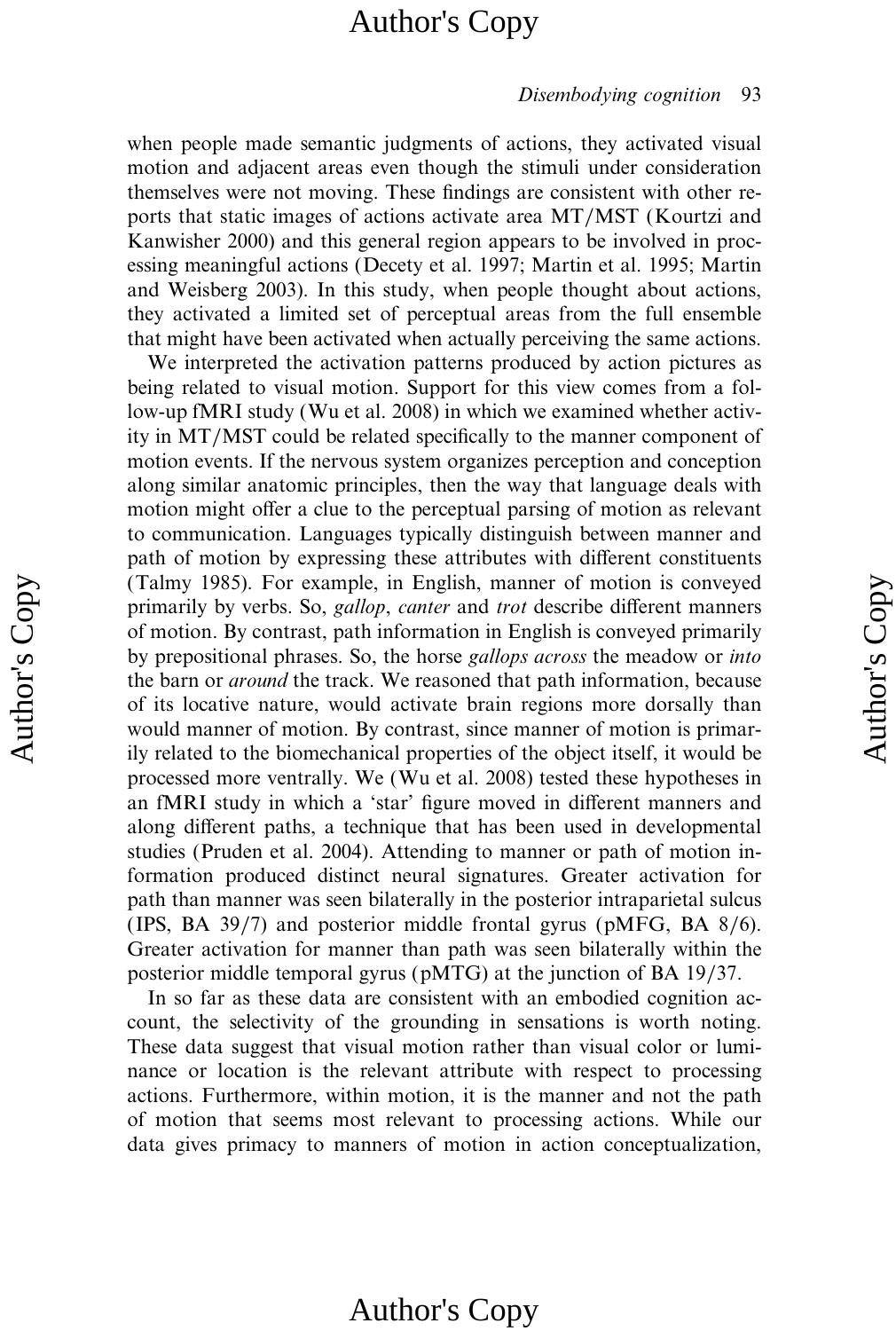#### 94 A. Chatterjee

the context in which actions are considered is likely to influence patterns of neural engagement. Thus, investigating the processing of action pictures when segregated by body parts might be more likely to activate premotor areas selectively (Kemmerer and Gonzalez-Castillo in press; Urgesi et al. 2006). Depicting action pictures in a spatial environment so that the path of motion can be inferred in relation to fixed external landmarks might be more likely to activate fronto-parietal cortices. The general point is that conceptualizing actions does not necessarily simulate a richly textured imagined event that recapitulates people's actual experience of these actions in the world. Rather, selective sensory and motor attributes are highlighted in a multi-variegated (Taylor and Zwaan 2009) fashion that is likely to be dependent on the context in which actions are considered.

### 6. Disembodying actions

The action data reviewed suggest that the postero-lateral temporal cortex appears to be critical in mediating perception and conception of actions. But do these neural circuits abstract action representations away from the specific agents involved in the actions? An important step towards relational thinking is to shifting focus away from objects (Gentner 1988). Are neural structures within posterolateral temporal cortex designed to extract actions away from actors? To address this question, we conducted an fMRI adaptation (also known as repetition suppression) experiment (Kable and Chatterjee 2006). These experiments exploit the physiologic observation that neural responses in specialized circuits diminish when repeatedly processing features for which the circuit is specialized (Grill-Spector and Malach 2001).

Participants watched action movie clips and judged whether the specific action was common (typically seen at least once a week). They were first familiarized with a subset of the actions. Then four sets of movies were presented: (1) The same set of movies used in the familiarization phase ('Old Actor, Old Action'), (2) a set of movies with the same people seen in the familiarization phase performing different actions ('Old Actor, New Action'), (3) a set of movies with different people performing the same actions seen in the familiarization phase ('New Actor, Old Action'), and (4) a set of movies in which both the people and the actions were different ('New Actor, New Action'). We also identified the following areas functionally in each subject: The posterior superior temporal sulcus (pSTS), area MT/MST, the extra-striate body area (EBA), the lateral occipital cortex (LO), the fusiform face area (FFA) and the parahippocampal place area (PPA). The pSTS has been implicated in biological motion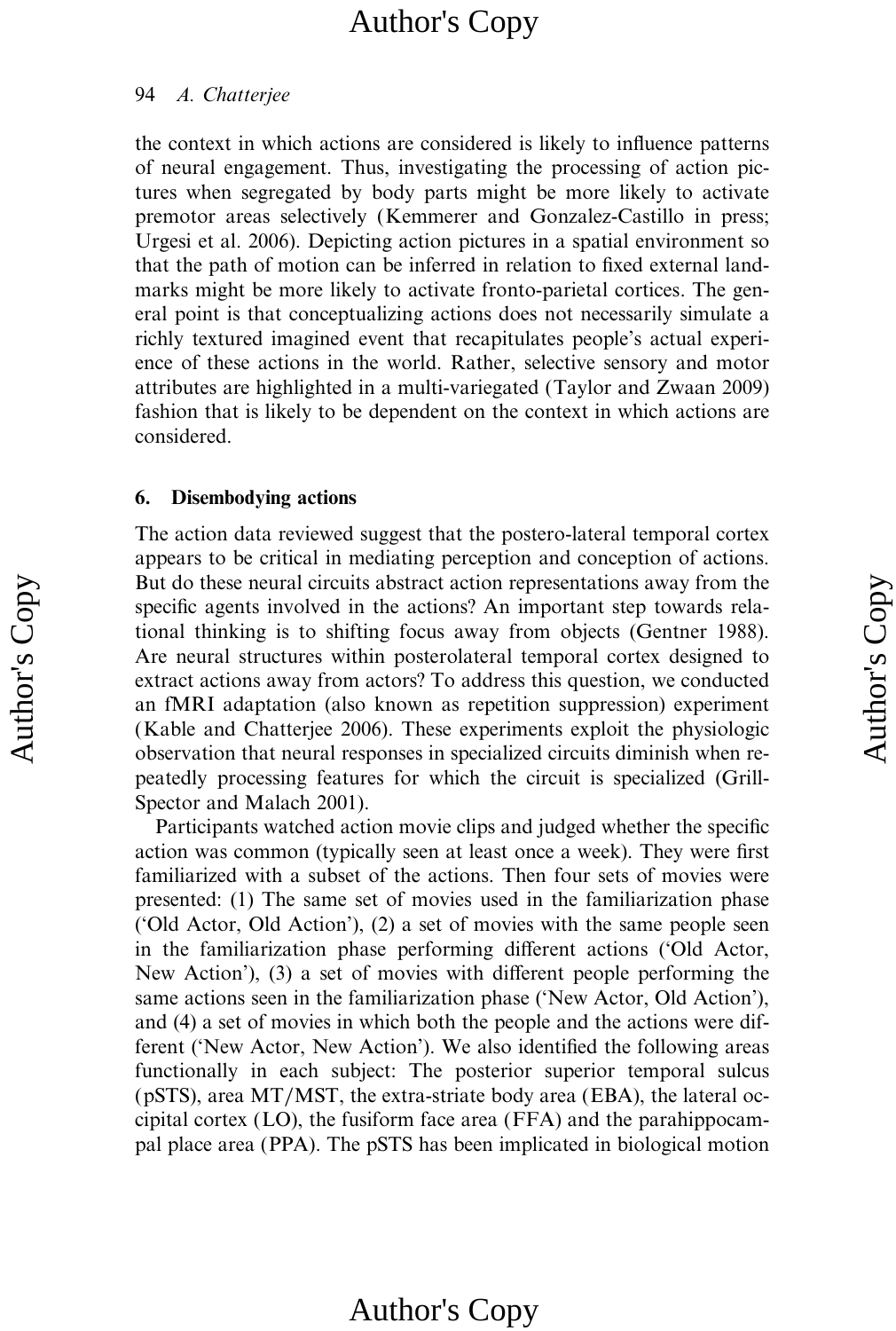#### Disembodying cognition 95

(Grezes et al. 2001; Grossman and Blake 2002; Martin and Weisberg 2003; Oram and Perrett 1994) and the EBA in processing visual images of human bodies (Peelen and Downing 2007). These regions along with area MT/MST would be candidate regions for processing actions. Area LO is implicated in non-specific static object perception (Kanwisher, Woods, Iacoboni and Mazziotta 1997; Malach et al. 1995), the FFA in face perception (Kanwisher, McDermott and Chun 1997) and the PPA in place and building perception (Epstein and Kanwisher 1998), and our expectation was that these regions would not be involved in action processing. Compared to completely novel events, we found decreases in the fMRI signal for sequences in which the action was repeated, but not the person performing the action, in the pSTS, MT/MST complex and EBA. Similar effects were not seen in LO, FFA or PPA (Kable and Chatterjee 2006). These results suggest that area MT/MST, EBA and pSTS are part of a distributed network that is sensitive to actions as extracted across different actors performing them.

These results are consistent with the general view that the posterolateral temporal cortex mediates action representations and also abstracts these representations away from the actors themselves. With respect to embodiment claims, it should be clear that the circuitry is specifically abstracting a pattern of movement that is divorced from the actors. We suggest that such shedding of object properties is a necessary step in one kind of abstraction, that of establishing relations. Relational thinking in the form of X pushes Y, or X is above Y, gathers flexibility by being referentially promiscuous. There are many possible referents for X and Y. Inserting possible referents for X and Y must mean that relational thinking bleaches out the sensory and motor details of specific actors and objects. Our data suggests that the neural underpinnings of this bleached action representation lies within the posterolateral temporal cortex.

### 7. Verbal and visual access to action concepts

How does the neural instantiation of action processing triggered by pictures relate to its verbal counterpart? Neuropsychological studies recognize that deficits in naming actions, and possibly conceptualizing actions, can dissociate from naming or conceptualizing objects (Berndt, Haendiges et al. 1997; Berndt, Mitchum et al. 1997; Cappa et al. 1998; Grossman 1998; Marshall et al. 1998). However, systematic analyses of the neural bases for these deficits are scant. In our study of action semantic judgments using picture triads (Kable et al. 2002) we also conducted an experiment using the comparable verb and noun word triads. We found that judgments of verbs compared to nouns activated an area just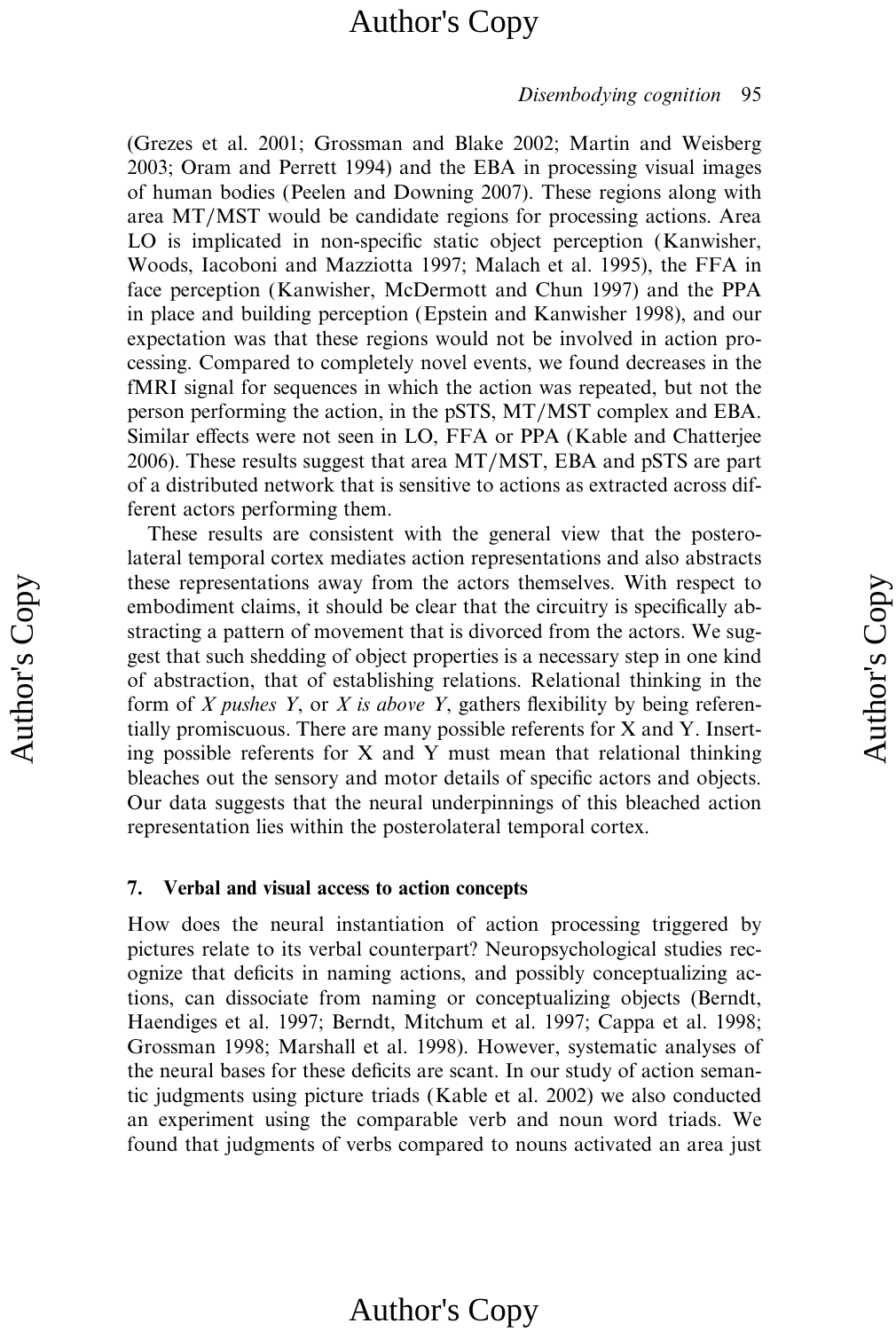#### 96 A. Chatterjee

anterior and dorsal to the area activated by action pictures primarily in the left hemisphere. This area encompassed the pMTG and the pSTS. From the study we inferred that the lateral occipito-temporal lobe mediates different aspects of motion, with a gradient from the concrete apprehension of moving but meaningless stimuli in the inferior occipitotemporal junction (human MT/MST) to the motion implied by action verbs, closer to perisylvian cortex. Also see Pirog Revill et al. (2008) and Saygin et al. (in press) for recent related findings. This inference was predicated on the fact that words did not activate area MT/MST. To confirm that words did not activate MT/MST, we conducted a follow-up fMRI study using verb triads in which the association was based on manners of motion. For example, 'hopping' would be matched to 'skipping' rather than 'running.' Importantly, in this study, all of the choices referred to actions with motion that traverse space (Kable et al. 2005). Comparisons that focused on distinguishing manners of motion would be a more powerful test of the hypothesis that processing the meaning of action verbs would activate area MT/MST. Even with these stringent stimuli, we found that actions words did not activate area MT/MST. We replicated the previous findings of pMTG as well as pSTS activations. Thus, while the areas activated by action words were adjacent to areas specialized in processing visual motion, they were not identical to those areas (also see Fiez et al. 1996; Martin et al. 1995; Perani et al. 1999; Warburton et al. 1996 for related observations).

How do these results about the semantics of actions as accessed by pictures or by words relate to the nature of sensory-motor grounding? The obvious question is why there is a difference between the neural instantiation of action semantics as accessed through words and pictures. Perhaps Paivio's (1990) dual (visual and verbal) coding hypothesis for semantics might be at play. However, a simulation account would predict similar activation patterns evoked by action pictures and words (regardless of the selectivity of the sensory attribute engaged).

Two differences in the pattern of our results beg explanation. Why do pictures engage posterolateral temporal cortices bilaterally and words mostly unilaterally? And why do words not engage area MT/MST? One possibility for the laterality question might be the neural instantiation of a type-token distinction. Perhaps the right hemisphere is sensitive to tokens of actions and the left to types. To my knowledge, this hypothesis has not been tested for actions. But the observation that the left, but not right, hemisphere responds to invariant views of objects (Simons et al. 2003) suggests a kind of abstraction within the left hemisphere. An invariant representation of an object would not be an evocation of the perceptual experience of seeing an object.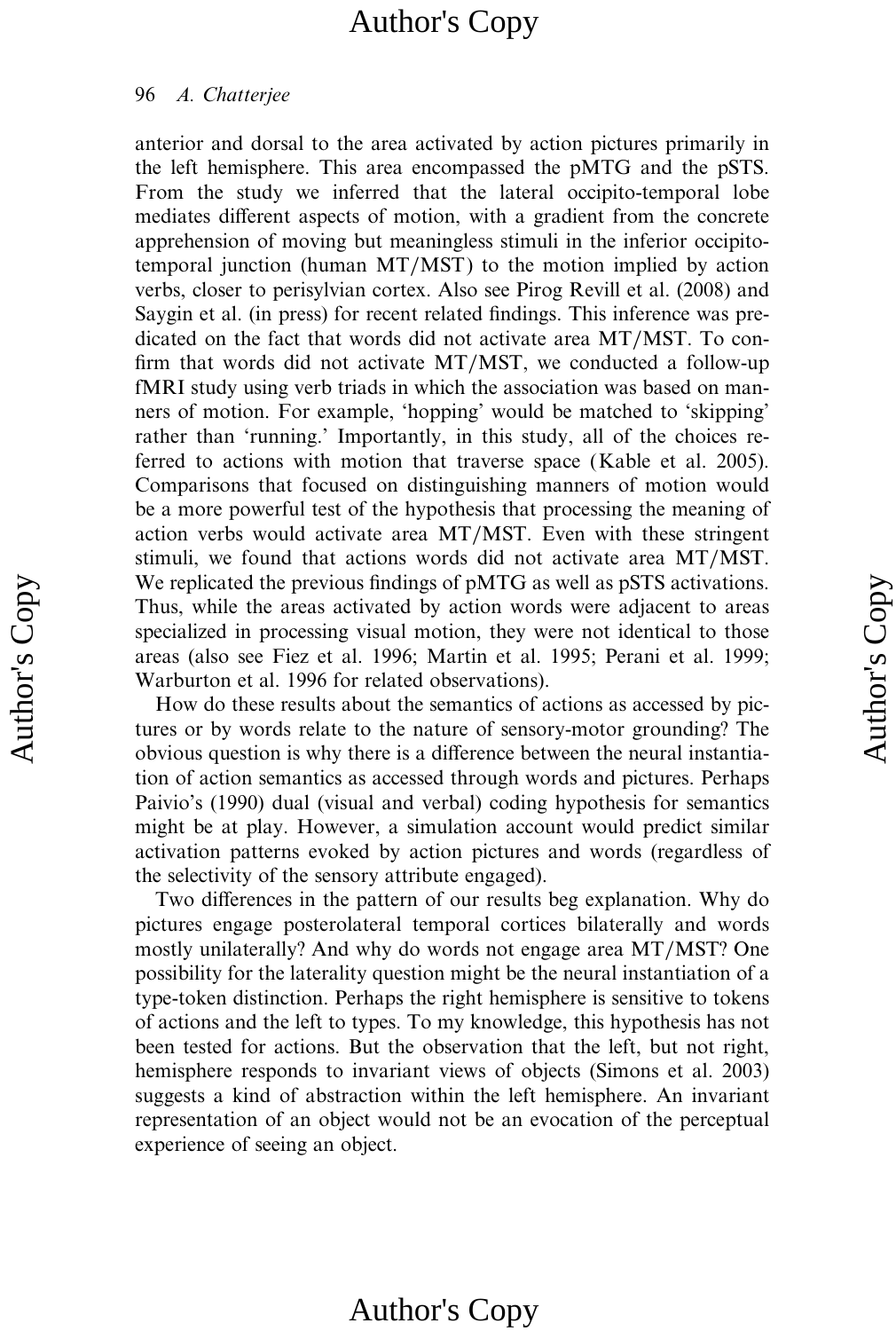#### Disembodying cognition 97

The reason why words do not activate area MT/MST, but do so just anterior to this region of motion processing is also not clear. This adjacency pattern of activation can be taken as support for or against the view that perceptual cortices are being activated by the concept. We proposed the idea that motion attributes are processed along the left lateral temporal cortex with a gradient in which concrete to abstract information is processed along a posterior to anterior (towards and within perisylvian cortex) axis (Chatterjee 2008). See Pirog Revill et al. (2008) and Saygin et al. (in press) for related findings. However, Bedny and colleagues (Bedny et al. 2008) replicated the observation that this area activates verbs more than nouns but found no evidence to support the idea that these activations have anything to do with motion. They speculate that activation in this region might have something to do with the grammatical category of verbs or with conceptual rather than perceptual aspects of event semantics (Wu et al. 2007). Whichever hypothesis turns out to be correct for the functional significance of neural activity in this area, this is the kind of detail at which neuroscience data needs to be examined to be informative of embodied accounts.

### 8. Relational thinking

As mentioned earlier, an important aspect of spatial language is its relational nature (Gentner 2003). For example, verbs in the context of sentences tell us who is doing what to whom, and prepositions tell us how one thing is related to another in space. Aphasic patients may have comprehension deficits at the level of an event, in which one participant is doing something to another (Berndt, Haendiges et al. 1997; Caplan 1995; Caramazza and Miceli 1991; Kegl 1995; Miceli et al. 1984; Schwartz et al. 1980; Shapiro and Levine 1990; Zingeser and Berndt 1990). They may also have difficulty comprehending locative sentences that describe spatial relationships between objects (Chatterjee and Maher 2000; Frederici 1982; Grodzinsky 1988; Schwartz et al. 1980). Again the neural bases of these deficits have received scant attention. Based on our manner-path studies, we would expect a similar ventral/dorsal division. Lesions based more ventrally along the lateral temporal cortex would be more likely to result in thematic role assignment deficits, and lesions based more dorsally to produce locative deficits. Landau and Jackendoff (1993), adapting the what/where visual processing distinction, speculated that locative prepositions might be processed within parietal cortices. One PET study found that naming locative relations activated inferior parietal cortices (Damasio et al. 2001), and similar findings have been reported for sign language (Emmorey et al. 2002). Tranel and Kemmerer (2004) found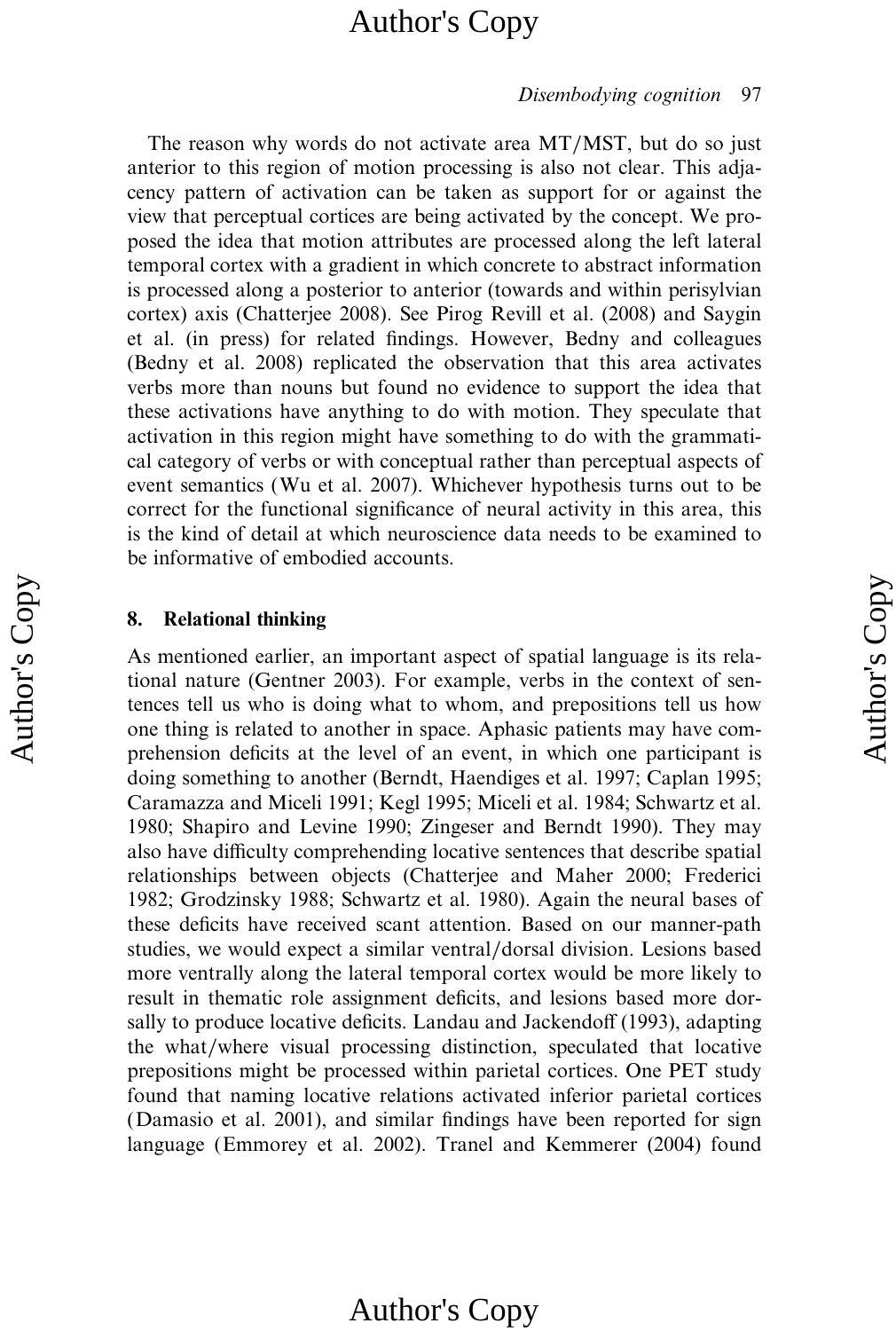#### 98 A. Chatterjee

that lesions to the left parietal operculum and prefrontal cortices were more likely to produce deficits in knowledge of locative prepositions. For similar results see Amorapanth et al. (in press).

In a series of individuals with aphasia, we examined their relational comprehension abilities in simple sentence-picture matching tasks that described thematic relations (who is doing what to whom) or locative relations. Again, given our functional-anatomic hypotheses, we would expect that thematic role deficits would be associated more closely with posterolateral temporal lesions and locative relations with more dorsally located fronto-parietal lesions. This pattern is what we found (Wu et al. 2007). To determine brain-behavior relationships, we used voxel-based lesion symptom mapping (VLSM) techniques. This method uses a technique in which the level of deficits across groups of subjects is related to whether or not voxels within a standardized space are damaged. Thematic role knowledge deficits correlated with lesions to the middle and superior temporal gyrus. As mentioned earlier, in an fMRI study, Bedny and colleagues (Bedny et al. 2008) found activation in the posterolateral temporal cortex for motion and mental verbs and postulated that this region might instantiate event templates like those for thematic roles (for further evidence on the neural mediation of thematic relations, see Bornkessel et al. 2005 and Shetreet et al. 2007). In our lesion study, the critical location for thematic relation deficits contrasted with locative knowledge deficits, which were associated with posterior parietal, occipito-parietal junction and inferior prefrontal damage. Again, these findings of relational knowledge confirmed our functional anatomic organizational prediction of a ventral-dorsal division between action relational knowledge and locative relational knowledge.

One could speculate that relational thinking is an abstracted category unto itself, removed from the sensory processing of objects and their properties. However, our observations suggest that different kinds of relational thinking, those determined by actions and those determined by locations are treated differently by the nervous system. Their respective neural instantiations follow a general ventral-dorsal organizational form. On a graded view of embodied cognition, the relationships being extracted still retain something, perhaps a schematic representation, of the percepts from which the relationships are derived.

### 9. Spatial metaphors

Metaphors play a central role in human thought. Lakoff and Johnson (1980) suggested that metaphors are best understood as being 'grounded' in their embodied concrete versions. Exactly what is meant by 'grounded'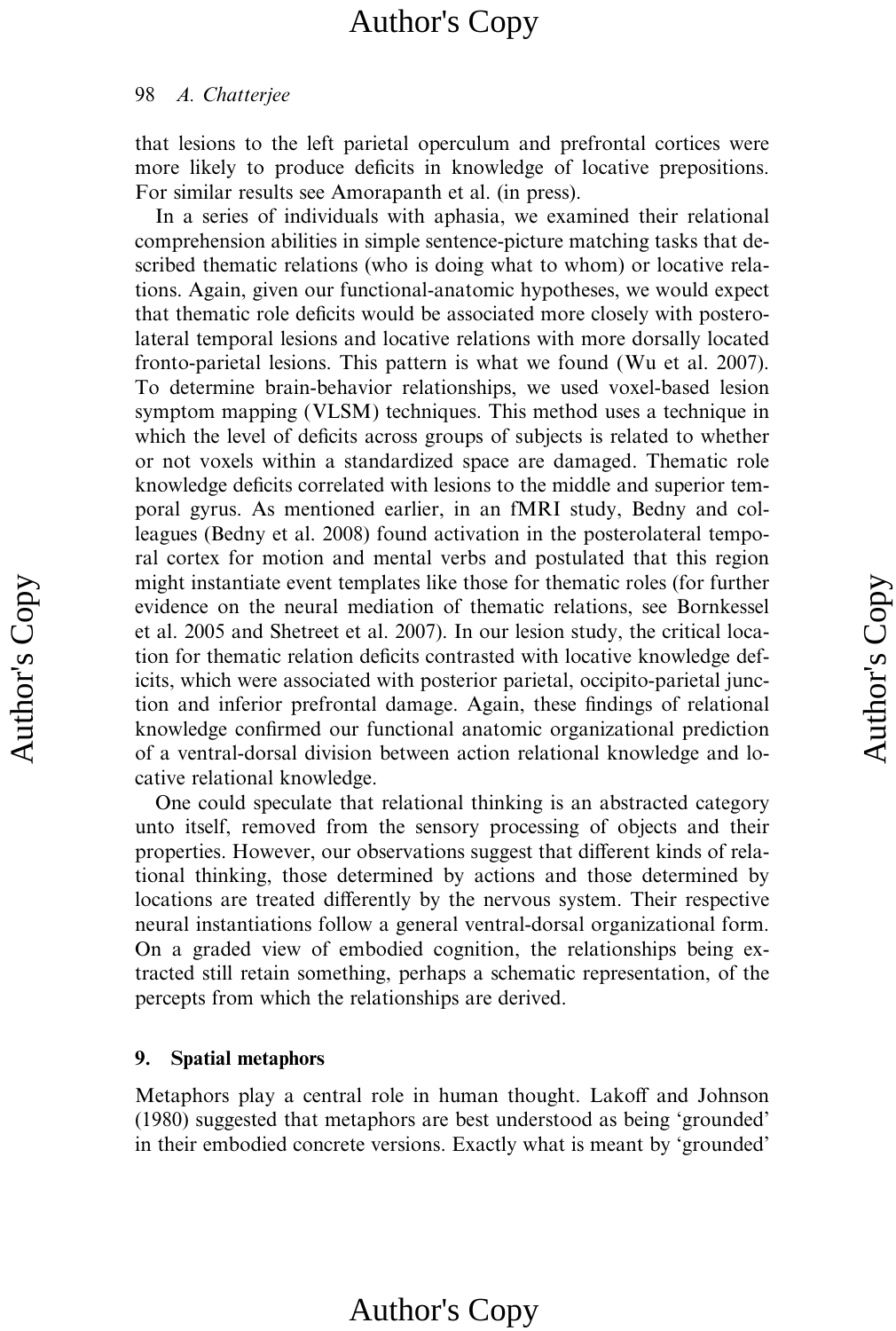#### Disembodying cognition 99

in these contexts is far from clear (Gibbs 1996; Gibbs et al. 2004; Murphy 1996), but is hypothesized to be extensions of earlier acquired concrete meanings (Johnson 1987; Lakoff 1987, 1990; Sweetser 1990). We have been suggesting that the lateral temporal cortex processes motion with a gradient of abstraction as one moves anteriorly towards perisylvian cortex (Chatterjee 2008). Would this gradient continue to apply to the figurative use of spatial terms? Talmy (1996) uses the terms 'factive' and 'fictive' to describe the distinction between literal and certain figurative uses of spatial terms. These terms are used to describe the quality of spatial representations, in contrast to terms like 'factual' and 'fictional' which describe the truth of things in the world. Factive expressions, like the man runs to the store map palpably to *actual movement* in the world. By contrast, fictive sentences like the road runs along the river might map onto a spatial aspect the world, but not palpably on to the concrete act of running. Fictive sentences further contrast with metaphoric sentences such as the man runs for office in which no spatial scene is being described.

Matlock (2004) showed that spatial properties of fictive sentences can influence their processing. For example, subjects were given narratives describing travel across large or small distances and then had to judge whether a target sentence like Road 49 crosses the desert applied to the narrative. They found that subjects took longer to judge fictive motion sentences that traversed long over short distances. They also found similar results for fictive motion sentences over difficult as compared to easy terrain. Matlock interpreted these results as indicative that participants are simulating these movements, even though no actual movement is occurring. One issue with this study is that the first line of the narratives instructs the participants to image the scene, like Imagine a desert. Whether these instructions to explicitly imagine the narrative predisposed participants to simulate these fictive statements is not known. More recently, Saygin and colleagues (Saygin et al. in press) reported that attending to fictive sentences activates parts of area MT more so than do static sentences but not as much as sentences of literal motion. These findings do suggest that this figurative use of language describing motion accesses motion attributes perhaps in a graded manner compared to the processing of literal motion.

Much work about the neural bases of metaphoric extensions of spatial terms remains to be done (Schmidt et al. in press). The right hemisphere might be engaged when processing metaphors (see Beeman and Chiarello 1998, and for abstract words Kiehl et al. 1999; Wise et al. 2000; but see Binder et al. 2005; Rapp et al. 2004; Wallentin et al. 2005 for alternate views). Thus, a reasonable prediction would be that homologous regions in the right posterior temporal and parietal cortices would be engaged in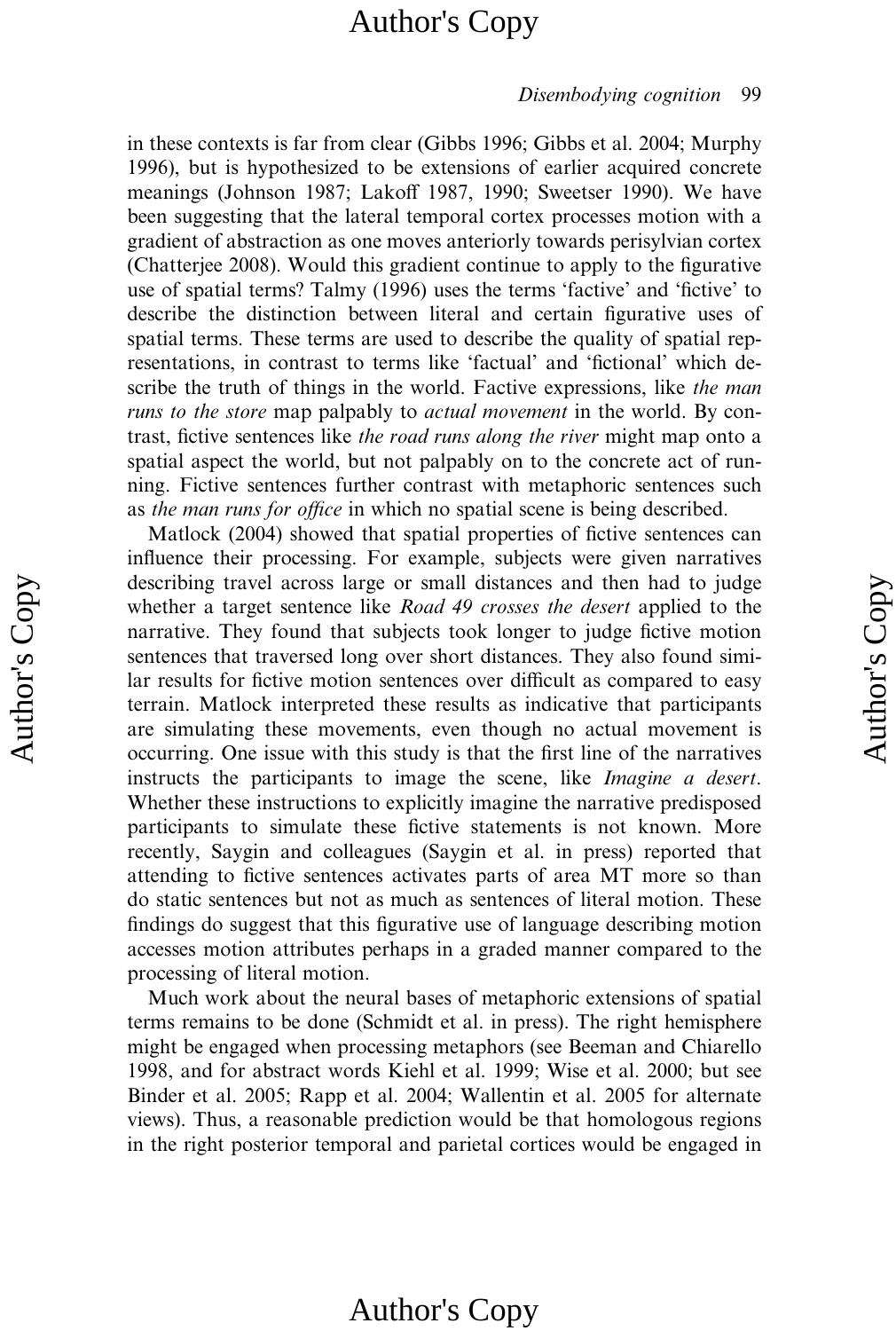#### 100 A. Chatterjee

metaphoric extensions of spatial events. By contrast, if our hypothesis that the lateral temporal cortex processes motion in increasingly abstract ways, then the left hemisphere within the lateral temporal cortex might be expected to process these kinds of metaphors. Our reasoning was as follows. Action verbs have both concrete sensory attributes as well as more abstract conceptual attributes (Jackendoff 1996). Thus, verbs used literally describe manners of motion, and in the sentential context perhaps the paths or locations of these manners of motion. The conceptual attributes of verbs have to do with notions of source, goals or changes of states. When verbs are used metaphorically, the sensory attributes are attenuated and the conceptual attributes carry the bulk of the meaning. Thus, the man falling under a spell, does not describe physical motion, but does describe arrival at a new state. On this analysis, and given our hypothesized organizational principle for the lateral temporal cortex, we would expect spatial metaphors to be processed more anteriorly within the lateral temporal cortex than sentences that convey literal motion.

In an event-related, functional MRI study, we contrasted spatial metaphors in sentences like the man fell under her spell, to literal motion sentences like the child fell under the slide. Consistent with our predictions, we found greater activation primarily (but not exclusively) in the left lateral temporal lobe and left inferior frontal cortex for spatial metaphors as compared to literal sentences (Chen et al. 2008; see also Wallentin et al. 2005). While considerable work remains to be done regarding predicate metaphors (Schmidt et al. in press), such as the ones using spatial terms as described here, our prediction was confirmed. These findings add further support for the idea that the temporal cortex processes aspects of motion in increasingly abstract ways within neural circuitry that is further removed from posterior perceptual networks. Of course the specific role of the inferior frontal cortex in metaphor processing remains to be worked out.

### 10. Analog effects on conception not caused by simulation or semantic attributes

As reviewed earlier, analog effects in language or conceptual processing are often considered prima facie evidence in support of embodied cognition. Here, I present evidence that analog effects that might very well be driven by experience in the world need not arise from simulation of that experience or even an attribute relevant to the semantics of the concept.

People often conceive of events proceeding from left-to-right (Chatterjee 2001; Chatterjee, Maher and Heilman 1995). Within this mental representation of events, agents of actions are conceived on the left and the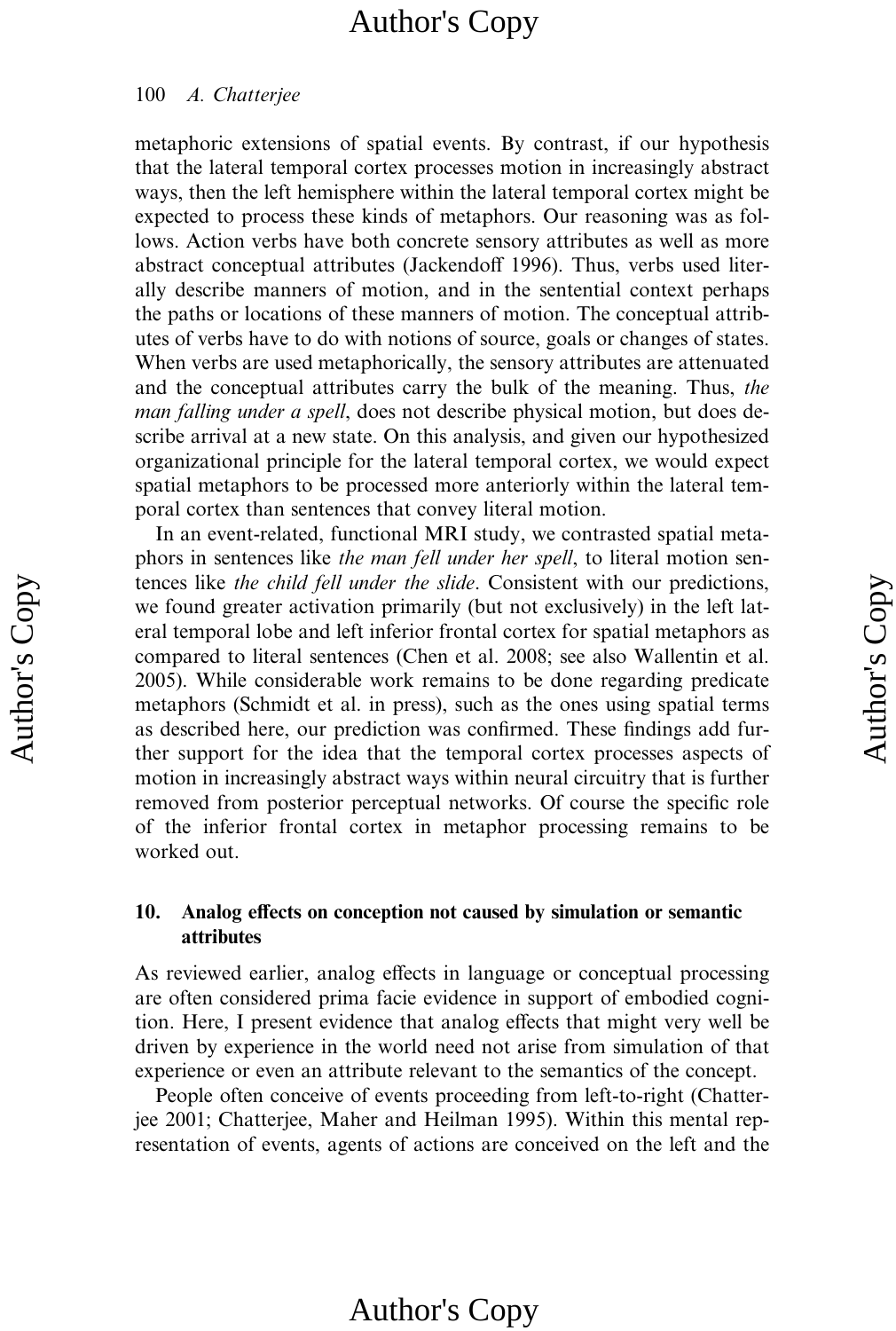#### Disembodying cognition 101

patients or recipients of actions on the right. Evidence for this default representation of the structure of events originated in clinical observations of a highly educated man with aphasia (Chatterjee, Maher, Gonzalez-Rothi et al. 1995; Maher et al. 1995). As mentioned earlier, some people with brain damage have trouble assigning thematic roles in sentences, or determining who is doing what to whom in semantically reversible sentences, such as 'the girl kisses the boy' (Chatterjee and Maher 2000; Saffran et al. 1980; Schwartz et al. 1980). The index patient was a college professor who had significant difficulties in producing and comprehending reversible sentences. However, rather than performing randomly, he used a spatial strategy. In describing pictures, he consistently produced sentences in which the participant on the left of the picture was the agent (Maher et al. 1995). Thus, if a picture showed a circle stick figure on the left kicking a square, he accurately stated that the circle was kicking the square. However, if the picture depicted the circle on the right kicking the square on the left, he would say that the square was kicking the circle. Similarly, in comprehension tasks in which he matched sentences to choices of pictures, he was more likely to match 'the circle kicks the square' to pictures with the circle on the left regardless of whether the circle was doing the kicking or receiving the kick (Chatterjee, Maher, Gonzalez-Rothi et al. 1995).

We speculated that the subject's spatial biases reflected a primitive structure of mental representations of events (Chatteriee 2001; Chatterjee, Maher, Gonzalez-Rothi et al. 1995). Hughlings Jackson (Jackson 1932) in the nineteenth century viewed the nervous system as being organized hierarchically, with higher processes inhibiting lower ones. Jackson thought that dissolution of higher functions released more primitive behaviors. Accordingly, the dissolution of this patient's linguistic abilities by brain damage might have released a primitive prelinguistic representation making explicit an underlying spatial schema that we all might be harboring.

If events are encoded with spatial schemas, then subtle spatial biases might also influence normal subjects' conception of actions and thematic roles. Several subsequent experiments confirmed this prediction (Chatterjee, Maher and Heilman 1995; Chatterjee et al. 1999). Healthy participants are more likely to draw the circle on the left when asked to draw events like 'the circle pushes the square'. They also are likely to draw the agent (circle in this example) to the left of where they draw the recipient when asked to draw just the circle or just the square on separate cards. They are more likely to depict horizontal actions with trajectories moving from left-to-right than right-to-left. In reaction time experiments, subjects match sentences to pictures more quickly if the agent is on the left than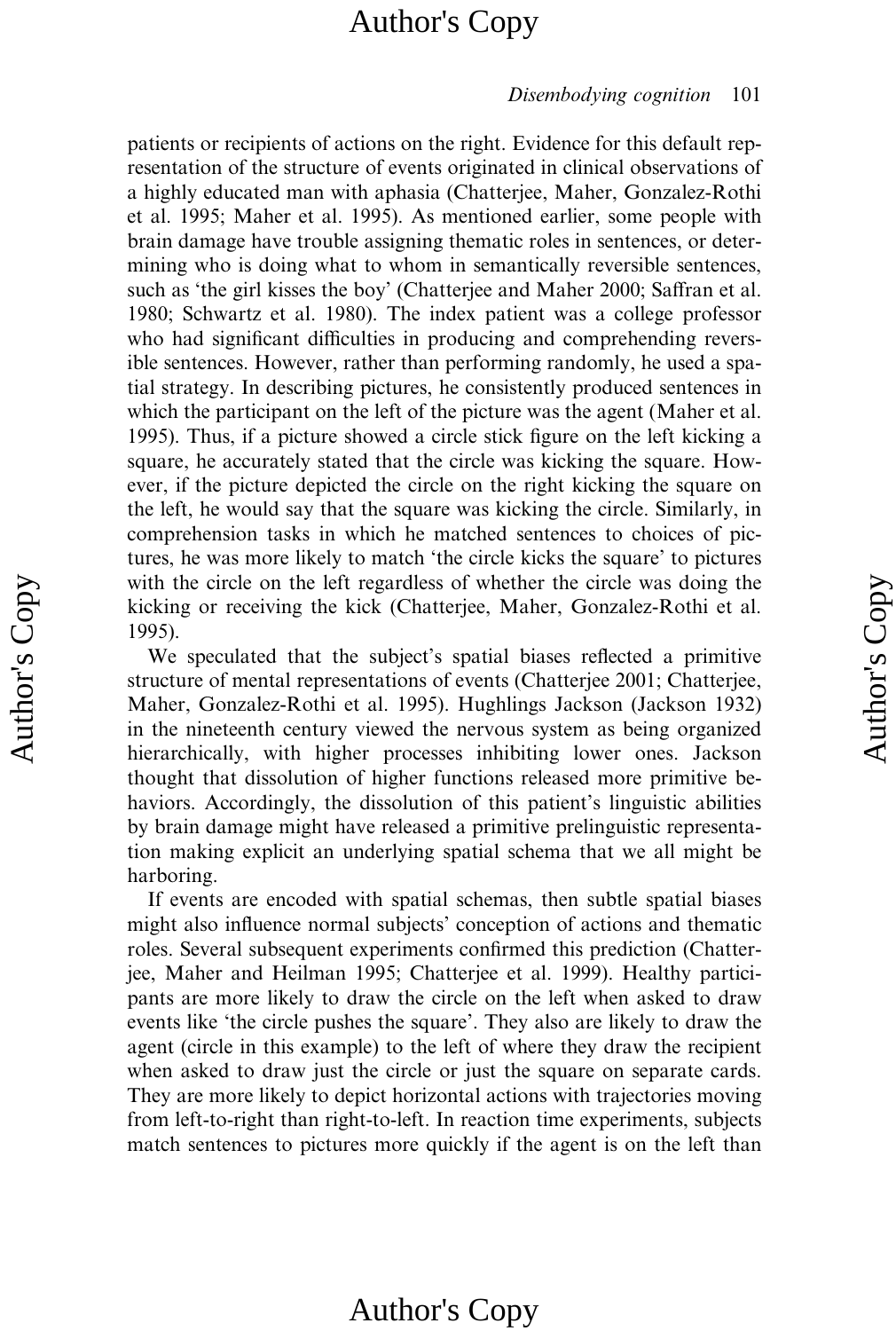#### 102 A. Chatterjee

on the right, and if the action proceeds from left-to-right than from rightto-left. These observations have been replicated and extended by Maass and Russo (2003) in Italian subjects. These subjects also positioned agents to the left of recipients of actions and responded more quickly in sentence picture matching tasks if the action was depicted in a left-to-right direction.

We proposed that a directional schema underlies our representation of events and serves as an intermediary between our perceptions of events in the world and our abilities to communicate information about these events. Why should events be represented with a left-to-right schema? We originally speculated that this bias might follow from the left hemisphere's propensity to direct spatial attention with a left-to-right vector (Chatterjee, Maher and Heilman 1995) as originally proposed by Kinsbourne (1987). On such an account, one would not expect cultural variables to have much of an influence on the direction of the schema. This prediction has since been disconfirmed (Altmann et al. 2006; Maass and Russo 2003). Maass and Russo (2003) studied Arab along with Italian participants in several tasks of event representation. Arabs use a rightto-left writing system. Arab participants showed a reversal of the directionality effects in many (but not all) instances, when compared to the Italian participants. Similar influences of reading habits have also been reported in other domains that show horizontal axis effects. For example, Arabic-, Hebrew- or Urdu-reading participants show right-to-left directional biases in perceptual exploration, drawing, decoding of facial affect, number representation and aesthetic preferences (Chokron and De Agostini 2002; Dehaene et al. 1993; Maass et al. 2007; Nachson et al. 1999; Padakannaya et al. 2002; Tversky et al. 1991; Vaid et al. 2002). Given the accumulating empirical evidence, the conclusion that reading and writing habits influence directional properties of an underlying event representation is unavoidable.

How might directional selectivity that could be modulated by experience arise in the nervous system? Certainly neurons in area MT and MST (and even in V1 for that matter) respond preferentially to motion in specific directions (Weliky et al. 1996), and MT/MST as well as the intraparietal sulcus is active when subjects are cued to expect motion in a specific direction (Shulman et al. 1999). But these areas are not known to intrinsically harbor more neurons selective for motion in one direction over another. Recent neurophysiological observations suggest a possible mechanism for directional selectivity in motion perception brought about by experience. Visual neurons in ferrets exhibit weak directional biases that lack any spatial coherence. However, training with moving stimuli strengthens the directionally selective responses in individual neurons,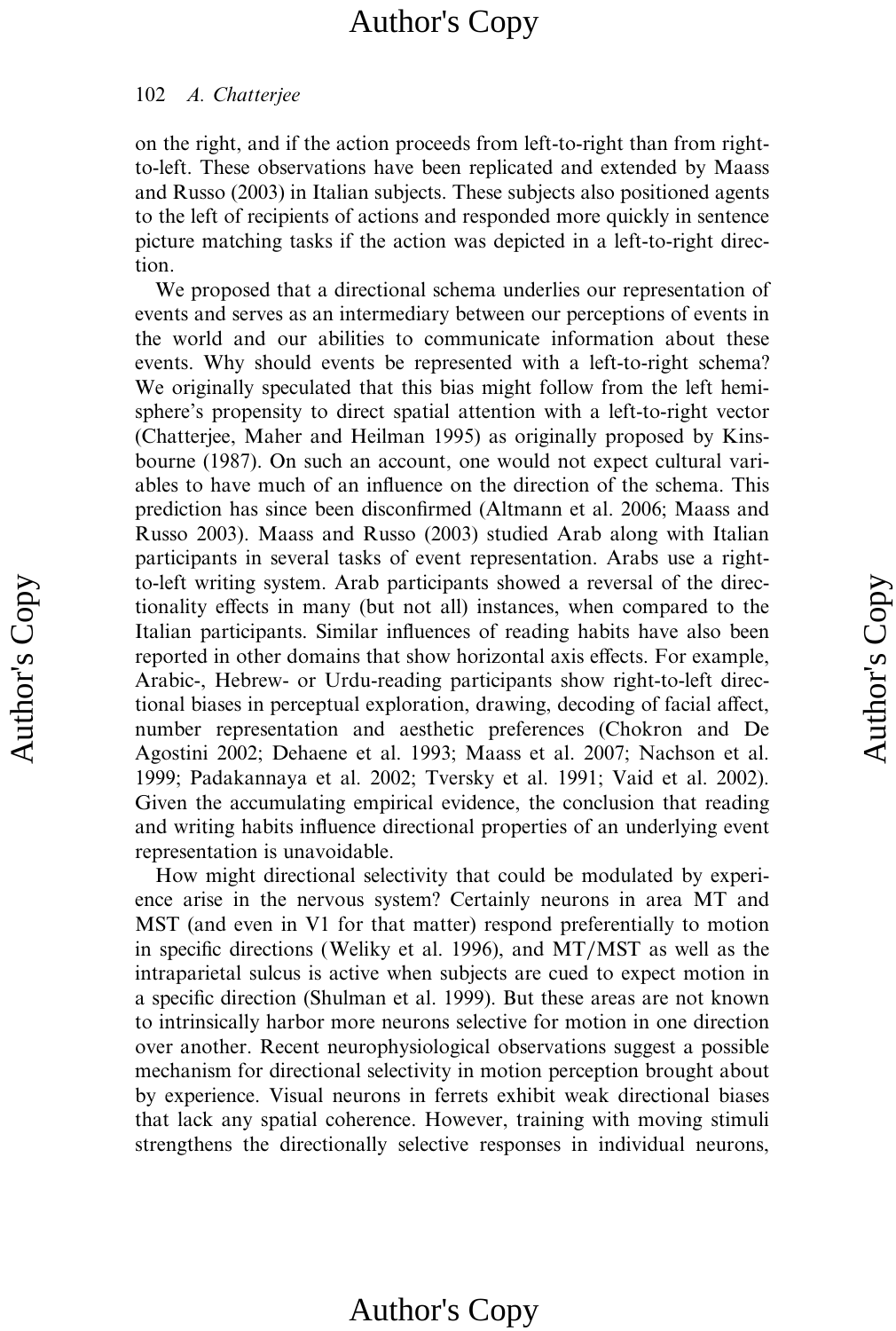#### Disembodying cognition 103

induces the emergence of directional selective cortical columns and even reverses the intrinsic bias of some neurons to the trained direction (Li et al. 2008). Of course, there are many steps between the acquisition of visual motion selectivity in the ferret's visual cortex and the acquisition of directional spatial primitives in humans based on reading and possibly eye-movements. The point is simply that neurophysiological mechanisms that induce directional selectivity based on experience exist. The generalization of similar mechanisms might offer insight into the biology of how experience can influence directional primitives at the interface of perception and conception.

Embodied accounts posit that the structure of our thought is deeply informed by our interactions in the world. As we have reviewed, schematic directional representations of events are influenced by reading habits, and in that sense they are influenced by interactions in the world. However, they are not simulations of actual events as they occur in the world. Nor does the specific directionality capture anything about the semantics of the events themselves. We perceive events from every possible direction and encounter individuals we might conceive of as agents in any number of locations. Certainly, some stylized events like races on tracks, whether run by humans, horses, dogs or cars, typically proceed from left-to-right. But most of us do not spend enough time at racetracks for such events to be ingrained as the prototypic direction for actions.

If these default event schemas are not accounted for by the structure of experienced events, then why do they exist? Here I offer a conjecture. This conjecture is based on three notions: the mental structuring of space, reasoning with mental models, and processing efficiency.

### 10.1. Spatial schemas structure space

As mentioned earlier, Talmy (1996) proposed that spatial schemas are 'boiled down' features of spatial scenes. For example, 'across' refers to a schema that describes a specific path of movement. This path is approximately perpendicular to the principle axis of the reference object, as in across a river or across a plank. When a movement proceeds in parallel to the principle axis of the reference object, then 'along' is more appropriate. Both 'across' and 'along' are abstracted from the actual scene. In these schemas, only selective spatial aspects are relevant. Other aspects of the scene, such as whether the referent object is a river or a plank, are not relevant and are not incorporated into the schema. Schemas are topological rather than imagistic and capture only some of the infinite possible spatial configurations. This property seems to be a precondition of communication, in which a wide array of spatial situations need to be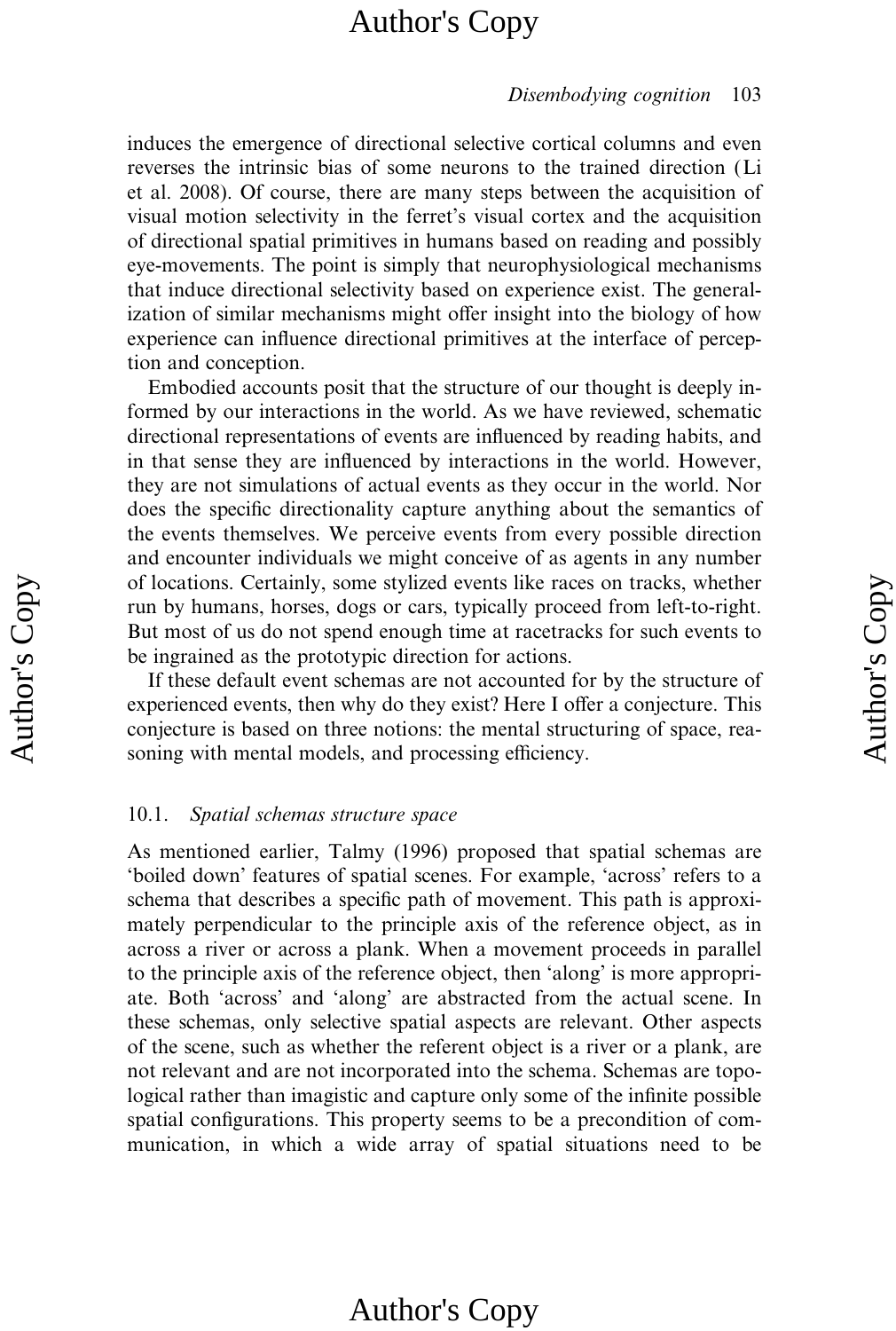### 104 A. Chatterjee

described rapidly. Thus, the constituents of schemas are simple geometric forms such as points, lines and planes rather than the rich and infinite possibilities of perception from which they are derived.

### 10.2. Mental models

This description of spatial schemas bears a striking resemblance to specific elements of mental models used in reasoning (Gentner and Stevens 1983; Johnson-Laird 1996), for which there is a long history (Johnson-Laird 2004). According to Johnson-Laird, perceptions yield models of the world outside of the perceiver, and comprehension of discourse yields models of the world that the speaker describes to the listener. Thinking often involves the manipulation of these mental models in order to anticipate the world and choose among actions (Johnson-Laird 2006). This may not be the only kind of thinking, but it is a critical one, especially when it comes to thinking about relations.

Mental models are schematic (Gentner and Stevens 1983; Johnson-Laird 2006). They are schematic insofar as their parts and relations correspond to the structure of the situation they represent. They underlie perception but are not identical to perceptions. And mental models represent abstractions, in that they attempt to capture what is common in all the ways a certain situation might occur. This description of the iconic elements in mental models is close to Talmy's description of spatial schemas. For our purposes, the point is that event schemas form iconic elements for thinking about simple events that can then be manipulated or recombined in more complex reasoning efforts.

Thus far, I have suggested that events are schematized in a simple form. As discussed earlier, the location of the agent and the patient and the direction of action are important aspects of this schema. Such schematizing is critical to how we conceptualize space and establish elements used in the construction of mental models for reasoning. But why should it be useful for people to pick a specific location for agents, such as on the left, and a specific direction for actions, such as moving from left-to-right?

### 10.3. Processing efficiency

The convention of assigning a default direction for actions and a default location for agents provides processing efficiency. Which specific convention is chosen is not nearly as important as the fact that a specific convention is assigned. This point is best made by analogy. There is no logical reason that a society should choose to drive on the left or on the right. However, it is efficient for cultures to choose one or the other convention and adhere to it. Similar observations can be made on busy sidewalks,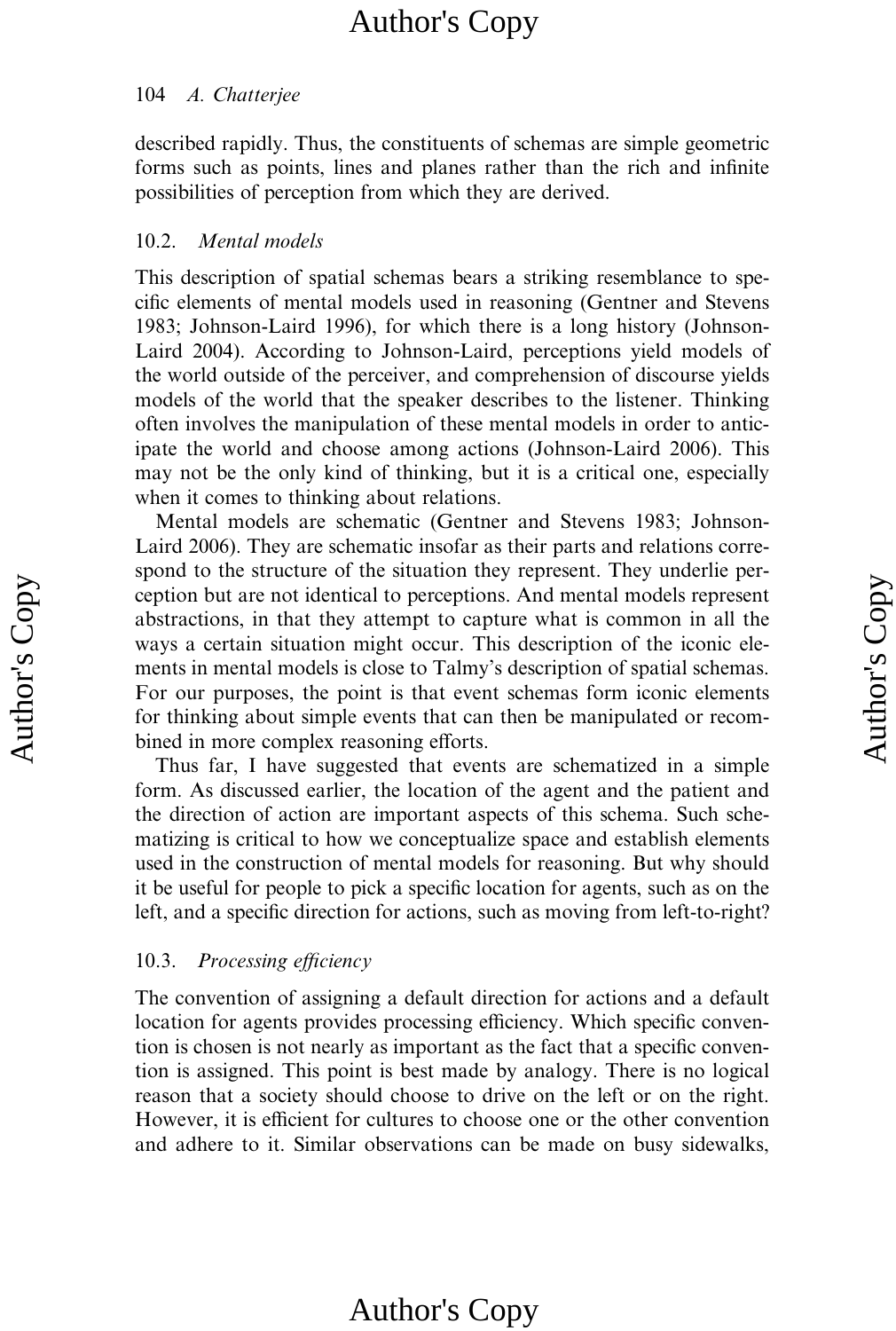#### Disembodying cognition 105

where norms of where one walks are not established as rigidly as in driving. People may walk on the right or on the left, but when it gets very busy, people organize naturally into streams of movement in ways that maximizes every ones' ability to move. When schematizing events, we need to establish the sources, directions, causes, and goals of actions. By analogy with driving or walking conventions, in constructing mental models we adopt a default spatial schema that can then be manipulated if there is a lot of mental work to be done. Thus, no mental resources need to be diverted to establishing and remembering the layout of a schematized event and one can get on with the business of thinking.

Whether or not the conjectures offered here are accurate awaits further study. Whatever the best explanation for these directional effects in conceptualizing events, how do they relate to embodied cognition? The reason for reviewing these data in some detail is to point out that analog effects in conception can arise from experience and in that sense might be regarded as embodied. However, these embodied effects are not those that are usually invoked by embodied cognition theorists. These effects have nothing to do with the semantic content of the concept, or sensory and motor experiences with referents of the concept. Here the specific analog properties of event representation might facilitate efficient reasoning, rather than reflect the simulation of actual events and or an attribute intrinsic to the meaning of the event.

#### 11. Concluding comments

Embodied cognition accounts have held great sway in recent theorizing about how humans represent concepts. Many of the experiments designed to demonstrate embodied cognition are elegant and the phenomena described are often striking. Nonetheless, how best to interpret these findings is far from clear. Mahon and Caramazza (2008) incisively point out that more data of the same kind as has accumulated over the last 15 years will not surmount the inferential limits in interpreting these results. A wholesale acceptance of embodied accounts invites permissiveness in the kinds of data that constitute evidence in support of embodied accounts. This permissiveness is accompanied by a tendency to exaggerate the explanatory force of the observations. With respect to neural instantiations of embodied accounts, one often finds a lack of specificity and critical analysis of the actual data generated. We need to design investigations to target the relative contributions of specific sensory or motor attributes. We also need to consider how individual differences in experiences might sculpt the way we understand a concept, as done by Beilock and colleagues (Beilock et al. 2008; Lyons et al. in press).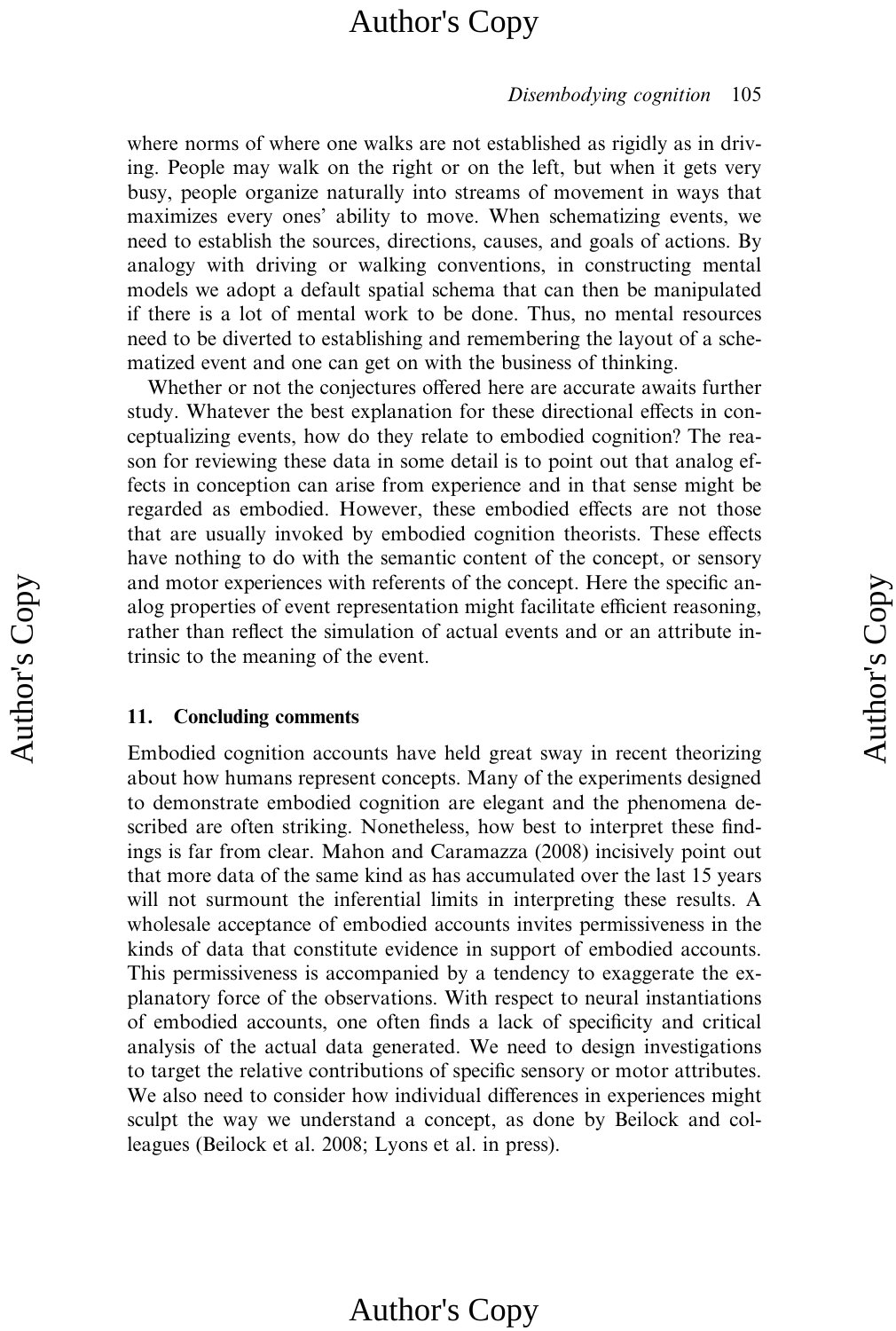#### 106 A. Chatterjee

A challenge for those committed to an embodied account of concepts is to answer the obvious question: how do we abstract? These questions are especially relevant in a view that does not impose impermeable barriers between modal and amodal representations. For example, Talmy (2000) emphasizes the inter-penetrability of perception and conception (which he terms 'ception') and suggests that one might focus on identifying common parameters across domains that might otherwise be obscured. I accept the view that language and thought, rather than being completely autonomous cognitive modules, are linked tightly to non-linguistic representations (Landau and Jackendoff 1993; Stanfield and Zwaan 2001; Tanenhaus et al. 1995). While the relationship between percepts, concepts and language may be 'sketchy' (Papafragou et al. 2002), it is unlikely to be arbitrary (Bowerman and Choi 2001; Chatterjee 2001; Gennari et al. 2002; Hayward and Tarr 1995; Jackendoff 1987, 1996; Levinson 1996; Mandler 2004; Regier 1995; Talmy 1983, 2000). I suggest that one goal for cognitive neuroscience is to identify and study these non-arbitrary links between perception, conception and language, without collapsing them.

Barsalou (2005) offers some ideas on how abstraction might occur in a way that integrates symbolic operations with experience. He distinguishes between simulations and simulators and suggests that simulators perform symbolic functions like type-token binding, inference, recursion and propositions. This kind of theorizing is what is needed to flesh out embodied cognition accounts. This theorizing also needs to be accompanied by empirical data directed at similar levels of analysis. For example, Glenberg and colleagues (Glenberg et al. 2008) show how repeated motor acts can influence comprehension of the transfer of abstract information (e.g. give responsibility). Within neuroscience, Damasio's postulates about convergence zones (Damasio 1989), which was an important theoretical advance at the time, needs to be extended. What are the properties of different unimodal and heteromodal association cortices? What is the nature of sensory or motor 'fragments' as one moves up the association hierarchy? Referring to control of representations ''via association areas in the temporal, parietal and frontal lobes'' (Barsalou 2007: 622) lacks the kind of specificity desirable if neuroscience data are to be taken seriously as informative of embodied accounts.

The amodal view of cognition is sometimes referred to as 'the standard view' in psychology and cognitive science (Barsalou 2007). However, graded views have been traditional in the neurosciences. This view is traditional in the sense that it has been around a long time in neurology and neuropsychology. In the nineteenth century, Lissauer (1890) in describing object recognition deficits distinguished between apperceptive and asso-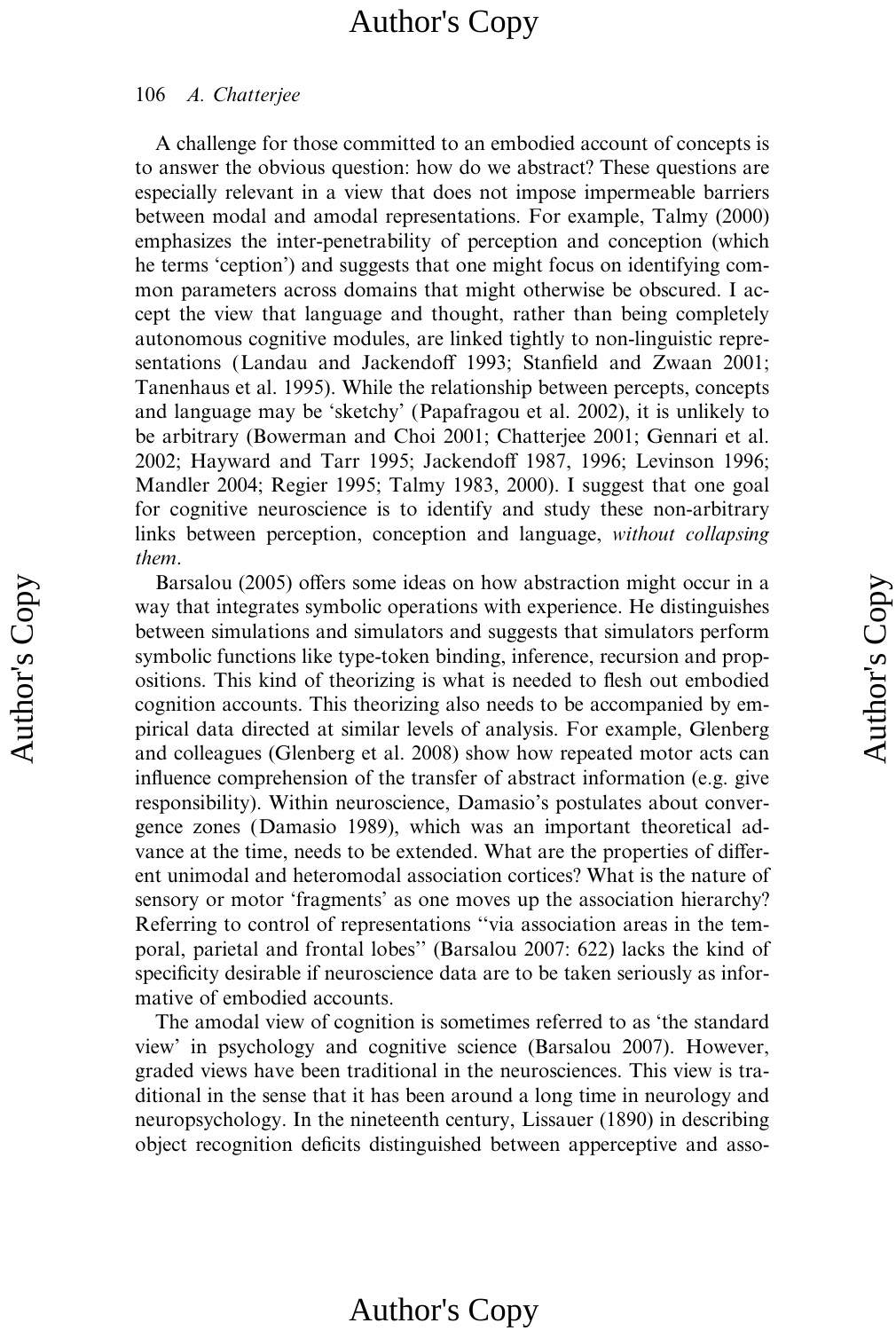#### Disembodying cognition 107

ciative visual agnosia. Apperceptive agnosias are recognition deficits that arise from sensory integration deficits, whereas associative agnosias arise from more abstract conceptualizations of objects. Discussions since Lissauer focused on whether these syndromes are truly distinct (Farah 1990), but the idea that there is a continuum in which knowledge of an object might be weighted towards the sensory system or towards more abstract conceptions has remained a guiding principle. Similar graded views even apply to a domain that might be considered deeply embedded within the motor system. Liepmann (Goldenberg 2003; Liepmann 1908) argued for the neural instantiation of different forms of knowledge of skilled movements. The idea of distinguishing limb-kinetic from ideomotor from ideational and conceptual apraxias is predicated on increasingly abstract notions of motor representations.

Stepping back from the cognitive theorizing and considering the organization of the nervous system, it is hard to imagine that strong versions of embodied or of disembodied cognition could possibly be correct. The nervous system has unimodal primary sensory cortices, unimodal association cortices, multimodal cortices as well as structures several synapses removed from sensory inputs and motor outputs that they might be considered amodal. This organizational structure must have deep implications for the organization of cognition, as Mesulam (1998) described comprehensively. Geshwind's seminal paper 'The disconnection syndromes' (Geschwind 1965), a paper that set off the modern era of cognitive neurology and neuropsychology, was predicated on the connectedness and coordinated flow of information across different parts of the brain. On these traditional views, a hypothesis that posits deeply divided silos in the brain between perceptual or motor circuitries (embodied) and amodal (disembodied) ones is simply implausible. The question at hand is how do these regions interact and in the service of what kind of representations or processes?

If neuroscience data are to be taken seriously, several questions need to be addressed. Here I suggest three questions organized around three functional-anatomic axes of the brain. How do we incorporate right-left laterality differences in the processing of sensory and motor attributes as they relate to concepts? As suggested earlier, one possibility is that 'sensory' cortices in the right hemisphere are more sensitive to richly textured analog representations, and the left to categorical and schematic representations. Schematic representations in particular have not received any scrutiny in cognitive neuroscience. Second, how do we incorporate ventral-dorsal axes in thinking about embodied concepts? In thinking about processing streams, the ventral occipito-temporal cortex seems biased to process objects, and dorsal fronto-patietal cortices to process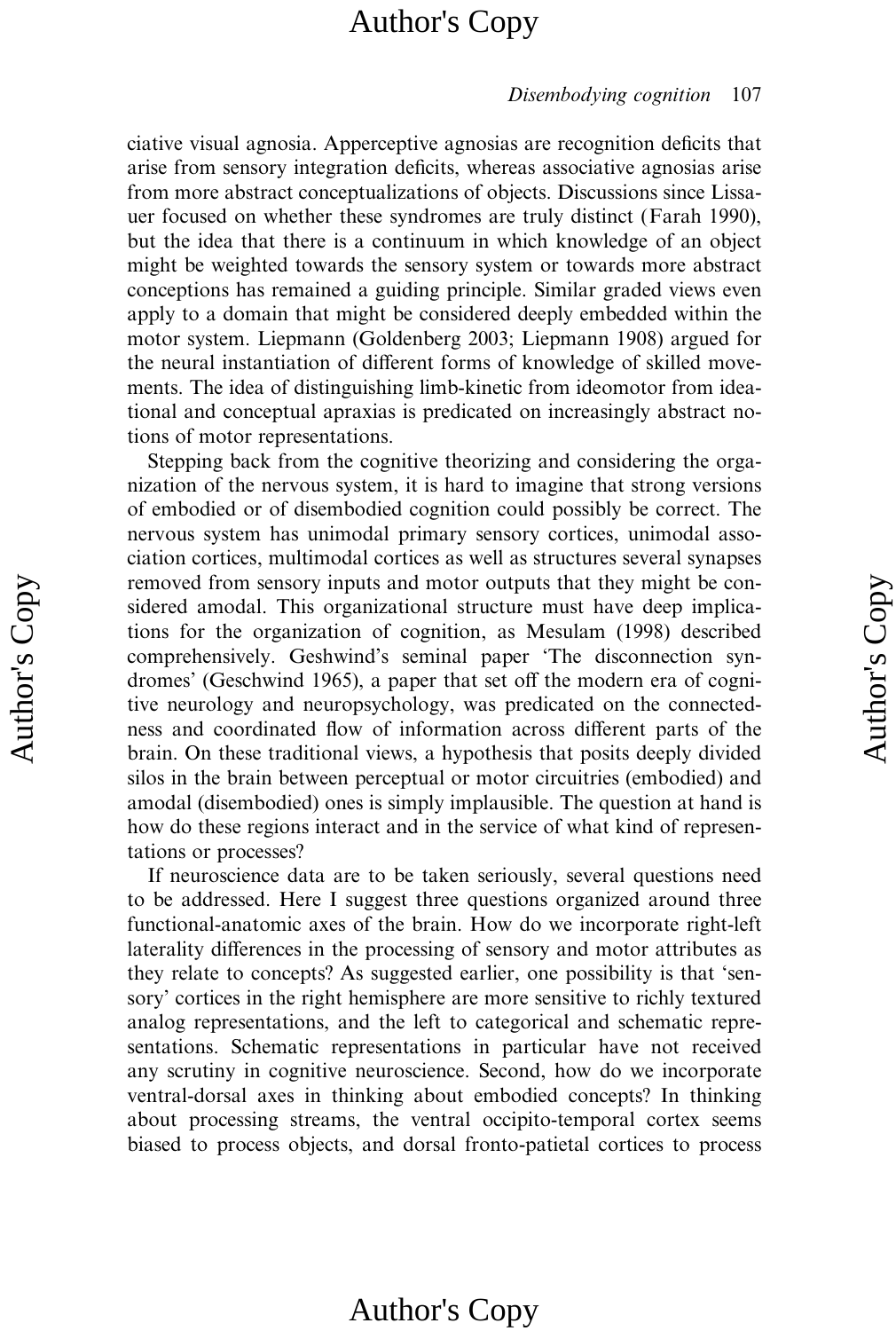#### 108 A. Chatterjee

spatial relations. Manners of motion as related to actions seem to be intermediate between the two. It appears that as one moves along a ventral to dorsal axis, conceptual information sheds its body, shifting from richly textured objects to schematic relationships of the kind conveyed by prepositional relationships. Much more data is needed to establish this gradient both with perception and with language. Third, how do we account for gradients of processing from perceptual and motor cortices centripetally towards peri-Sylvian language cortices? For motion, we have suggested that there is a gradient of processing from low level visual motion, to meaningful motion, to the implied motion as conveyed by action verbs, a gradient represented within area MT/MST and pSTS moving along MTG, as the analog representations get converted into digital ones (Chatterjee 2008). This distancing from sensory attributes towards and within perisylvian cortices might further occur with the figurative use of verbs of motion. Whether there is an analogous organization for paths of motion or static locative relations remains to be worked out.

These three anatomic axes are proposed as a way to organize thinking about how the nervous system might make use of sensory and motor information and then abstract away from that information in a graded manner. It may be that the freedom from specific sensory motor constraints is what allows concepts to extend beyond their referential function to be used flexibly and generatively. Perhaps this freedom is precisely what is needed for our conceptual systems to get off the ground.

#### References

- Altmann, L. J. P., A. Saleem, D. Kendall, K. M. Heilman & L. J. G. Rothi. 2006. Orthographic directionality and thematic role illustration in English and Arabic. Brain and Language 97(3). 306–316.
- Amorapanth, P. X., P. Widick & A. Chatterjee. In press. The neural basis for spatial relations. Journal of Cognitive Neuroscience.
- Barsalou, L. W. 1999. Perceptual symbol systems. Behavioral and Brain Sciences 22. 577–660.
- Barsalou, L. W. 2005. Abstraction as dynamic interpretation in perceptual symbol systems. In L. Gershkoff-Stowe & D. Rakison (eds.), Building object categories in developmental time, 389–431. Mahwah, NJ: Erlbaum.
- Barsalou, L. W. 2007. Grounded cognition. Annual Review of Psychology 59(1). 617–645.
- Bates, E., S. M. Wilson, A. P. Saygin, F. Dick, M. I. Sereno, R. T. Knight & N. F. Dronkers. 2003. Voxel-based lesion symptom mapping. Nature Neuroscience 6. 448–450.
- Bedny, M., A. Caramazza, E. Grossman, A. Pascual-Leone & R. Saxe. 2008. Concepts are more than percepts: The case of action verbs. Journal of Neuroscience 28(44). 11347– 11353.
- Beeman, M. & C. Chiarello (eds.). 1998. Right hemisphere language comprehension: Perspectives from cognitive neuroscience. Mahwah, NJ: Erlbaum.
- Beilock, S. L., I. M. Lyons, A. Mattarella-Micke, H. C. Nusbaum & S. L. Small. 2008. Sports experience changes the neural processing of action language. Proceedings of the National Academy of Sciences 105. 13269–13273.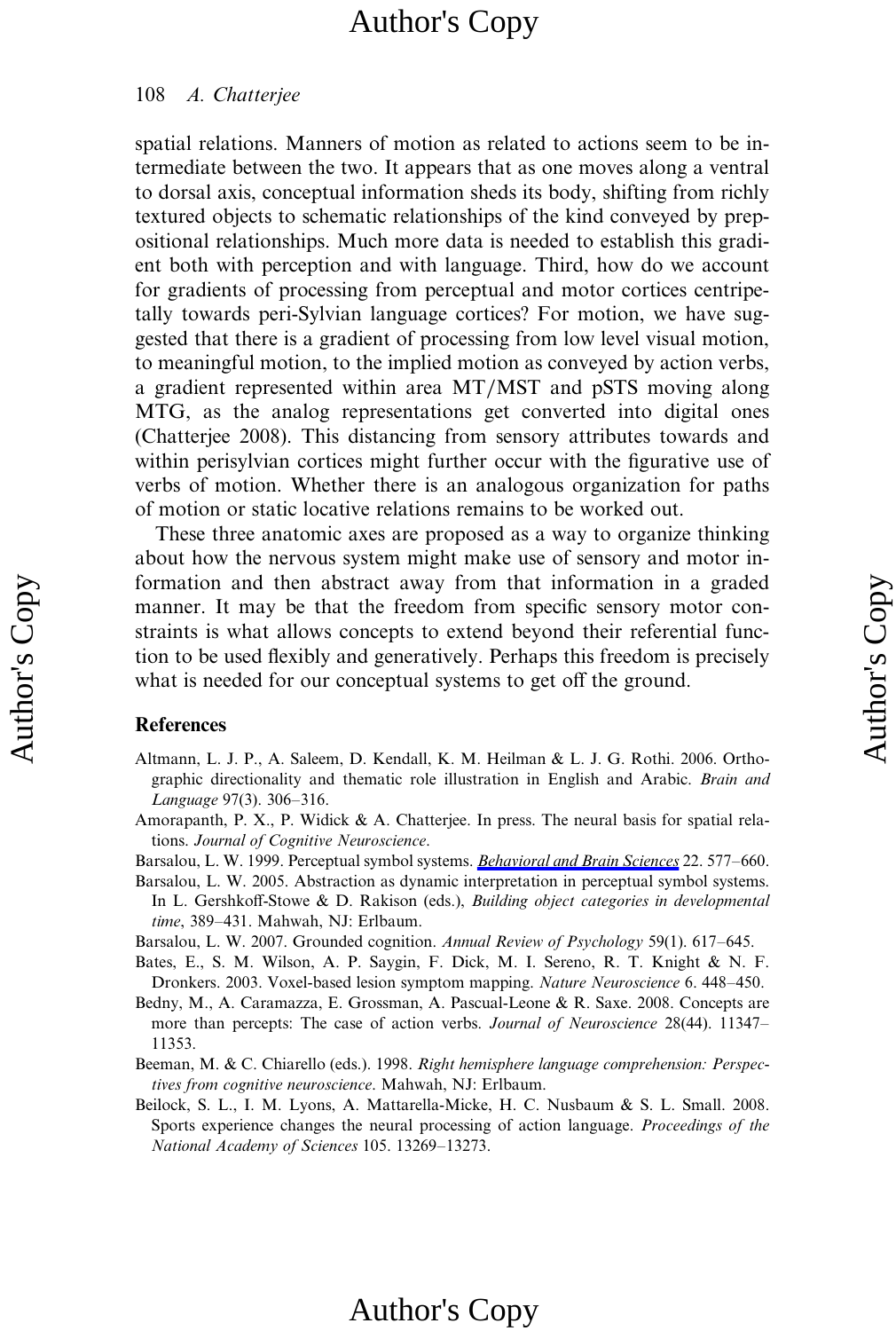#### Disembodying cognition 109

- Berndt, R. S., C. C. Mitchum, A. N. Haendiges & J. Sandson. 1997. Verb retrieval in aphasia: 2. Relationship to sentence processing. Brain and Language 56. 107–137.
- Berndt, R. S., A. N. Haendiges, C. C. Mitchum & J. Sandson. 1997. Verb retrieval in aphasia: 1. Characterizing single word impairments. Brain and Language 56. 68–106.
- Binder, J. R., C. F. Westbury, K. A. McKiernan, E. T. Possing & D. A. Medler. 2005. Distinct brain systems for processing concrete and abstract concepts. Journal of Cognitive Neuroscience 17. 905–917.
- Borghi, A. M., A. M. Glenberg & M. P. Kaschak. 2004. Putting words in perspective. Memory and Cognition 32(6). 863–873.
- Bornkessel, I., S. Zysset, A. D. Friederici, D. Y. von Cramon & M. Schlesewsky. 2005. Who did what to whom? The neural basis of argument hierarchies during language comprehension. Neuroimage 26(1). 221–233.
- Bowerman, M. & S. Choi. 2001. Shaping meanings for language: Universal and languagespecific in the acquisition of spatial semantic categories. In M. Bowerman  $\& S$ . C. Levinson (eds.), Language acquisition and conceptual development, 475–511. Cambridge: Cambridge University Press.
- Bub, D. N., M. E. J. Masson & G. S. Cree. 2008. Evocation of functional and volumetric gestural knowledge by objects and words. Cognition 106(1). 27–58.
- Buccino, G., F. Lui, N. Canessa, I. Patteri, G. Lagravinese, F. Benuzzi, C. A. Porro & G. Rizzolatti. 2004. Neural circuits involved in the recognition of actions performed by nonconspecifics: An fMRI study. Journal of Cognitive Neuroscience 16. 114–126.
- Buccino, G., L. Riggio, G. Melli, F. Binkofski, V. Gallese & G. Rizzolatti. 2005. Listening to action-related sentences modulates the activity of the motor system: A combined TMS and behavioral study. Cognitive Brain Research 24(3). 355–363.
- Calvo-Merino, B., D. E. Glaser & J. Grezes. 2005. Action observation and acquired motor skills: An fMRI study with expert dancers. Cerebral Cortex 15. 1243–1249.
- Caplan, D. 1995. Issues arising in contemporary studies of disorders of syntactic processing in sentence comprehension in agrammatic patients. Brain and Language 50. 325– 338.
- Cappa, S. F., G. Binetti, A. Pezzini, A. Padovani, L. Rozzini & M. Trabucchi. 1998. Object and action naming in Alzheimer's disease and frontotemporal dementia. Neurology 50. 351–355.
- Caramazza, A. & G. Miceli. 1991. Selective impairment of thematic role assignment in sentence processing. Brain and Language 41. 402–436.
- Cattaneo, L. & G. Rizzolatti. 2009. The mirror neuron system. Archives of Neurology 56. 557–560.
- Chatterjee, A. 2001. Language and space: Some interactions. Trends in Cognitive Science 5. 55–61.
- Chatterjee, A. 2005. A madness to the methods in cognitive neuroscience? Journal of Cognitive Neuroscience 17. 847–849.
- Chatterjee, A. 2008. The neural organization of spatial thought and language. Seminars in Speech and Language 29. 226–238.
- Chatterjee, A. & L. Maher. 2000. Grammar and agrammatism. In L. Gonzalez-Rothi, B. Crosson & S. Nadeau (eds.), Aphasia and language: Theory to practice, 133–156. New York: Guilford Press.
- Chatterjee, A., L. M. Maher, L. J. Gonzalez-Rothi & K. M. Heilman. 1995. Asyntactic thematic role assignment: The use of a temporal-spatial strategy. Brain and Language 49. 125–139.
- Chatterjee, A., L. M. Maher & K. M. Heilman. 1995. Spatial characteristics of thematic role representation. Neuropsychologia 33. 643–648.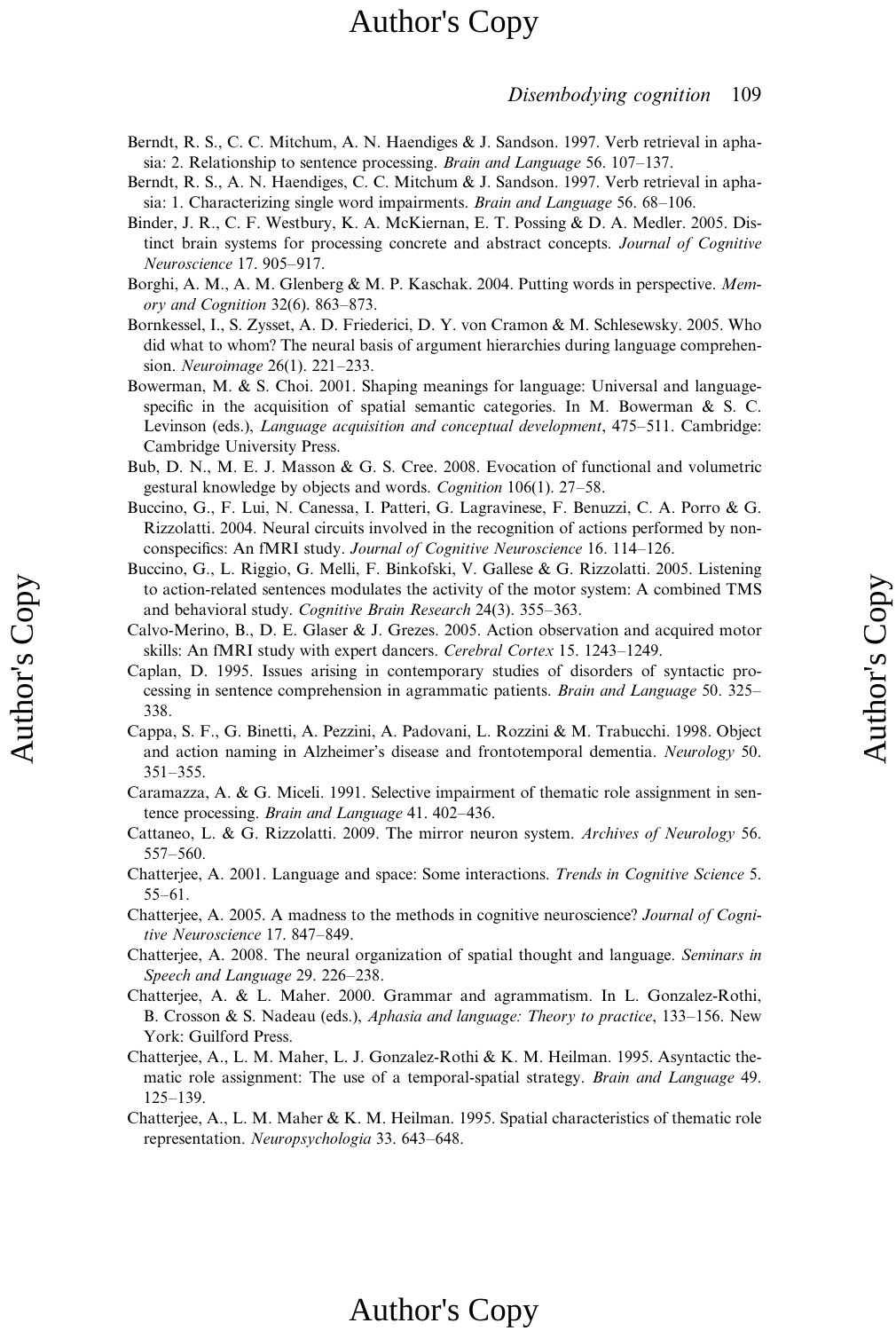#### 110 A. Chatterjee

- Chatterjee, A., M. H. Southwood & D. Basilico. 1999. Verbs, events and spatial representations. Neuropsychologia. 395–402.
- Chen, E., P. Widick & A. Chatterjee. 2008. Functional-anatomical organization of predicate metaphor processing. Brain and Language 107(3). 194–202.
- Chokron, S. & M. De Agostini. 2002. The influence of handedness on profile and line drawing directionality in children, young, and older normal adults. Brain and Cognition 48. 333–336.
- Clark, A. 1999. An embodied cognitive science? Trends in Cognitive Sciences 3(9). 345– 351.
- Damasio, A. 1989. Time-locked multiregional retroactivation: A system level proposal for the neural substrates of recall and recognition. Cognition 33. 25–62.
- Damasio, H., T. J. Grabowski, D. Tranel, L. L. Ponto, R. D. Hichwa & A. R. Damasio. 2001. Neural correlates of naming actions and of naming spatial relations. Neuroimage 13 (6.1). 1053–1064.
- Decety, J., J. Grezes, N. Costes, D. Perani, M. Jeannerod, E. Procyk, F. Grassi & F. Fazio. 1997. Brain activity during observation of actions. Influence of action content and subject strategy. Brain 120. 1763–1777.
- Dehaene, S., S. Bossini & P. Giraux. 1993. The mental representation of parity and number magnitide. Journal of Experimental Psychology: General 122. 371–396.
- Dove, G. 2009. Beyond perceptual symbols: A call for representational pluralism. Cognition.
- Emmorey, K., H. Damasio, S. McCullough, T. Grabowski, L. L. Ponto, R. D. Hichwa & U. Bellugi. 2002. Neural systems underlying spatial language in American Sign Language. Neuroimage 17(2). 812–824.
- Epstein, R. & N. Kanwisher. 1998. A cortical representation of the local visual environment. Nature 392. 598–601.
- Farah, M. J. 1990. Visual agnosia. Cambridge, MA: The MIT Press.
- Fiez, J. A., M. E. Raichle, D. A. Balota, P. Tallal & S. E. Petersen. 1996. PET activation of posterior temporal regions during auditory word presentation and verb generation. Cerebral Cortex 6(1). 1–10.
- Fischer, M. H. & R. A. Zwaan. 2008. Embodied language: A review of the role of the motor system in language comprehension. The Quarterly Journal of Experimental Psychology 61(6). 825–850.
- Fogassi, L., P. F. Ferrari, B. Gesierich, S. Rozzi, F. Chersi & G. Rizzolatti. 2005. Parietal lobe: From action organization to intention understanding. Science 308(5722). 662–667.
- Frederici, A. 1982. Syntactic and semantic processing in aphasic deficits: The availability of prepositions. Brain and Language 15. 249–258.
- Gennari, S., S. A. Sloman, B. C. Malt & W. Fitch. 2002. Motion events in language and cognition. Cognition 83. 49-79.
- Gentner, D. 1988. Metaphor as structure mapping: The relational shift. Child Development 59. 47–59.
- Gentner, D. 2003. Why we're so smart. In D. Gentner & S. Goldin-Meadows (eds.), Language in Mind, 195–235. Cambridge, MA: The MIT Press.
- Gentner, D. & J. Loewenstein. 2002. Relational language and relational thought. In J. Byrnes & E. Amsel (eds.), Language, literacy and cognitive development, 87–120. Mahwah, NJ: Erlbaum.
- Gentner, D. & A. L. Stevens. 1983. Mental models. Hillsdale, NJ: Lawrence Erlbaum Associates, Inc.
- Geschwind, N. 1965. Disconnexion syndromes in animals and man. Brain 88. 237–294, 585–644.
- Gibbs, R. W. 1996. Why many concepts are metaphorical. *Cognition* 61. 309–319.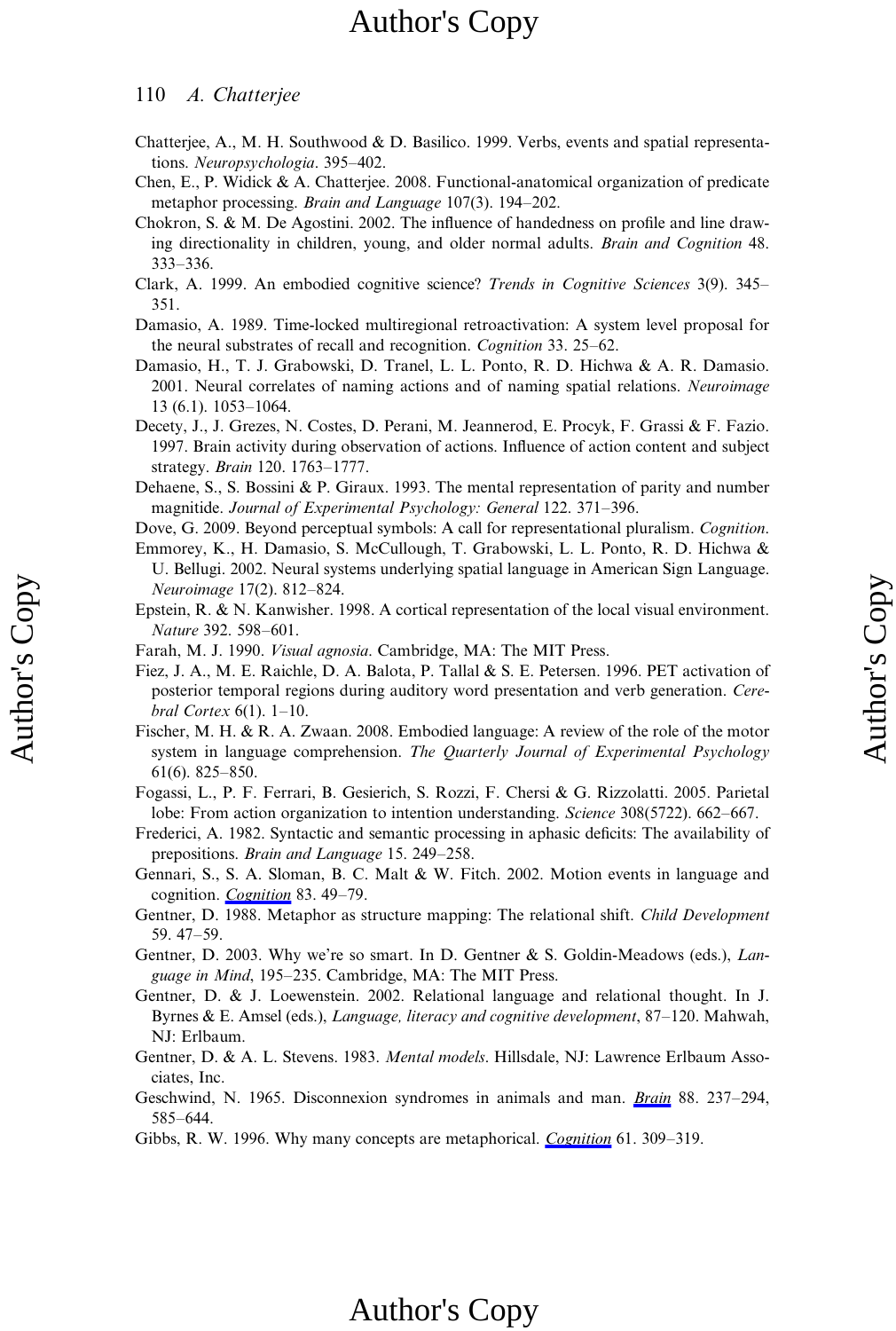### Disembodying cognition 111

- Gibbs, R. W., P. L. Costa Lima & E. Francozo. 2004. Metaphor is grounded in embodied experience. Journal of Pragmatics 36(7). 1189-1210.
- Glenberg, A. M. & M. P. Kaschak. 2002. Grounding language in action. Psychonomic Bulletin and Review.
- Glenberg, A. M. & D. Robertson. 2000. Symbol grounding and meaning: A comparison of high-dimensional and embodied theories of meaning. Journal of Memory and Language 43. 379–401.
- Glenberg, A. M., M. Sato & L. Cattaneo. 2008. Use-induced motor plasticity affects the processing of abstract and concrete language. Current Biology 18(7). R290–R291.
- Glover, S., D. Rosenbaum, J. Graham & P. Dixon. 2004. Grasping the meaning of words. Experimental Brain Research 154(1). 103–108.
- Goldenberg, G. 2003. Apraxia and beyond: Life and work of Hugo Liepmann. Cortex 39(3). 509–524.
- Grezes, J., P. Fonlupt, B. Bertenthal, D.-M. Chantal, C. Segebarth & J. Decety. 2001. Does perception of biological motion rely on specific brain regions? Neuroimage 13. 775–785.
- Grill-Spector, K. & R. Malach. 2001. fMRI adaptation: A tool for studying the functional properties of human cortical neurons. Acta Psychologica 107. 293–321.
- Grodzinsky, Y. 1988. Syntactic representations in agrammatic aphasia: The case of prepositions. Language and Speech 31. 115–134.
- Grossman, E. D. & R. Blake. 2002. Brain areas active during visual perception of biological motion. Neuron 35. 1167–1175.
- Grossman, M. 1998. Not all words are created equal: Category-specific deficits in central nervous system disease. Neurology 50. 324–325.
- Grossman, M., C. Anderson, A. Khan, B. Avants, L. Elman & L. McCluskey. 2008. Impaired action knowledge in amyotrophic lateral sclerosis. Neurology 71(18). 1396–1401.
- Hayward, W. G. & M. J. Tarr. 1995. Spatial language and spatial representation. Cognition 55. 39–84.
- Jackendoff, R. 1987. On beyond zebra: The relation of linguistic and visual information. Cognition 26. 89–114.
- Jackendoff, R. 1996. The architecture of the linguistic-spatial interface. In P. Bloom, M. A. Peterson, L. Nadel & M. F. Garrett (eds.), *Language and space*, 1–30. Cambridge, MA.: The MIT Press.
- Jackson, J. 1932. Selected writings of John Hughlings Jackson. London: Hodder and Stoughton.
- Johnson, M. 1987. The body in mind. Chicago: Chicago University Press.

Author's Copy Author's Copy

- Johnson-Frey, S. H. 2004. The neural bases of complex tool use in humans. Trends in Cognitive Sciences 8(2). 71–78.
- Johnson-Laird, P. N. 1996. Space to think. In P. Bloom, M. A. Peterson, L. Nadel & M. F. Garrett (eds.), Language and space, 437–462. Cambridge, MA: The MIT Press.
- Johnson-Laird, P. N. 2004. The history of mental models. In K. Manktelow & M. C. Chung (eds.), Psychology of reasoning: Theoretical and historical perspectives, 179–212. New York: Psychology Press.
- Johnson-Laird, P. N. 2006. How we reason. New York: Oxford University Press.
- Kable, J. W. & A. Chatterjee. 2006. The specificity of action representations in lateral occipitotemporal cortex. Journal of Cognitive Neuroscience 18. 1498–1517.
- Kable, J. W., I. Kan, A. Wilson, S. Thompson-Schill & A. Chatterjee. 2005. Conceptual representations of action in lateral temporal cortex. Journal of Cognitive Neuroscience 17. 1855–1870.
- Kable, J. W., J. Lease-Spellmeyer & A. Chatterjee. 2002. Neural substrates of action event knowledge. Journal of Cognitive Neuroscience 14. 795–804.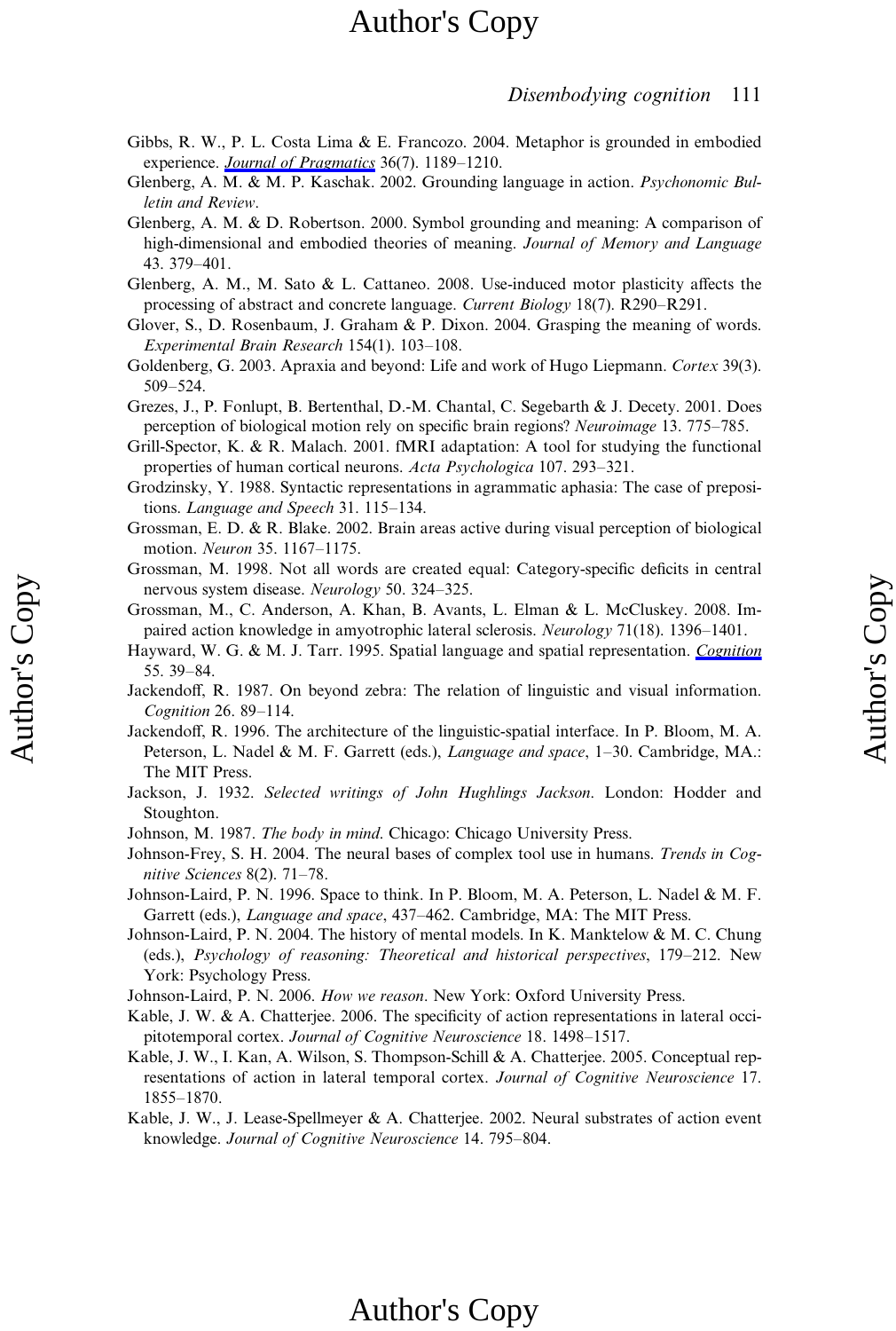#### 112 A. Chatterjee

Author's Copy Author's Copy

- Kanwisher, N., J. McDermott & M. Chun. 1997. The fusiform face area: A module in human extrastriate cortex specialized for perception of faces. Journal of Neuroscience 17. 4302–4311.
- Kanwisher, N., R. P. Woods, M. Iacoboni & J. C. Mazziotta. 1997. A locus in human extrastriate cortex for visual shape analysis. Journal of Cognitive Neuroscience 9. 33–142.
- Kaschak, M. P., J. L. Jones, J. M. Coyle & A. Sell. 2009. Language and body. In R. K. Wagner, C. Schatschneider & C. Phythian-Sence (eds.), Beyond decoding: The behavioral and biological foundations of reading comprehension, 3–26. New York: The Guilford Press.
- Kaschak, M. P., C. J. Madden & D. J. Therriault. 2005. Perception of motion affects language processing. Cognition 94. 79–89.
- Kegl, J. 1995. Levels of representation and units of access relevant to agrammatism. Brain and Language 50. 151–200.
- Kemmerer, D. 2006. The semantics of space: Integrating linguistic typology and cognitive neuroscience. Neuropsychologia 44. 1607–1621.
- Kemmerer, D., J. G. Castillo, T. Talavage, S. Patterson & C. Wiley. 2008. Neuroanatomical distribution of five semantic components of verbs: Evidence from fMRI. Brain and Language 107(1). 16–43.
- Kemmerer, D. & J. Gonzalez-Castillo. In press. The two–level theory of verb meaning: An approach to integrating the semantics of action with the mirro neuron system. Brain and Language.
- Kiehl, K. A., P. F. Liddle, A. M. Smith, A. Mendrek, B. B. Forster & R. D. Hare. 1999. Neural pathways involved in the processing of concrete and abstract words. Human Brain Mapping 7. 225–233.
- Kinsbourne, M. 1987. Mechanisms of unilateral neglect. In M. Jeannerod (ed.), Neurophysiological and neuropsychological aspects of spatial neglect, 69–86. New York: North-Holland.
- Kourtzi, Z. & N. Kanwisher. 2000. Activation in human MT/MST by static images with implied motion. Journal of Cognitive Neuroscience 12. 48–55.
- Lakoff, G. 1987. Women, fire and dangerous things. Chicago: University of Chicago Press.
- Lakoff, G. 1990. The invariance hypothesis: Is abstract reason based on image-schemas? Cognitive Linguistics 1. 39–74.
- Lakoff, G. & M. Johnson. 1980. *Metaphors we live by*. Chicago: University of Chicago Press.
- Landau, B. & R. Jackendoff. 1993. 'What' and 'where' in spatial language and spatial cognition. Behavioral and Brain Sciences 16. 217–265.
- Levinson, S. C. 1996. Language and space. **Annual Review of Anthropology** 25. 353-382.
- Li, Y., S. D. Van Hooser, M. Mazurek, L. E. White & D. Fitzpatrick. 2008. Experience with moving visual stimuli drives the early development of cortical direction selectivity. Nature 456(7224). 952–956.
- Liepmann, H. 1908. Drei Aufsätze aus dem Apraxiegebiet. Berlin: Karger.
- Lissauer, H. 1890. Ein Fall von Seelenblindheit Nebst Einem Beitrage zur Theori derselben. Archiv fur Psychiatrie und Nervenkrankheiten 21. 222–270.
- Lyons, I. M., A. Mattarella-Micke, M. Cieslak, H. C. Nusbaum, S. L. Small & S. L. Beilock. In press. The role of personal experience in the neural processing of actionrelated language. Brain and Language.
- Maass, A., D. Pagani & E. Berta. 2007. How beautiful is the goal and how violent is the fistfight? Spatial bias in the interpretation of human behavior. Social Cognition 25(6). 833–852.
- Maass, A. & A. Russo. 2003. Directional bias in the mental representation of spatial events: Nature or culture? Psychological Science 14. 296–301.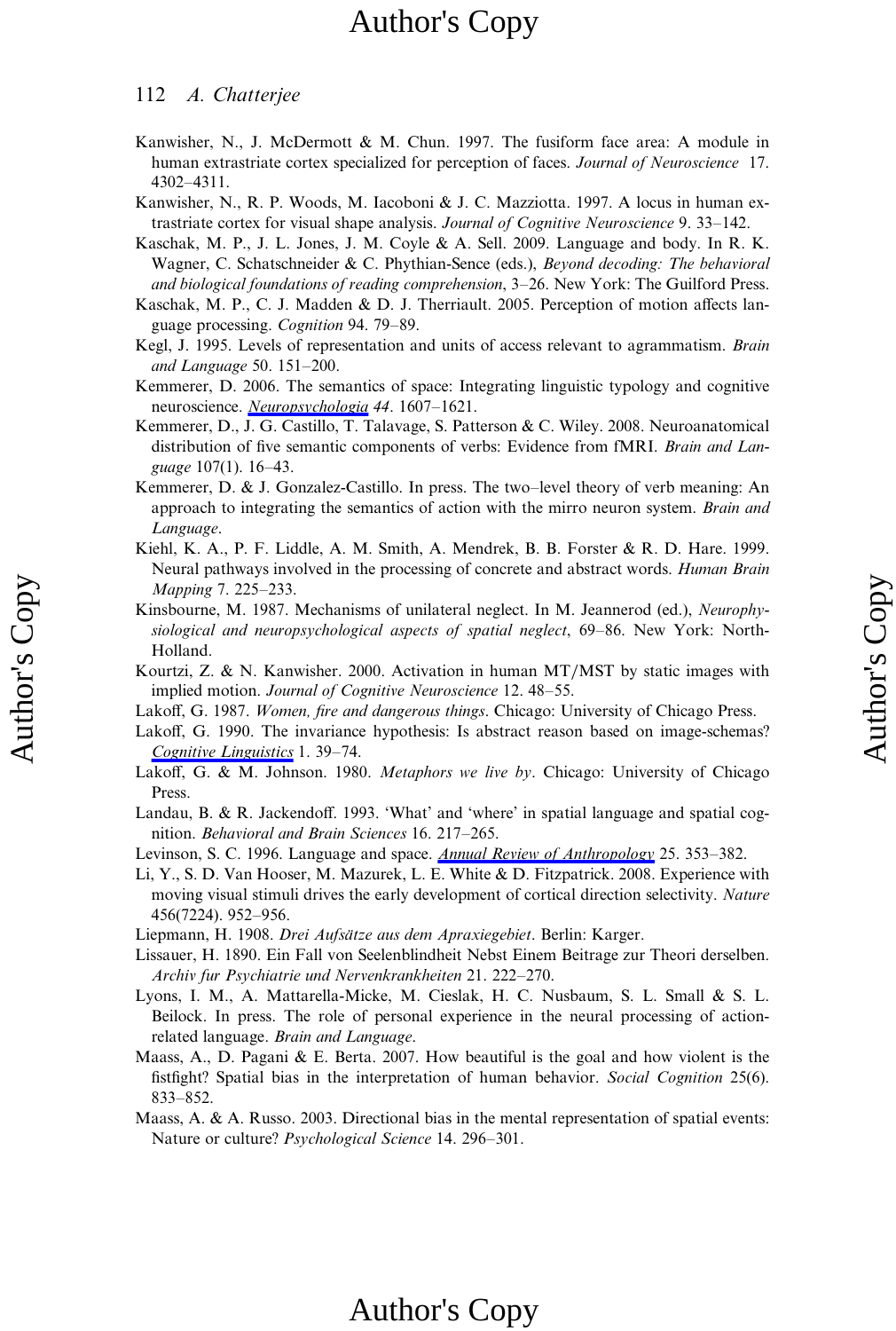#### Disembodying cognition 113

- Maher, L., A. Chatterjee, L. Gonzalez-Rothi & K. Heilman. 1995. Agrammatic sentence production: The use of a temporal-spatial strategy. Brain and Language 49. 105–124.
- Mahon, B. Z. & A. Caramazza. 2008. A critical look at the embodied cognition hypothesis and a new proposal for grounding conceptual content. Journal of Physiology-Paris 102. 59–70.
- Malach, R., J. Reppas, R. Benson, K. Kwong, H. Jiang, W. Kennedy, P. Ledden, T. Brady, B. Rosen & R. Tootell. 1995. Object related activity revealed by functional magnetic resonance imaging in human occipital cortex. Proceedings of the National Academy of Sciences 92. 8135–8139.
- Mandler, J. M. 2004. The foundations of mind: Origins of conceptual thought. New York: Oxford University Press.
- Marshall, J., S. Chiat & T. Pring. 1998. Verb retrieval and sentence production in aphasia. Brain and Language 63. 159–183.
- Martin, A., J. V. Haxby, F. M. Lalonde, C. L. Wiggs & L. G. Ungerleider. 1995. Discrete cortical regions associated with knowledge of color and knowledge of action. Science 270. 102–105.
- Martin, A., L. Ungerleider & J. Haxby. 2000. The sensory/motor model of semantic representation of objects. In M. Gazzaniga (ed.), *The new cognitive neurosciences*, 1023–1036. 2<sup>nd</sup> edn. Cambridge, MA: The MIT Press.
- Martin, A. & J. Weisberg. 2003. Neural foundations for understanding social and mechanical concepts. Cognitive Neuropsychology 20. 575–587.
- Matlock, T. 2004. Fictive motion as cognitive simulation. *Memory and Cognition* 32. 1389– 1400.
- Mesulam, M.-M. 1998. From sensation to cognition. Brain 121. 1013–1052.

Author's Copy Author's Copy

- Meteyard, L., B. Bahrami & G. Vigliocco. 2007. Motion detection and motion verbs.  $P_{SV}$ chological Science. 18(11). 1007–1013.
- Meteyard, L., N. Zokaei, B. Bahrami & G. Vigliocco. 2008. Visual motion interferes with lexical decision on motion words. Current Biology 18(17). R732–R733.
- Miceli, G., M. C. Silveri, G. Villa & A. Caramazza. 1984. On the basis for the agrammatics difficulty in producing main verbs. Cortex 20. 207–220.
- Moro, V., C. Urgesi, S. Pernigo, P. Lanteri, M. Pazzaglia & S. M. Aglioti. 2008. The neural basis of body form and body action agnosia. Neuron 60(2). 235–246.
- Murphy, G. L. 1996. On metaphoric representation. Cognition 60. 173–204.
- Nachson, I., E. Argaman & A. Luria. 1999. Effects of directional habits and handedness on aesthetic preference for left and right profiles. Journal of Cross-Cultural Psychology 30. 106–114.
- Negri, G. A. L., R. I. Rumiati, A. Zadini, M. Ukmar, B. Z. Mahon & A. Caramazza. 2007. What is the role of motor simulation in action and object recognition? Evidence from apraxia. Cognitive Neuropsychology 24(8). 795–816.
- Neininger, B. & F. Pulvermüller. 2003. Word-category specific deficits after lesions in the right hemisphere. Neuropsychologia 41(1). 53–70.
- Oram, M. W. & D. I. Perrett. 1994. Responses of anterior superior temporal polysensory (STPa) neurons to 'biological motion' stimuli. Journal of Cognitive Neuroscience 6. 99– 116.
- Padakannaya, P., M. L. Devi, B. Zaveria, S. K. Chengappa & J. Vaid. 2002. Directional scanning effect and strength of reading habit in picture naming and recall. Brain and Cognition 48. 404–490.
- Paivio, A. 1990. Mental representations: A dual coding approach. New York: Oxford University Press.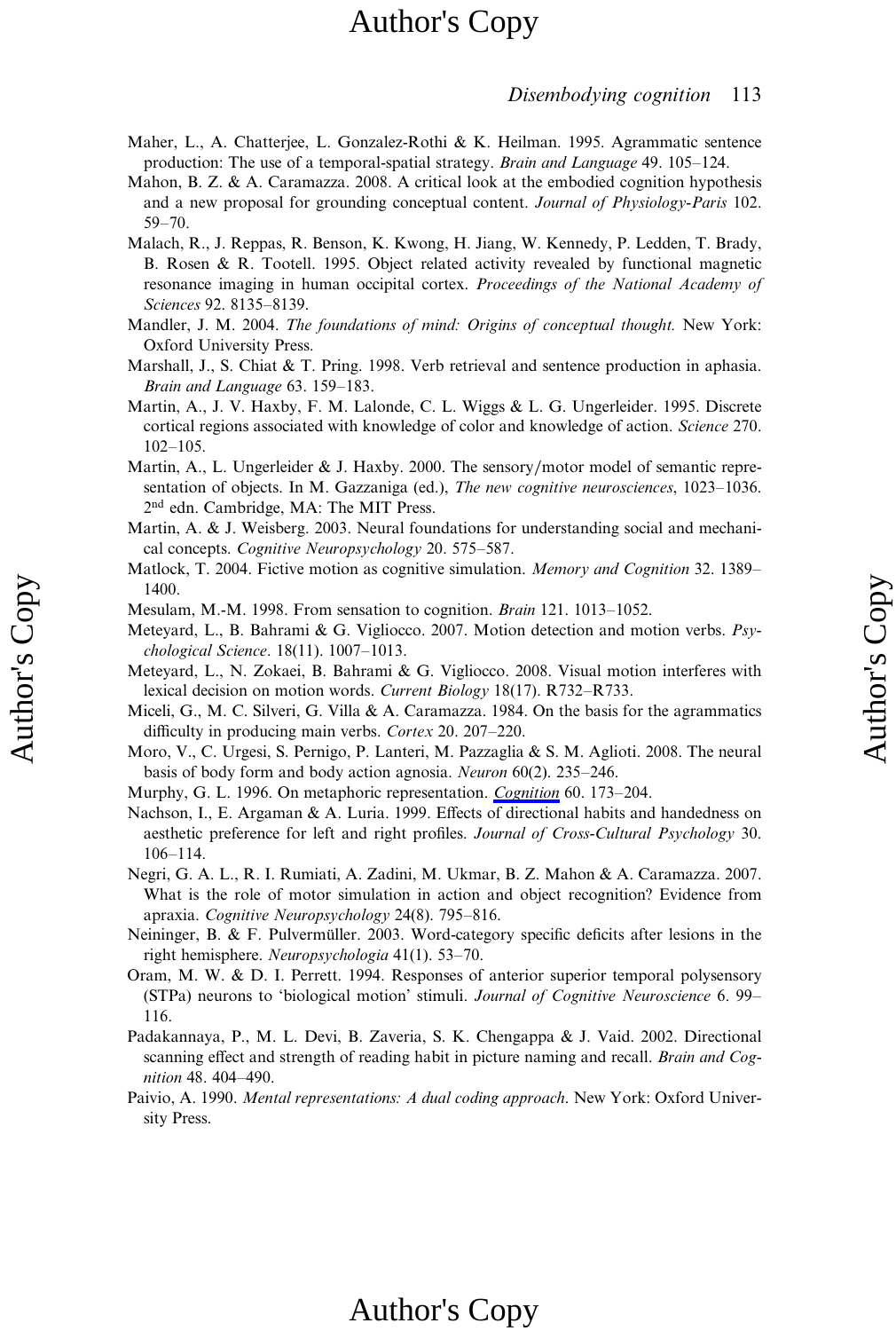#### 114 A. Chatterjee

Author's Copy Author's Copy

- Papafragou, A., C. Massey & L. Gleitman. 2002. Shake, rattle, 'n' roll: The representation of motion in language and cognition. Cognition 84. 189–212.
- Pazzaglia, M., N. Smania, E. Corato & S. M. Aglioti. 2008. Neural underpinnings of gesture discrimination in patients with limb apraxia. Journal of Neuroscience 28(12). 3030– 3041.
- Peelen, M. V. & P. E. Downing. 2007. The neural basis of visual body perception. Nature Reviews Neuroscience 8(8). 636–648.
- Perani, D., S. Cappa, M. Schnur, M. Tettamanti, S. Collina & M. Rosa. 1999. The neural correlates of verb and noun processing: A PET study. Brain 122. 2337–2344.
- Pirog Revill, K., R. N. Aslin, M. K. Tanenhaus & D. Bavelier. 2008. Neural correlates of partial lexical activation. Proceedings of the National Academy of Sciences 105(35). 13111–13115.
- Posner, M. 1986. Chronometric explorations of mind. New York: Oxford University Press.
- Pruden, S. M., K. Hirsh-Pasek, M. J. Maguire & M. A. Meyer. 2004. Foundations of verb learning: Infants form categories of path and manner in motion events. In A. Brugos, L. Micciulla & C. E. Smith (eds.), Proceedings of the 28th annual Boston University Conference on Language Development, 461–472. Somerville, MA: Cascadilla Press.
- Pulvermüller, F., O. Hauk & V. V. Nikulin. 2005. Functional links between motor and language systems. European Journal of Neuroscience 21. 793–797.
- Rapp, A. M., D. T. Leube, W. Grodd & T. T. J. Kircher. 2004. Neural correlates of metaphor processing. Cognitive Brain Research 20. 395–402.
- Regier, T. 1995. A model of human capacity for categorizing spatial relations. Cognitive Linguistics 6. 63–88.
- Richardson, D., M. Spivey, L. Barsalou & K. McRae. 2003. Spatial representations activated during real-time comprehension of verbs. Cognitive science 27. 768–780.
- Rizzolatti, G. & L. Craighero. 2004. The mirror-neuron system. Annual Review of Neuroscience 27. 169–192.
- Rothi, L. J. G., C. Ochipa & K. M. Heilman. 1991. A cognitive neuropsychological model of limb praxis. Cognitive Neuropsychology 8(6). 443–458.
- Saffran, E. M., M. F. Schwartz & O. S. M. Marin. 1980. The word order problem in agrammatism. II. Production. Brain and Language 10. 263–280.
- Saygin, A. P., S. McCullough, M. Alac & K. Emmorey. In press. Modulation of BOLD response in motion-sensitive lateral temporal cortex by real and fictive motion sentences. Journal of Cognitive Neuroscience.
- Schmidt, G. L., A. Kranjec, E. R. Cardillo & A. Chatterjee. In press. Beyond laterality: A critical assessment of research on the neural basis of metaphor. Journal of the International Neuropsychological Society.
- Schwartz, M. F., E. M. Saffran & O. S. M. Marin. 1980. The word order problem in agrammatism. I. Comprehension. Brain and Language 10. 249–262.
- Serino, A., L. De Filippo, C. Casavecchia, M. Coccia, M. Shiffrar & E. Ladavas. 2009. Lesions to the motor system affect action perception. Journal of Cognitive Neuroscience. 22(3). 413–426.
- Shapiro, L. P. & B. A. Levine. 1990. Verb processing during sentence comprehension in aphasia. Brain Language 38. 21–47.
- Shetreet, E., D. Palti & N. Friedmann, U. Hadar. 2007. Cortical representation of verb processing in sentence comprehension: Number of complements, subcategorization, and thematic frames. Cerebral Cortex 17(8). 1958–1969.
- Shulman, G. L., J. M. Ollinger, E. Akbudak, T. E. Conturo, A. Z. Snyder, S. E. Petersen & M. Corbetta. 1999. Areas involved in encoding and applying directional expectations to moving objects. The Journal of Neuroscience 19. 9480–9496.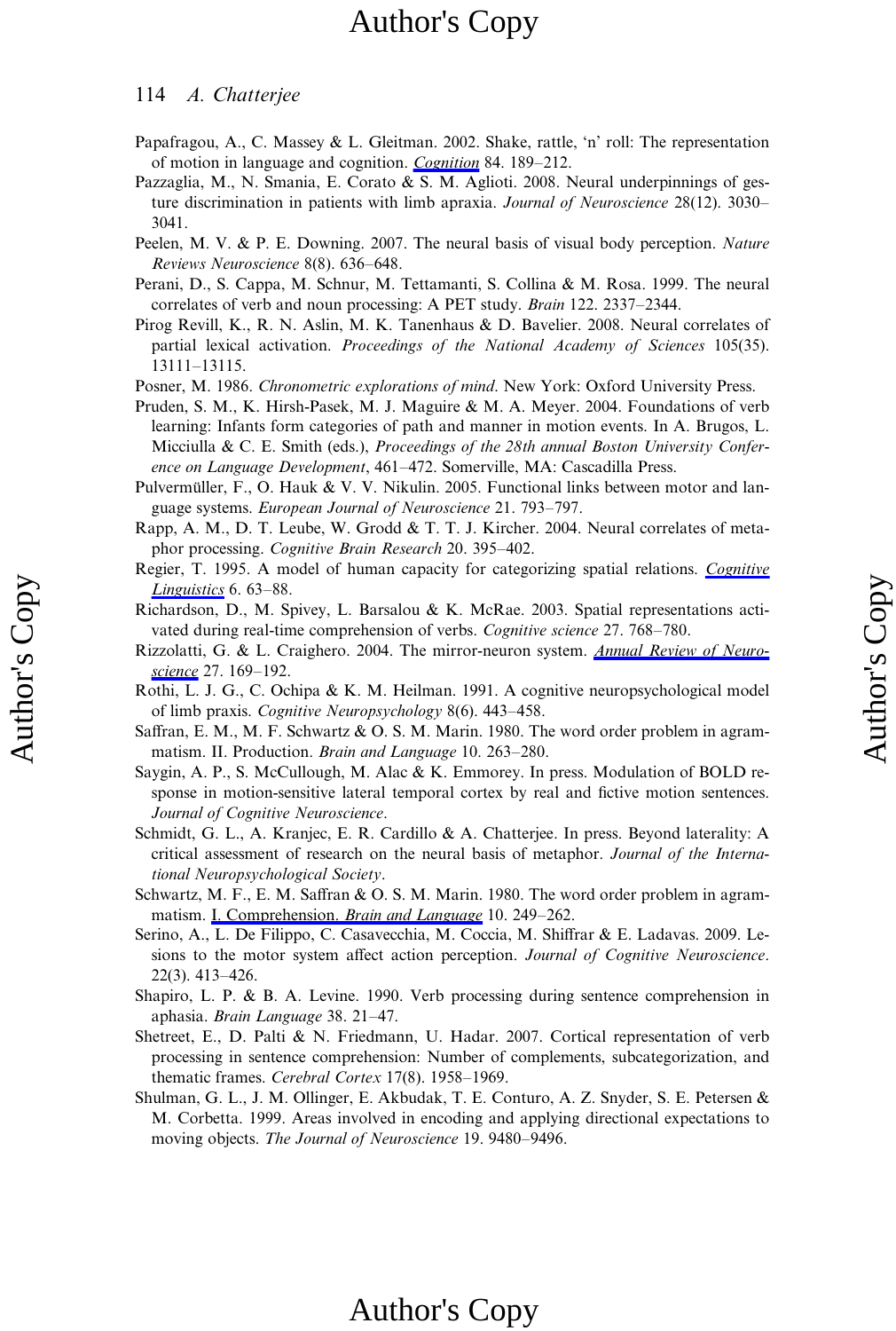Author's Copy

Author's Copy

- Simmons, W. K & L. W. Barsalou. 2003. The similarity-in-topography principle: Reconciling theories of conceptual deficits. Cognitive Neuropsychology 20. 451–486.
- Simons, J. S., W. Koutstaal, S. Prince, A. D. Wagner & D. L. Schacter. 2003. Neural mechanisms of visual object priming: Evidence for perceptual and semantic distinctions in fusiform cortex. NeuroImage 19. 613–626.
- Stanfield, R. & R. Zwaan. 2001. The effect of implied orientation derived from verbal context on picture recognition. Psychological Science 12. 153–156.
- Sweetser, E. 1990. From etymology to pragmatics: The mind-body metaphor in semantic structure and semantic change. Cambridge: Cambridge University Press.
- Symes, E., R. Ellis & M. Tucker. 2007. Visual object affordances: Object orientation. Acta Psychologica 124(2). 238–255.
- Talmy, L. 1983. How language structures space. In H. Pick & L. Acredolo (eds.), Spatial orientation: Theory, research and application, 225–282. New York: Plenum Press.
- Talmy, L. 1985. Lexicalization patterns: Semantic structure in lexical forms. In T. Shopen (ed.), Language typology and syntactic description, 57–149. New York: Cambridge University Press.
- Talmy, L. 1996. Fictive motion in language and 'ception'. In P. Bloom, M. Peterson, L. Nadel & M. Garrett (eds.), Language and space, 211-276. Cambridge, MA: The MIT Press.
- Talmy, L. 2000. Towards a cognitive semantics: Concept structuring systems. Cambridge, MA: The MIT Press.
- Talmy, L. In press. Cognitive semantics: An overview. In C. Maienborn, K. von Heusinger & P. Portner (eds.), Handbook of semantics. New York: Mouton de Gruyter.
- Tanenhaus, M. K., M. J. Spivey-Knowlton, K. M. Eberhard & J. C. Sedivy. 1995. Integration of visual and linguistic information in spoken language comprehension. Science 268. 1632–1634.
- Taylor, L. J. & R. A. Zwaan. 2009. Action in cognition: The case of language. *Language* and Cognition 1(1). 45–58.
- Tettamanti, M., G. Buccino, M. Saccuman, V. Gallese, M. Danna, P. Scifo, F. Fazio, G. Rizzolatti, S. F. Cappa & D. Perani. 2005. Listening to action-related sentences activates fronto-parietal motor circuits. Journal of Cognitive Neuroscience 17(2). 273–281.
- Tranel, D. & D. Kemmerer. 2004. Neuroanatomical correlates of locative prepositions. Cognitive Neuropsychology 21. 719–749.
- Tucker, M. & R. Ellis. 2004. Action priming by briefly presented objects. Acta Psychologica 116(2). 185–203.
- Tversky, B., S. Kugelmass & A. Winter. 1991. Cross-cultural and developmental trends in graphic productions. Cognitive Psychology 23. 515–557.
- Urgesi, C., V. Moro, M. Candidi & S. M. Aglioti. 2006. Mapping implied body actions in the human motor system. Journal of Neuroscience 26(30). 7942–7949.
- Vaid, J., M. Singh, T. Sakhuja & G. C. Gupta. 2002. Stroke direction asymmetry in figure drawing: Influence of handedness and reading/writing habits. Brain and Cognition 48. 597–602.
- Wallentin, M., S. Ostergaard, T. Lund, L. Ostergaard & A. Roepstorff. 2005. Concrete spatial language: See what I mean? Brain and Language 92. 221–233.
- Warburton, E., R. J. S. Wise, C. J. Price, C. Weiller, U. Hadar, S. Ramsay & R. S. J. Frackowiak. 1996. Noun and verb retrieval by normal subjects. Studies with PET. Brain 119. 159–179.
- Warrington, E. K & T. Shallice. 1984. Category specific semantic impairments. Brain 107. 829–854.
- Weliky, M., W. H. Bosking & D. Fitzpatrick. 1996. A systematic map of direction preference in primary visual cortex. Nature 379(6567). 725–728.